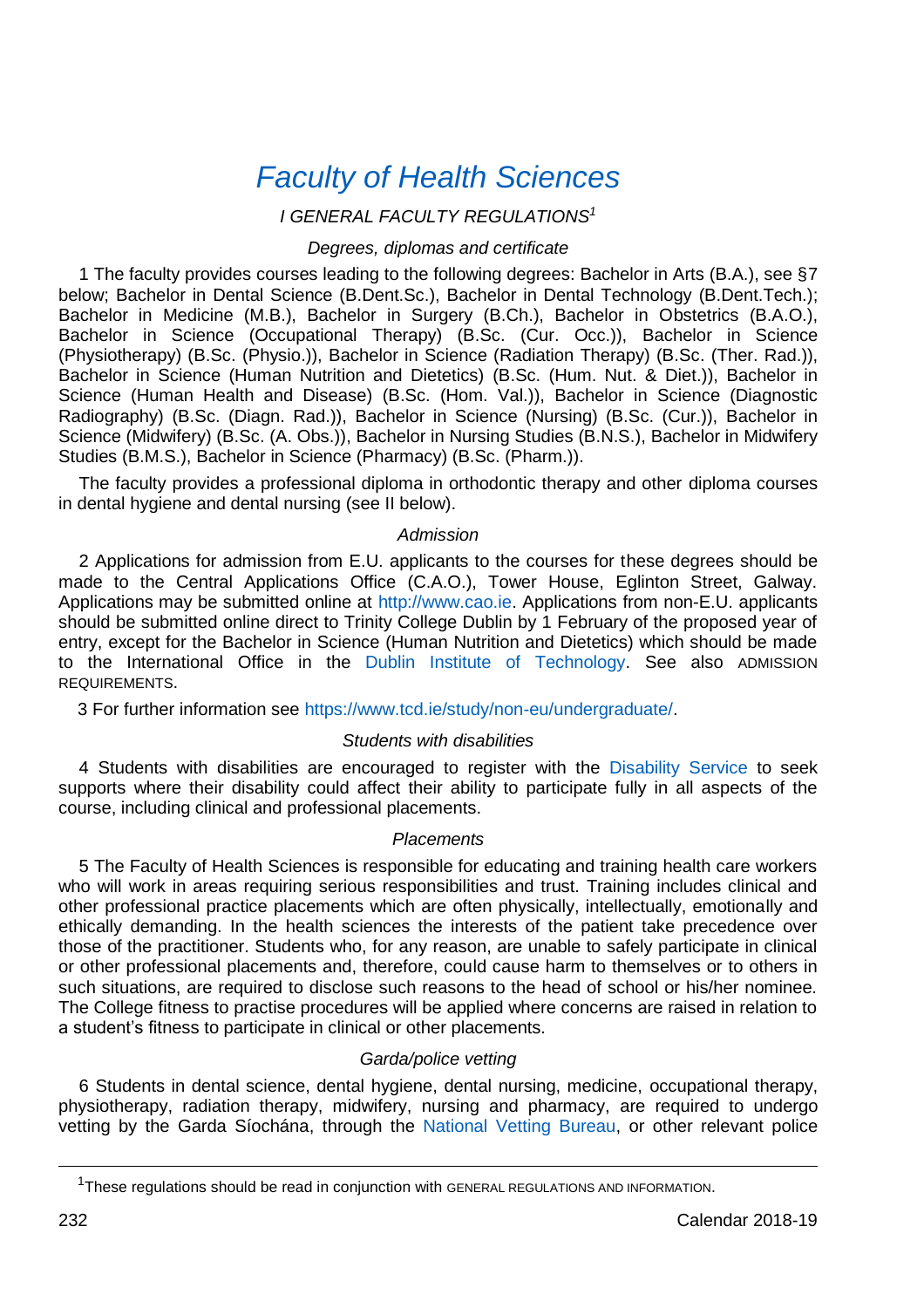force. If, as a result of the outcome of these vetting procedures a student is deemed unsuitable to attend clinical or other professional placements he/she may be required to withdraw from his/her course of study. Further details and procedures are available from the [Academic Registry](https://www.tcd.ie/academicregistry/) and from relevant school offices.

#### *Requirements for the B.A. degree*

7 Students of dental science or medicine may have the ordinary B.A. degree conferred at the Autumn Commencements following the satisfactory completion of their third year, or at the Commencements at which their professional degree is conferred. The ordinary B.A. degree does not carry a license to practise within the professional disciplines of dental science or medicine. Students of pharmacy, occupational therapy, physiotherapy, radiation therapy, midwifery, nursing, children's and general nursing, human health and disease or human nutrition and dietetics who have been successful in their Junior Sophister year may be permitted to graduate with the ordinary B.A. degree if they choose not to complete the degree course. Students of pharmacy, occupational therapy, physiotherapy, radiation therapy, midwifery, nursing, children's and general nursing, human health and disease or human nutrition and dietetics who have been unsuccessful in the examinations of the Senior Sophister year of the B.Sc. degree may nevertheless be allowed the ordinary B.A. degree on their answering in the Senior Sophister examination, provided that a special recommendation to that effect is made by the court of examiners. This provision also applies to students in the final half year of children's and general nursing. Except by permission of the University Council, on the recommendation of the appropriate executive committee, the ordinary degree of B.A. may normally be conferred only on candidates who have spent at least three years in the University. The ordinary B.A. degree does not carry a license to practise within any of the professional disciplines of pharmacy, occupational therapy, physiotherapy, radiation therapy, midwifery, nursing, children's and general nursing or human nutrition and dietetics. Nor does it lead to registration with the Nursing and Midwifery Board of Ireland in the case of midwifery, nursing and children's and general nursing students.

# *Credit for courses*

8 Students should attend lectures regularly and are required to attend practical classes, tutorials, clinics and demonstrations. Students may be required to sign-in for certain activities, as deemed appropriate by the relevant school. When students are absent through illness, a medical certificate should be sent to the appropriate school office at the time of the illness, or immediately afterwards. Students studying physiotherapy and radiation therapy should send the medical certificate to the course director. Students should refer to the requirements on attendance under GENERAL REGULATIONS AND INFORMATION.

# *Transfer of course*

9 See GENERAL REGULATIONS AND INFORMATION.

#### *Foundation scholarship*

10 Students intending to present themselves for this examination should see FOUNDATION SCHOLARSHIPS.

# *Gold medals and prizes*

11 See GENERAL REGULATIONS AND INFORMATION.

#### *Academic progress*

12 See GENERAL REGULATIONS AND INFORMATION and individual course entries.

#### *Change of address*

13 Students are required to notify the relevant school office of any change of home or term address. They must also notify th[e Academic Registry](https://www.tcd.ie/academicregistry/) within one week.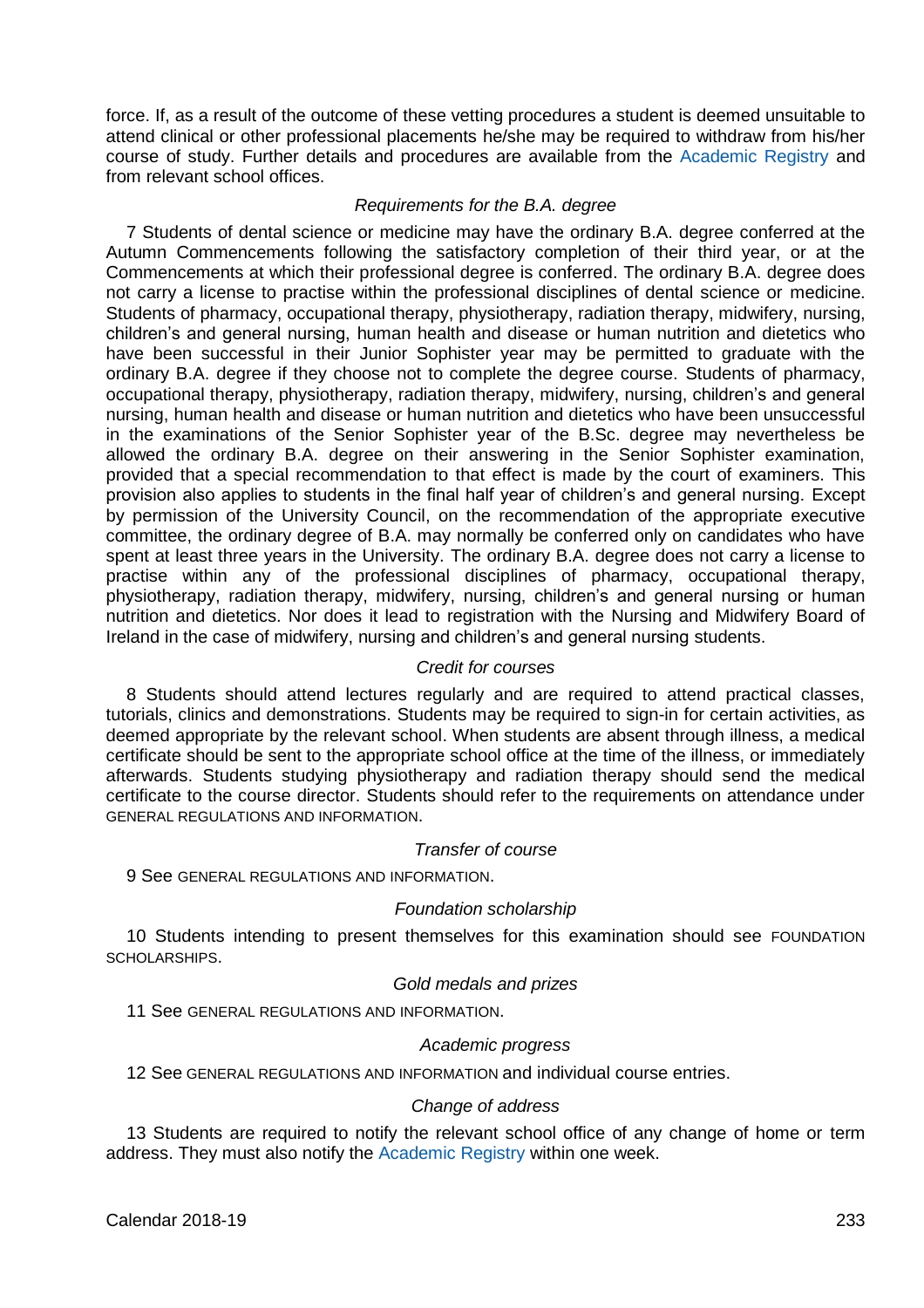#### *New regulations*

14 New regulations and course revisions are introduced only after due notice, but when introduced are binding upon all students.

#### *I[I SCHOOL OF DENTAL SCIENCE](http://www.tcd.ie/dental/)*

*Fees*

1 See COLLEGE CHARGES.

#### *Exclusion of students*

2 Notwithstanding the provisions of any other regulation, exclusion from the relevant course may be recommended to the University Council at any stage in respect of any student whose progress or performance is unsatisfactory or to the Board of Trinity College in respect of any student whose conduct is unsatisfactory. Students are advised to note those sections of the course handbooks (see S.5) concerning health and conduct.

Students should note that the teaching hospitals also have regulations governing conduct and the care and protection of patients. Hospitals have the right to suspend and exclude students. In the event of a teaching hospital suspending or excluding a student it may not be possible for students to continue their course in the Dental School.

#### *Courses*

3 A detailed course handbook setting out the teaching programme including the aims and objectives and course assessments will be made available electronically through the Dental School.

Amendments to the teaching programme shall become effective only after approval by the school executive and inclusion in the school copy of the course handbook.

#### *Health screening and vaccination*

4 All health care professionals have a duty of care to the public. In the interests of reducing the risk of the transmission of infectious disease from patients to students, or students to patients, all new entrants to the Faculty of Health Sciences in dental science must attend a registered general practitioner or the College Health Service and submit the completed required health screening and vaccination documents to the school prior to the first Friday in October to certify their vaccination status or immunity to tuberculosis, measles, mumps, rubella and chickenpox.

Students must produce evidence of their hepatitis B and C status and where appropriate confirmation that they do not have active disease. Students who are hepatitis B negative but not already deemed to be immune to hepatitis B will be required to undergo a course of vaccination. Students will not receive hepatitis B vaccination until they show evidence that they are negative for hepatitis B virus antigens. Students will not be permitted to commence practical clinical experience until they have received at least two doses of the hepatitis B vaccine. Complete details of the vaccination programmes and the blood borne viruses (BBV) policy must be adhered to and are communicated to applicants as part of the admissions process and are available from the school offices and websites. Students will also be advised to seek vaccination against influenza each year for the duration of their course of studies. Students who fail to complete the above requirements will be made withdrawn from their course of study and a re-admission fee may apply.

Advice for applicants who test positive for a BBV can be arranged through the College Health Service. Applicants who are chronic viral carriers and who successfully undergo treatment, which renders them no longer an infectious risk to patients, may reapply for admission to their chosen course. All efforts will be made to reserve a place on the forthcoming student intake for such individuals, however this cannot be guaranteed.

In the rare circumstances where during their studies a student acquires a BBV infection, their school will consider reasonable accommodations in accordance with statutory requirements.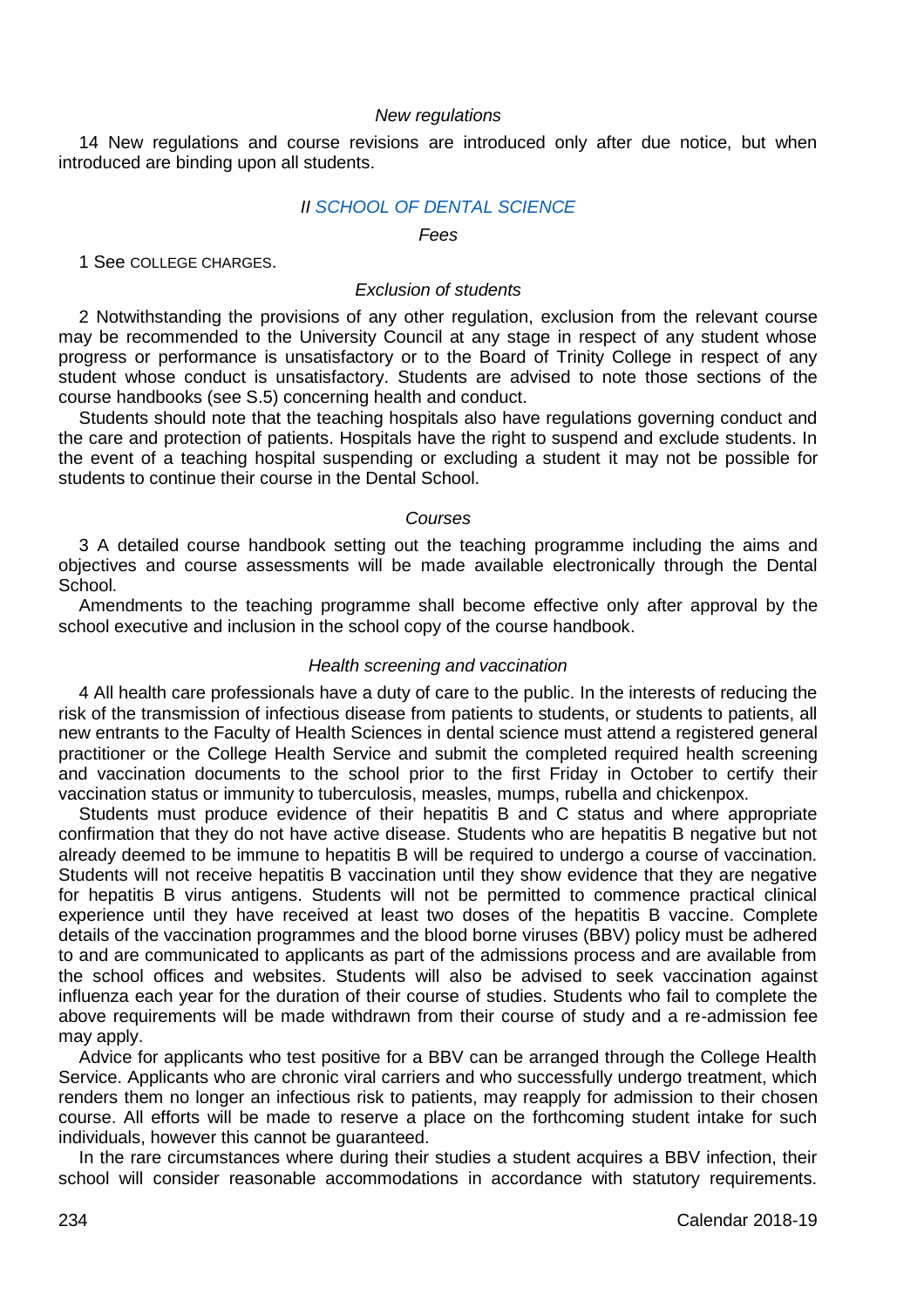Details of the management of students who become infected with a BBV during their course are outlined in the BBV policy. In the event that a student has, or during the course of study becomes aware of, any life threatening infectious condition that could be transmitted to a patient or fellow health worker, such as HIV, hepatitis B, hepatitis C, tuberculosis, chickenpox, influenza, measles or rubella they should advise their school office and consult a registered general practitioner or the College Health Service to confirm they are not contagious. If they are contagious they should obtain a medical certificate confirming the diagnosis and should refrain from patient contact until cleared medically.

If Irish law, or official guidance, changes between the date of publication of this documentation and the date of registration of new applicants to this course, the Faculty of Health Sciences reserves the right to require that the criteria adopted in relation to the ability to practise clinically in Ireland be satisfied before registration is permitted. All costs associated with tests for health screening and vaccination must be met by the student.

#### DEGREE OF BACHELOR IN DENTAL SCIENCE (B.Dent.Sc.)

5 The School of Dental Science in association with the Dublin Dental University Hospital offers a five-year course leading to the degree of Bachelor in Dental Science (B.Dent.Sc.). The B.Dent.Sc. degree provides eligibility for full registration in the Register of Dentists for Ireland.

#### *Advanced entry*

6 Subject to there being vacancies, advanced entry into the second dental year may be granted to applicants who possess a registrable medical qualification. Applicants with a recognised qualification in veterinary or dental science may also be considered. Applications should be made to th[e Academic Registry.](https://www.tcd.ie/academicregistry/)

#### *Moderatorship for dental students*

7 Dental students may be permitted to present for a moderatorship in science in an approved subject of the course. Applications must be made by the last day of Hilary term to the Science Course Director and to the Director of Teaching and Learning (Undergraduate) in the School of Dental Science. Approval will only be given to candidates with good performances in the second and third years and will be subject to their acceptance by the head of the school or department concerned. Evidence must be presented of satisfactory performance in the course work and examinations of the second and third years.

Biochemistry, immunology, microbiology, molecular medicine, neuroscience and physiology are approved subjects for moderatorship; see FACULTY OF ENGINEERING, MATHEMATICS AND SCIENCE.

# *Academic progress*

8 In order to obtain credit for each year students are required to obtain a cumulative pass mark in their written assessments, meet the minimum requirements in specified modules, pass the prescribed competence tests or complete the required portfolio(s) and logbook(s), pass the Trinity term OSCE (objective structured clinical examination) in the third and fourth years, pass the multistation practical in third year, attend satisfactorily and obtain the required levels of credits for their skills laboratory and patient-related clinical activity. All clinical requirements (competences, portfolio(s), logbook(s), clinical credits) must be completed by the end of the academic year.

Where students fail to achieve a cumulative pass in the written assessments they will be required to be reassessed and pass in a further examination. Where students fail to pass the Trinity term OSCE in third or fourth year, or the multistation practical in third year, they will be required to be reassessed and pass in a further examination. Where students fail to complete the required level of clinical credits, fail to pass any competence tests or have deficiencies in their portfolio(s) or logbook(s), they will be required to complete clinical credits, pass all competences and complete their portfolio(s) or logbook(s) before the end of the academic year. If a student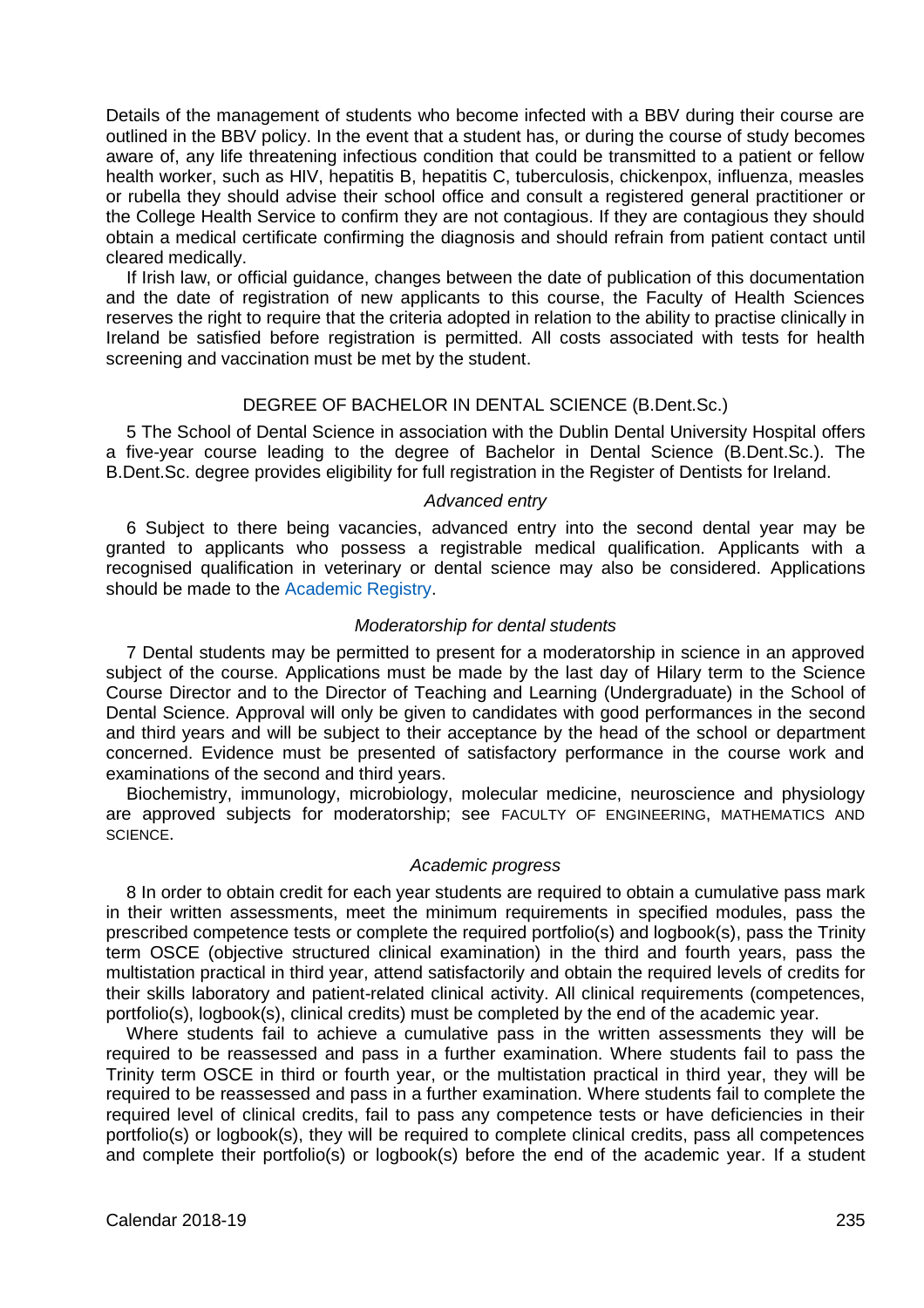defers any examination to the reassessment session and subsequently fails that examination, they will have to repeat that year in full and pay full fees.

Students who have been off-books for any duration may be required to undertake a professional re-orientation programme before returning to the course.

#### *Repetition of year*

9 See GENERAL REGULATIONS AND INFORMATION. It should be noted that, due to the clinical nature of the programme, it is not possible to repeat any year of the programme 'off-books'.

Students may not repeat any academic year more than once and may not repeat more than two academic years of the course. Students who fail to obtain credit for a year of the course, and who are permitted to repeat that year, must comply with all the normal course requirements for the year and will not, except in exceptional circumstances, be given credit for any module or modules already passed.

#### *Clinical attendance*

10 Students are required to attend modules and clinical instruction for up to forty weeks. Two weeks' vacation will be given, usually at the end of Michaelmas term and at the end of Hilary term and a six-week vacation period will be given during the summer. Students are advised to note GENERAL REGULATIONS AND INFORMATION and the course handbook concerning attendance requirements.

#### *Modules*

11 The ECTS credits for the B.Dent.Sc. course are 300, 60 ECTS per year of the course. Module details can be found in the course handbooks.

## *Final dental examination*

12 To be admitted to the final examination students must have satisfactorily completed their portfolios and logbooks, achieved the required level of clinical credits, attended satisfactorily, submitted their dissertation by the end of Michaelmas term, completed the associated presentation by the end of Hilary term and have achieved the minimum mark in the dissertation.

Students who have not completed these requirements will be deemed to have failed the year but may proceed to reassessment provided they have satisfactorily completed the prescribed programme of clinical and tutorial sessions.

Students who attempt the final examination and are unsuccessful in passing all three divisions of the examination must present for reassessment in each failed division. Should the student fail to pass the reassessment in any of the outstanding division(s) they will be required to present for the final examination again, in all divisions, at the next examination session and in the interim to attend a prescribed programme of clinical and tutorial sessions.

Students must pass all three divisions of the final examination not later than the reassessment session of the year following when they were first eligible to present for the final examination. Exceptions to this regulation will be made only in the case of illness or other exceptional circumstances.

# DEGREE OF BACHELOR IN DENTAL TECHNOLOGY (B.Dent.Tech.)

13 The School of Dental Science in association with the Dublin Dental University Hospital offers a three-year course leading to the degree of Bachelor in Dental Technology (B.Dent.Tech.). The B.Dent.Tech. degree enables students to acquire the knowledge and competencies required to become a dental laboratory technician.

# *Modules*

14 The ECTS credits for the B.Dent.Tech. are 180, 60 ECTS per year of the course. Module details can be found in the course handbook.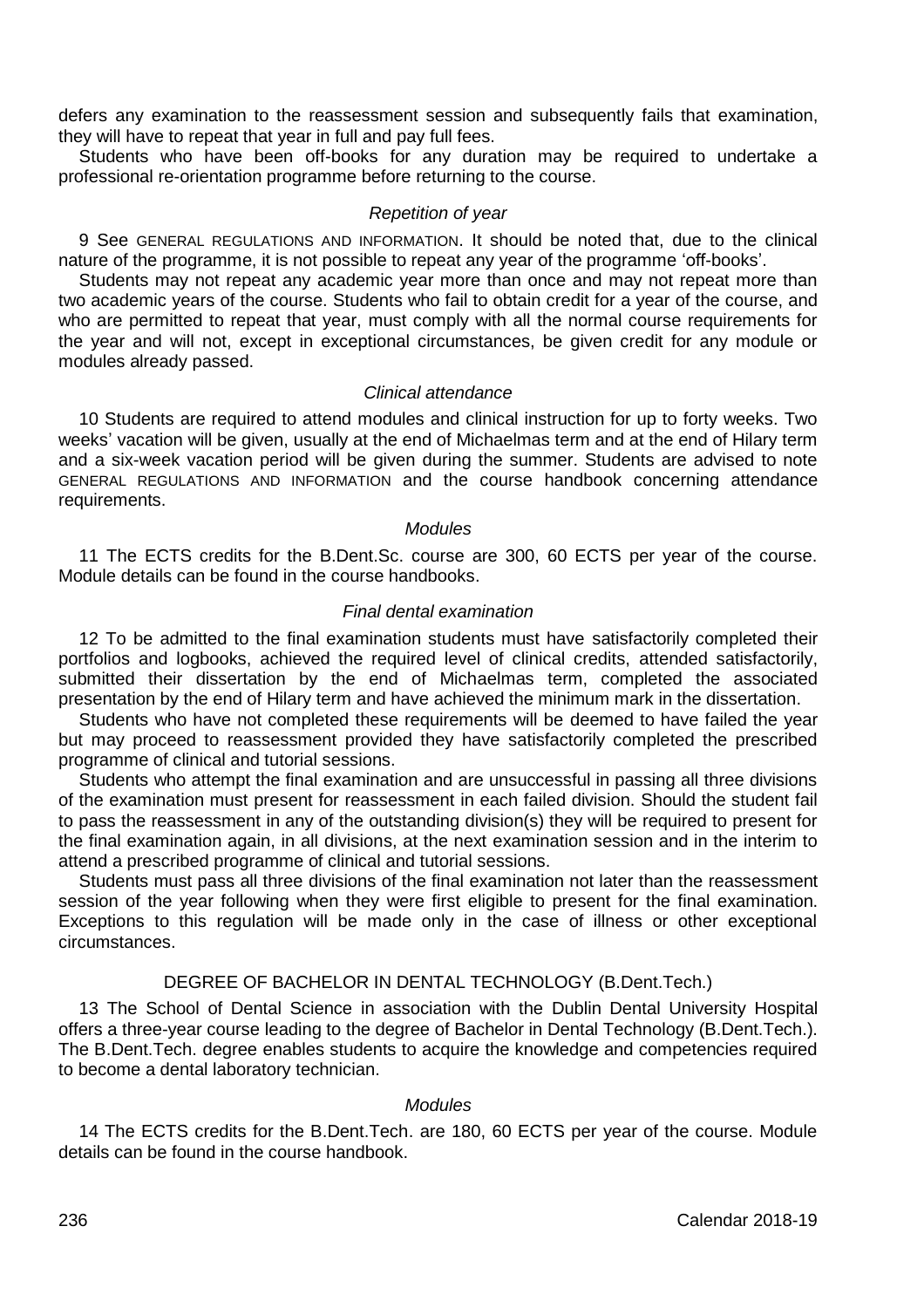# *Academic progress*

15 In order to pass the Junior and Senior Freshman years students are required to (i) achieve an overall pass mark in the written assessments; (ii) achieve an overall pass mark in the practical assessments; (iii) attend satisfactorily.

In order to pass the Junior Sophister year students are required to (i) complete the minimum laboratory credits; (ii) achieve a pass mark for the case portfolio; (iii) achieve a pass mark for the dissertation; (iv) attend satisfactorily; (v) achieve a pass mark in the final examination.

If a student defers any examination to the reassessment session and subsequently fails that examination, they will have to repeat that year in full and pay full fees.

#### *Final examination*

16 To be admitted to the final examination students must have (i) 75 per cent (for first sitting) or 100 per cent (for reassessment sitting) of their laboratory credits completed, (ii) submitted their dissertation by the deadline outlined in the handbook, (iii) completed their case portfolio and (iv) attended satisfactorily.

Students who have not completed these requirements will not be admitted to the final examination but may be assessed at the reassessment session provided they have successfully completed a prescribed programme of laboratory work. Students in this situation, with the approval of the court of examiners, may be awarded a distinction.

Students who fail the final examination will be required to attend a prescribed programme of laboratory work and revise their dissertation, if failed, and be reassessed. Students who repeat the final examination or part thereof may not be awarded a distinction.

Students must pass the final examination not later than the reassessment session of the year following when they were first eligible to present for the final examination. Exceptions to this regulation will be made only in the case of illness or other exceptional circumstances.

#### *Repetition of year*

17 See GENERAL REGULATIONS AND INFORMATION. It should be noted that, due to the technical nature of the programme, it is not possible to repeat any year of the programme 'off-books'.

#### DIPLOMA IN DENTAL HYGIENE

18 The School of Dental Science in association with the Dublin Dental University Hospital offers a two-year Diploma in Dental Hygiene. The course provides eligibility for entry to the Dental Council of Ireland's Register of Dental Hygienists.

#### *Modules*

19 The total ECTS credits for the Diploma in Dental Hygiene are 120, 60 ECTS per year of the course. Module details can be found in the course handbook.

#### *Academic progress*

20 In order to pass year 1 students must (i) obtain a cumulative pass mark in their assessments, in accordance with the course handbook; (ii) pass the objective structured clinical examination (OSCE); (iii) complete all the required assignments in the specified time-frame; (iv) obtain the required levels of credits for their skills laboratory and patient-related clinical activity work; (v) attend satisfactorily.

Students may not proceed to clinical practice in the Hilary term of year 1 until they have passed the OSCE. Students who fail to pass the OSCE must take and pass a supplemental OSCE. Students who fail to achieve a cumulative pass mark in the written assessments, in accordance with the course handbook, must be re-examined at the reassessment session. If a student defers any examination to the reassessment session and subsequently fails that examination, they will have to repeat that year in full and pay full fees.

In order to pass year 2 students must pass the final year examination.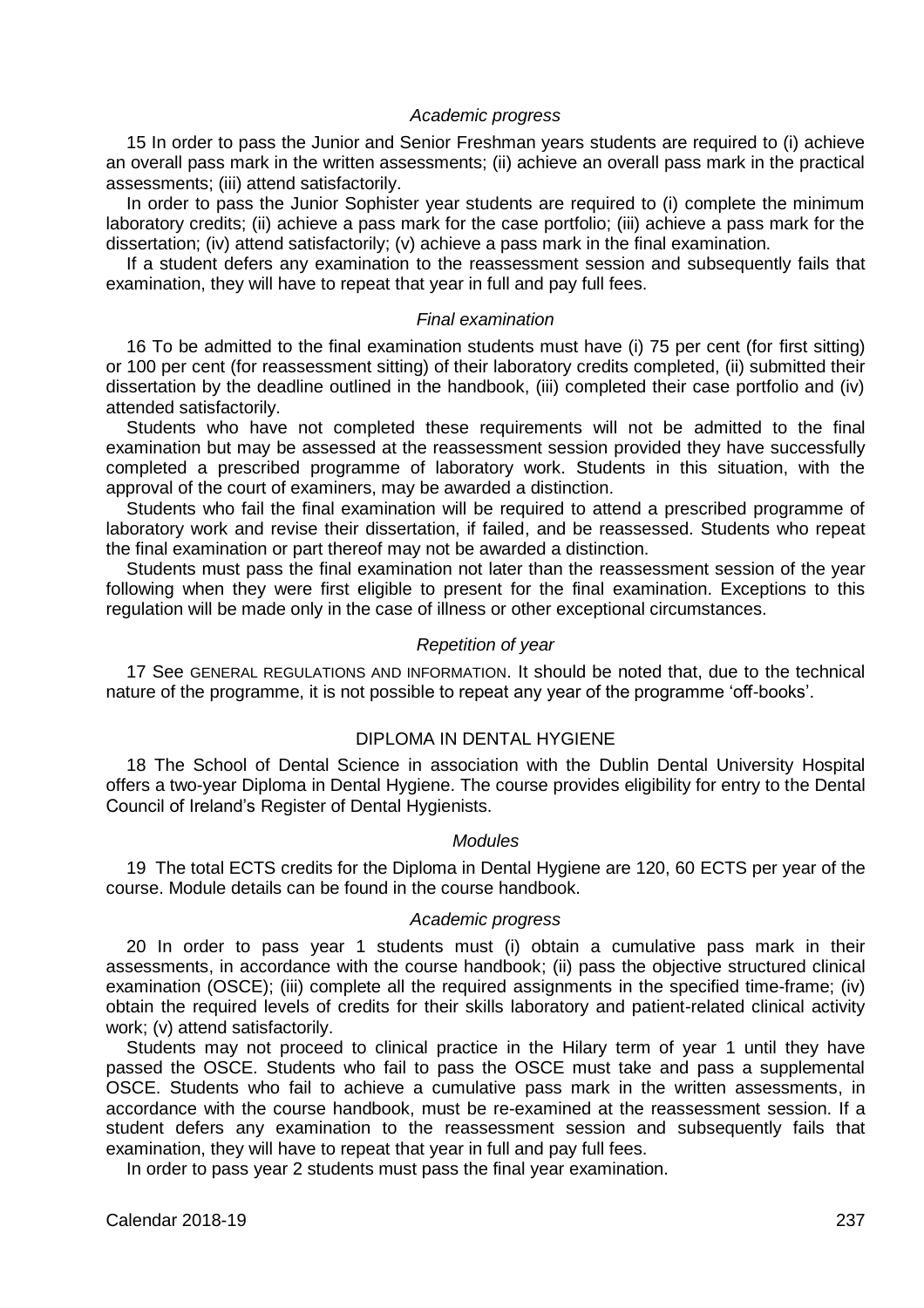#### *Final year examination*

21 In order to be admitted to the final year examination students must (i) have achieved a cumulative pass mark in the written assessments, in accordance with the course handbook; (ii) have passed their competence tests within the time-frame set out in the handbook; (iii) have completed the local anaesthetic logbook within the time-frame set out in the handbook; (iv) have met all the requirements of the Certificate in Radiography programme; (v) have submitted their final community project by the date indicated in the handbook; (vi) have attended satisfactorily; (vii) have obtained the required levels of credits for their clinical work.

Where students fail to complete the required level of clinical credits, fail to pass any competence tests or have deficiencies in their portfolio(s) or logbook(s), they will be required to complete clinical credits, pass all competences and complete their portfolio(s) or logbook(s) before the end of the academic year.

Students who have not completed these requirements will not be admitted to the end-ofsemester sitting of the final examination but may be assessed at the reassessment session, provided they have successfully completed a prescribed programme of clinics and tutorials.

Compensation in the final year examination is permitted at the discretion of the court of examiners and in accordance with the compensation mechanisms outlined in the course handbook.

Students who attempt the final examination and are unsuccessful must present for reassessment. Reassessment candidates who are repeating the final examination or part thereof may not be awarded a distinction.

Students must pass all sections of the final examination not later than the reassessment session of the year following when they were first eligible to present for the final examination. Exceptions to this regulation will be made only in the case of illness or other exceptional circumstances.

Students who have not been permitted to enter the final examination or who have failed the final examination will be required to (i) attend a prescribed programme of clinics and tutorials; (ii) be re-examined if they have not achieved a cumulative pass mark in the Michaelmas and Hilary term assessments, in accordance with the course handbook; (iii) revise their community project if they have achieved a grade of less than 50 per cent. In order to be admitted to the final year reassessment session students must have completed all the prerequisite requirements by the end of October.

# *Repetition of year*

22 Provided that a serious attempt has been made at the end-of-semester and reassessment sessions, students may be permitted to repeat the year. Special consideration will be given to students who fail the year as a result of exceptional circumstances or illness during the year. Students in this position should explain their circumstances to the Dean of Dental Affairs as soon as possible but not later than the end of June, and should apply through their personal tutor to repeat the year. It should be noted that, due to the clinical nature of the programme, it is not possible to repeat any year of the programme 'off-books'.

Students may not repeat any academic year more than once. Students who fail to obtain credit for a year of the course, and who are permitted to repeat that year, must comply with all the normal course requirements for the year and will not, except in exceptional circumstances, be given credit for any module or modules already passed.

# DIPLOMA IN DENTAL NURSING

23 The School of Dental Science in association with the Dublin Dental University Hospital offers a two-year Diploma in Dental Nursing. The course provides eligibility for entry to the Dental Council of Ireland's voluntary register of dental nurses.

#### *Modules*

24 The ECTS credits for the Diploma in Dental Nursing course are 120, 60 ECTS per year of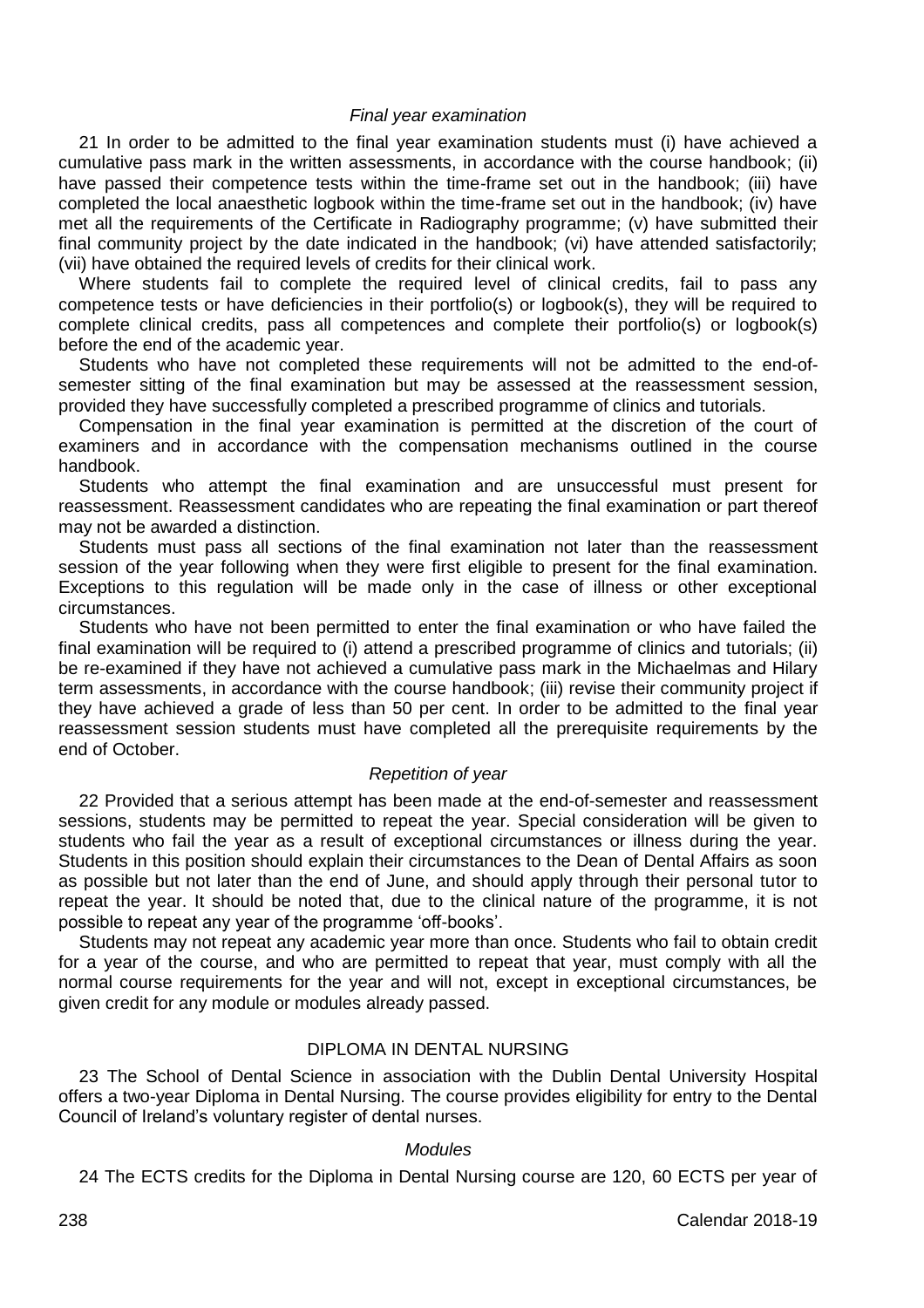the course. Module details can be found in the course handbook.

#### *Academic progress*

25 In order to pass year 1 students must (i) obtain a pass mark in each of the following assessments: written examinations, OSCE, an oral health project and poster presentation, and continuous clinical assessments reports. Students are required to attend compulsory training for infection prevention and control, and must complete and pass the infection prevention control competencies and the practical management of clinics competencies prior to commencing clinics in Hilary Term. Students must also complete and pass all components of the basic life support for the healthcare provider training. Students must have satisfactory levels of clinical attendance.

Where students fail to obtain an overall pass grade, they will be required to be re-examined and pass the component that was not completed satisfactorily. Where students have unsatisfactory levels of clinical attendance they must remediate all outstanding clinical sessions during the remedial period. If clinical sessions are not satisfactorily completed during this period, students will not be permitted to rise to the second year and will be required to repeat the year. If a student defers any examination to the reassessment session and subsequently fails that examination, they will have to repeat that year in full and pay full fees.

In order to pass year 2 students must pass the final year examination.

#### *Final year examination*

26 To be admitted into the final year examination part A and part B, students must have satisfactorily achieved the appropriate level of attendance (didactic, laboratory, tutorial and clinical, for both internal and external clinical placements) and successfully completed the continuous clinical assessments, clinical logbook, and the portfolio of experience. Students who have not completed these requirements will not be admitted to the end-of-semester sitting of the final examination but may be assessed at the reassessment session provided students have successfully completed the outstanding components and a prescribed programme of remedial clinical placements and tutorials.

The final year examination (part A and part B) consists of four components of assessment:

Final written examination (part A)

Objective structured clinical examination (OSCE) (part A)

Case study written report (part A)

Case study oral presentation to include a *viva voce* examination (part B)

Students who attempt the final examination and are unsuccessful must present for reassessment. Candidates for reassessment who are repeating the final examination or part thereof are not eligible to be awarded a distinction in the diploma.

Students must pass all sections of the final examination not later than the reassessment session of the year following when they were first eligible to present for the final examination. Exceptions to this regulation will be made only in the case of illness or other exceptional circumstances.

#### *Repetition of year*

27 Provided that a serious attempt has been made at the end-of-semester examinations and at the reassessment session, students may be permitted to repeat the year. Special consideration will be given to students who fail the year as a result of exceptional circumstances or illness during the year. Students in this position should explain their circumstances to the Dean of Dental Affairs as soon as possible but not later than the end of June, and should apply through their personal tutor to repeat the year. It should be noted that, due to the clinical nature of the programme, it is not possible to repeat any year of the programme 'off-books'.

Students may not repeat any academic year more than once. Students who fail to obtain credit for a year of the course, and who are permitted to repeat that year, must comply with all the normal course requirements for the year and will not, except in exceptional circumstances, be given credit for any module or modules already passed.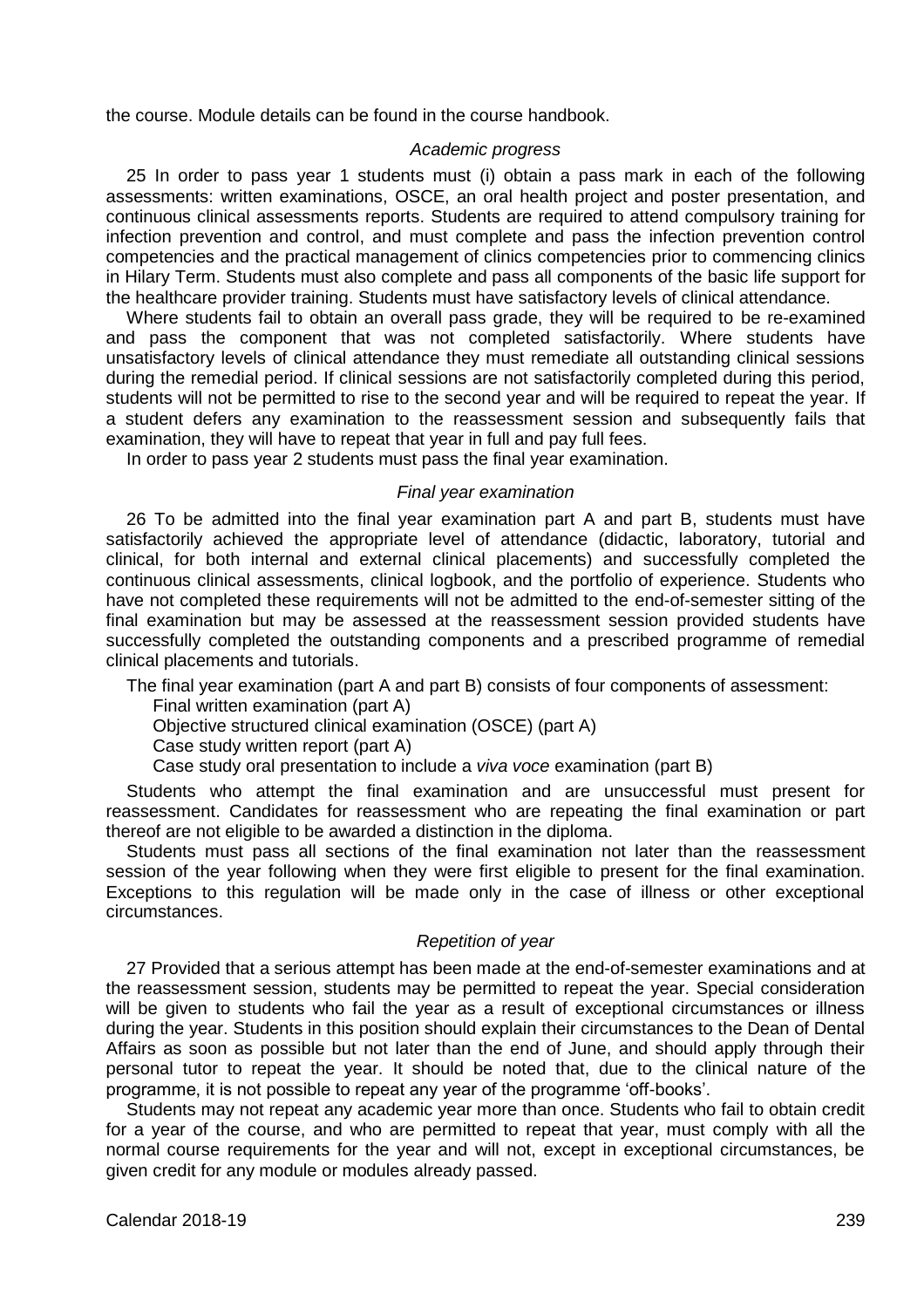# PROFESSIONAL DIPLOMA IN ORTHODONTIC THERAPY

28 The School of Dental Science in association with the Dublin Dental University Hospital offers a one-year (12-months) Professional Diploma in Orthodontic Therapy. The course provides eligibility for entry to the Dental Council of Ireland's Register of Orthodontic Therapists.

#### *Modules*

29 This twelve month course with workplace based training carries 60 ECTS. Module details can be found in the course handbook.

# *Academic progress*

30 Students will not be permitted to commence the workplace training until they have completed the initial training (core course) and passed the related assessments. The workplace training will be evaluated using a portfolio of experience consisting of the completion of a logbook, case presentations, and written assignments. There will also be continuous assessment in the form of written examinations and assessment of clinical performance. If a student defers any examination to the reassessment session and subsequently fails that examination, they will have to repeat that year in full and pay full fees.

#### *Final examination*

31 In order to be admitted to the final examination students must (i) have passed the written assessments, (ii) have satisfactorily completed the portfolio of experience and (iii) have satisfactory levels of attendance. Students who have not completed these requirements will not be admitted to the end-of-semester sitting of the of the final examination but may be assessed at the reassessment session, provided they have completed these requirements.

#### *Repetition of year*

32 Students who fail the final examination will be offered an opportunity to be reassessed. Students who fail at the reassessment session may be required to repeat the year or withdraw. It should be noted that, due to the clinical nature of the programme, it is not possible to repeat the programme 'off-books'.

Students who are permitted to repeat the year must comply with all the normal course requirements for the year and will not, except in exceptional circumstances, be given credit for any assessments or modules already passed.

#### *III [SCHOOL OF MEDICINE](http://medicine.tcd.ie/)*

The School of Medicine provides healthcare education to train clinicians and allied health practitioners. Details of the health screening and vaccination requirements for students in the following courses: medicine, occupational therapy, physiotherapy, radiation therapy, and human nutrition and dietetics are as follows:

#### *Health screening and vaccination*

1 All health care professionals have a duty of care to the public. In the interests of reducing the risk of the transmission of infectious disease from patients to students, or students to patients, all new entrants to the Faculty of Health Sciences in medicine, occupational therapy, physiotherapy, radiation therapy, and human nutrition and dietetics<sup>2</sup> must attend a registered general practitioner or the College Health Service and submit the completed required health screening and vaccination documents to their relevant school/department prior to the first Friday in October to certify their vaccination status or immunity to measles, mumps, rubella and chickenpox.

In addition, students must produce evidence of their hepatitis B and C status and where appropriate, confirmation that they do not have active disease. Students who are hepatitis B

<u>.</u>

<sup>&</sup>lt;sup>2</sup>Admission to the joint TCD/DIT Degree of Bachelor in Science (Human Nutrition and Dietetics) is managed by Dublin Institute of Technology (DIT). Students must register with DIT and TCD and must ensure that they meet with the requirements of the School of Medicine health screening and vaccination policy.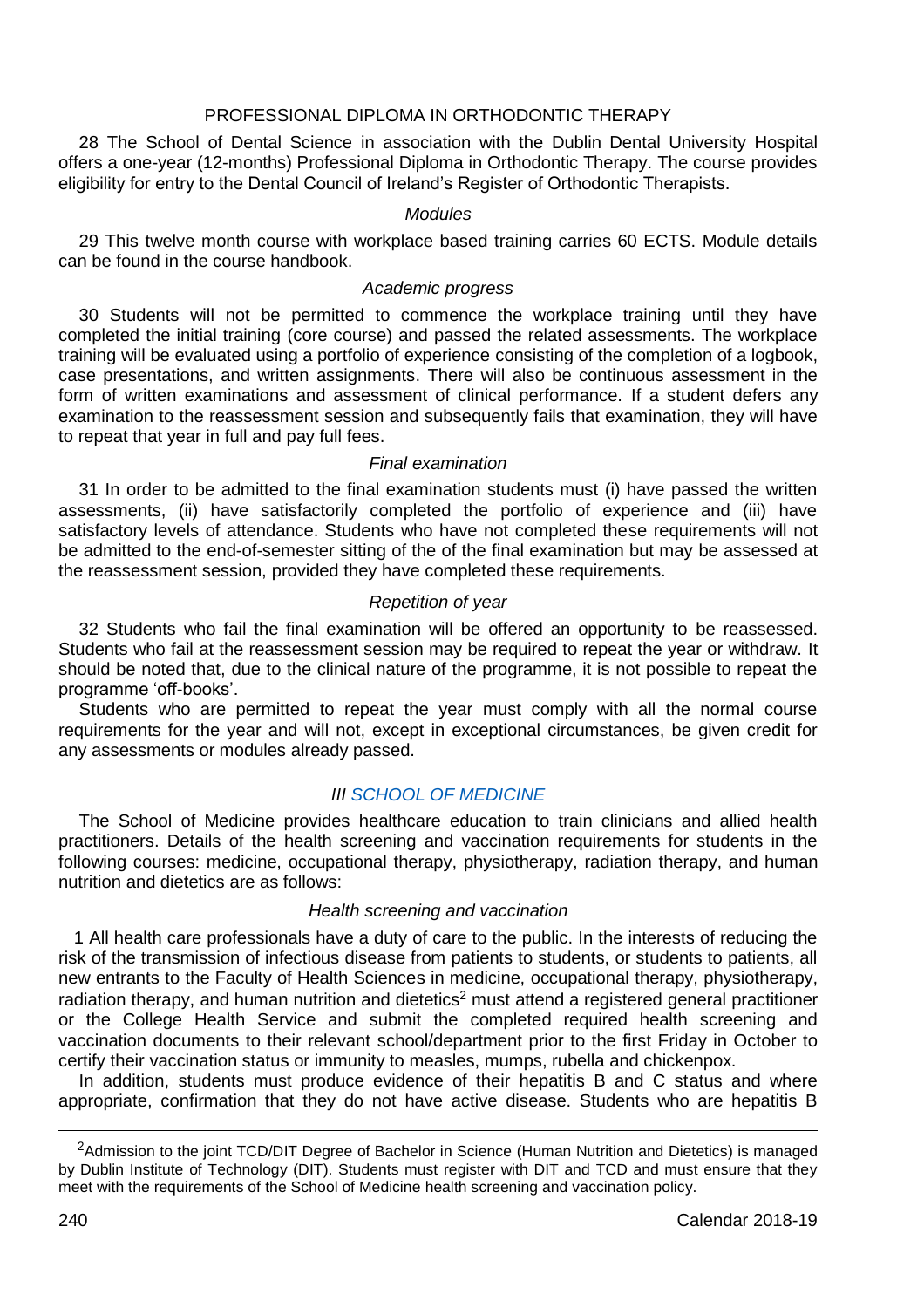negative but not already deemed to be immune to hepatitis B will be required to undergo a course of vaccination. Complete details of the vaccination programmes and the blood borne viruses (BBV) policy must be adhered to and are communicated to applicants as part of the admissions process (in the health screening and vaccination information booklet) and are available from the school offices and websites. Students will also be advised to seek vaccination against influenza each year for the duration of their course of studies. Students who fail to complete the above requirements will be made withdrawn from their course of study and a re-admission fee may apply.

In the rare circumstances where during their studies a student acquires a BBV infection, their school will consider reasonable accommodations in accordance with statutory requirements. Details of the management of students who become infected with a BBV during their course are outlined in the BBV policy. In the event that a student has, or during the course of study becomes aware of, any life threatening infectious condition that could be transmitted to a patient or fellow health worker, such as HIV, hepatitis B, hepatitis C, tuberculosis, chickenpox, influenza, measles or rubella they should advise their school office and consult a registered general practitioner or the College Health Service to confirm they are not contagious. If they are contagious they should obtain a medical certificate confirming the diagnosis and should refrain from patient contact until cleared medically.

Advice for applicants who test positive for a BBV can be arranged through the College Health Service. Applicants with active infection who successfully undergo treatment which renders them no longer an infectious risk to patients may then continue with their course. Students should be advised that restricted practice and monitoring arrangements including re-testing requirements may apply. In order to ensure that students are properly supported and monitored and to minimise any detrimental effects on the provision of training to other students and most importantly to ensure protection of all patients, the University will only admit and retain students that it can reasonably accommodate who are positive with a BBV at any one time. If the University is unable to reasonably accommodate a student with a BBV, the offer of a place for new entrants or re-registration for those previously registered will be rescinded and all fees paid will be refunded.

If Irish law, or official guidance, changes between the date of publication of this documentation and the date of registration of new applicants to this course, the Faculty of Health Sciences reserves the right to require that the criteria adopted in relation to the ability to practise clinically in Ireland be satisfied before registration is permitted. All costs associated with tests for health screening and vaccination must be met by the student.

#### DEGREES OF BACHELOR IN MEDICINE (M.B.), BACHELOR IN SURGERY (B.Ch.) AND BACHELOR IN OBSTETRICS (B.A.O.)

# *Professional lectures and clinical instruction*

2 The course consists of five academic years. In the event that a student is required to repeat any academic year or is permitted to spend a period of time off-books, he/she must normally complete and pass the entire course within a seven year period. All students entering the school are provided with a copy of the faculty and school regulations.

3 Notwithstanding the provisions of any other regulation, exclusion from the course may be recommended to the University Council at any stage in respect of any student whose progress or performance is unsatisfactory or to the Board of Trinity College in respect of any student whose conduct is unsatisfactory. Any student who behaves in an unprofessional manner in relation to their clinical duties will be subject to serious disciplinary procedures, which could result in expulsion. Similarly a significant fitness to practise issue may result in exclusion. A student may be required to defer clinical practice if the Director of Teaching and Learning (Undergraduate), on the recommendation of the course director, deems such a deferral necessary on professional grounds.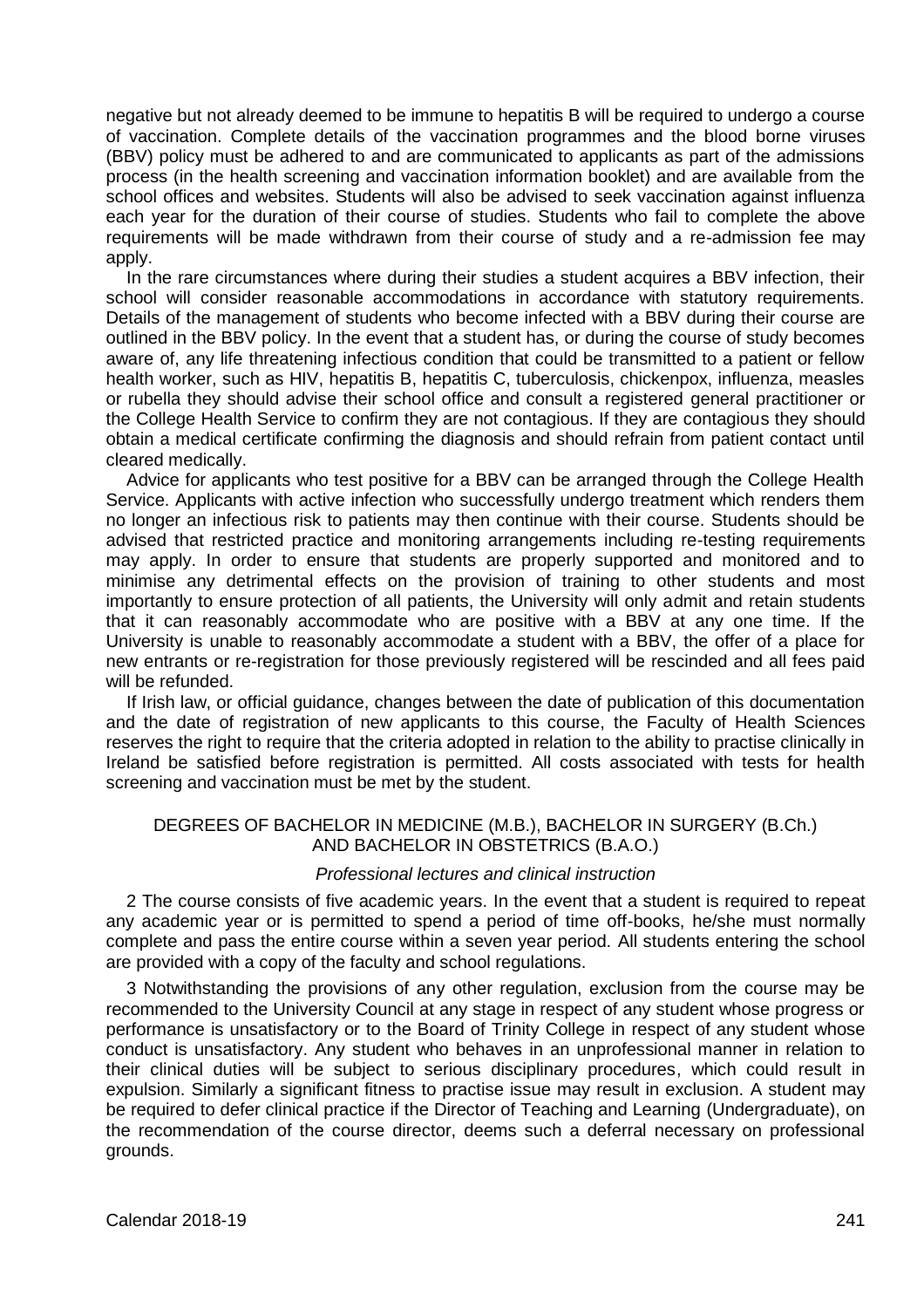4 For professional reasons lecture, tutorial, and clinical attendance in all years is compulsory. Students who have not satisfied the school requirements for attendance will be returned to the Senior Lecturer as non-satisfactory, in keeping with the regulations of the University Council. Credit for prior learning for module exemption will only be granted in exceptional circumstances.

5 Professional and clinical competence is central to this degree and therefore attendance at scheduled teaching and on clinical placement is mandatory. Professional ethics and standards of professional conduct in relation to interaction with all members of the School and clinical practice are detailed and written instructions will be provided to each student in the form of the Undergraduate Medical Student Professional Practice Agreement, which includes guidelines from the Irish Medical Council. Each student will be required to sign this document together with a confidentiality agreement on an annual basis throughout the course. Strict adherence to standards of conduct and ethics during clinical practice must be observed at all times.

Students are required to familiarise themselves with the requirements regarding professional standards, behaviour, and conduct towards patients in any clinical setting in which they are placed including hospital and general practice. Please refer to the clinical clerkship booklet.

6 Students on clinical training are required to be informed of and comply with hospital and primary care practice regulations and procedures. Failure to comply with expected professional behaviour will have serious consequences including refusal to permit the student to attend hospital/general practice clinical sessions by their relevant authorities or the Executive Committee of the School of Medicine.

*Fees*

7 See COLLEGE CHARGES.

# *Intercalated M.Sc. for medical students*

8 An intercalated M.Sc. degree in biomedical sciences is available for medical students; see PART 3 OF THE CALENDAR — GRADUATE STUDIES AND HIGHER DEGREES. Approval to undertake an Intercalated MSc will be given only to candidates completing an Intercalated MSc within Trinity College Dublin with good performances in the course to date and who have completed at least three years of the course attaining overall grades of an average of 60 per cent in all third year modules. Normally candidates must also have risen with their year at the end of each year of the course so far completed. Candidates who have repeated a year of the course may be considered in exceptional circumstances.

#### *Moderatorship for medical students*

9 Approval will be given only to candidates with good performances in the course to date and who have completed at least three years of the course.

Biochemistry, immunology, microbiology, molecular medicine, neuroscience and physiology are approved subjects for moderatorship. Other subjects may become available.

To be accepted for a one year moderatorship applicants must normally have:

- (i) obtained a minimum mark of 60 per cent for the first sitting of the examinations in the subject for which the application is being submitted;
- (ii) obtained an average mark of not less than 55 per cent in the first sitting of the examinations for each year in the course to date;
- (iii) risen with their year at the end of each year of the course so far completed. Candidates who have repeated a year of the course may be considered in exceptional circumstances.

# *Repetition of modules and assessment*

10 Students who fail to obtain credit for a year of the course and who are permitted by the School of Medicine to repeat the year, must comply with all the normal course requirements for the year, and will not be given credit for any module or modules already passed. Repetition requires full attendance at lectures and at other academic and practical instruction.

Students failing to perform satisfactorily in any component of the clinical modules may be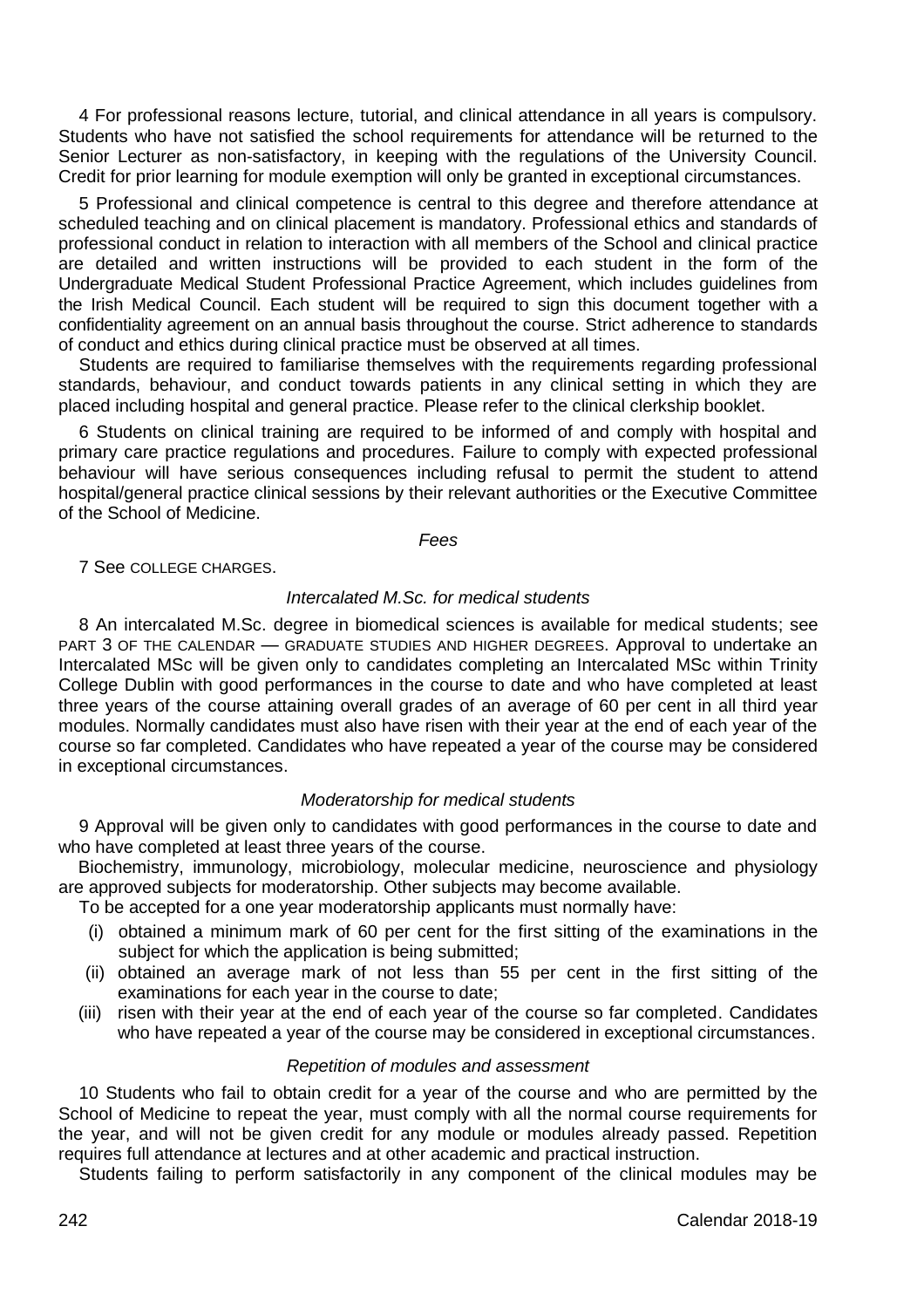required to complete additional assessments and/or additional placements of extended duration as deemed appropriate by the Director of Teaching and Learning (Undergraduate). Students who cannot complete or fail to pass the additional placement may not rise with their class.

#### *Health screening and vaccination*

11 All students entering the medicine course must satisfy the health screening and vaccination procedure of the School of Medicine (see SCHOOL OF MEDICINE, §1).

#### **Year 1**

#### *Modules*

12 The first medical year comprises four modules. These are: (1) Human form and function (30 credits), (2) Human development, behavioural science and ethics (15 credits), (3) Evolution and life (10 credits), (4) Medicine, health and the humanities (5 credits).

Students are reminded of the requirement for acceptable professional behaviour in teaching hospitals, general practice and other clinical and non clinical settings and of their responsibility to be informed of and comply with the regulations and procedures as they apply in hospital, practice or community settings.

13 The subjects which contribute to these modules include: anatomy, biochemistry, behavioural science, ethics, genetics, microbiology, physiology, psychology, public health and primary care, the medical humanities and sociology. Detailed information is given in the study guide for the year.

#### *Credit for the first medical year examinations and assessment*

14 During the first medical year students are examined in all modules. The pass mark for the year in each module is 50 per cent and a discipline specific minimum standard will apply as outlined in the study guide. Borderline students may be called to an oral examination (*viva*) with an examiner who may be drawn from any or from all of the following disciplines: anatomy, biochemistry, physiology, public health and primary care, psychology and ethics, see School of Medicine *viva* policy in study guide. Distinctions are awarded on a modular and/or discipline basis to any student who is judged to have performed to an exceptional level, subject to an oral examination. Distinctions are not awarded on the basis of results obtained in the reassessment period. Detailed information is given in the study guide for the year. Reassessment is held in the reassessment period.

#### **Year 2**

#### *Admission*

15 In order to enter the second medical year students must have obtained credit for the first medical year or have satisfied admission requirements by the standard that has been achieved in another appropriate course. The course extends from the first week of the College teaching term in September until the end of June.

Students are reminded of the requirement for acceptable professional behaviour in teaching hospitals, general practice and other clinical and non clinical settings and of their responsibility to be informed of and comply with the regulations and procedures as they apply in hospital, practice or community settings.

#### *Modules*

16 There are seven modules in the second medical year accruing 60 credits in total. These are: (1) Infection and immunity (5 credits), (2) Clinical biochemistry (5 credits), (3) Principles of pharmacology and practical scientific research (10 credits), (4) Head and neck anatomy (5 credits), (5) Neuroscience (15 credits), (6) Molecular mechanisms of disease and personalised medicine (10 credits), (7) Fundamentals of clinical and professional practice (10 credits).

17 The wide range of disciplines involved in these modules include the following: anatomy, biochemistry, behavioural sciences and ethics, genetics, geriatrics, haematology, immunology, medicine, microbiology, pathology, pharmacology and therapeutics, physiology, psychology,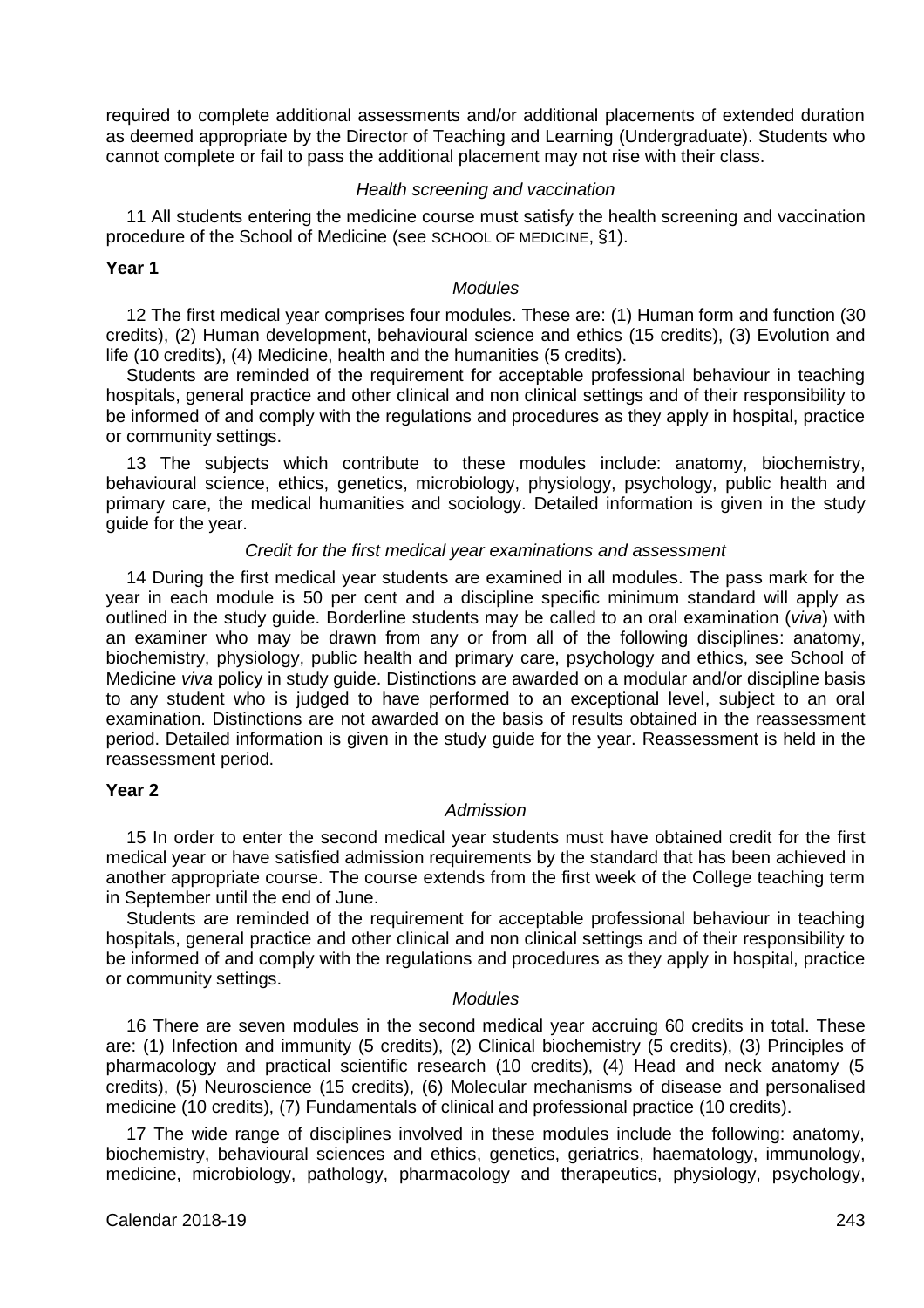psychiatry and surgery. This list is indicative and not exhaustive. Credit for behavioural sciences and communication skills may be incorporated into the assessment of complementary modules.

# *Credit for the second medical year examinations and assessment*

18 During the second medical year students are examined in all modules. Written and/or practical assessments will take place as appropriate. The pass mark for written assessments is 50 per cent. Borderline students may be called to an oral examination (*viva*), see School of Medicine *viva* policy in study guide. Reassessment for written examinations and clinical skills will be held in the reassessment period.

Students who fail to complete their clinical skills programme satisfactorily in the normal time may be required to repeat the year.

#### **Year 3**

#### *Admission*

19 In order to enter the third medical year, students must have obtained credit for all elements of the previous year or have satisfied admission requirements by the standard that has been achieved in another appropriate course. The third medical year begins on the date indicated in the *Calendar*, PART I - ALMANACK, usually the last Monday in August, and extends to the end of June.

Students are reminded of the requirement for acceptable professional behaviour in teaching hospitals, general practice and other clinical and non clinical settings and of their responsibility to be informed of and comply with the regulations and procedures as they apply in hospital, practice or community settings.

# *Clinical subjects*

20 Students must attend hospital as scheduled in order to meet the requirements for entry into the semester two examinations. There is a one month elective to be taken during the summer vacation period. Details of elective practice requirements are outlined in the third, fourth and final medical year study guides. Credit for one month elective experience in the summer of the third medical vear may be obtained in one of the following units:

A general hospital in this country or abroad An overseas medical centre or service A laboratory (either research or service) A clinical research unit A general practice

Planned elective experience must be approved by the school in advance.

Students who have not made satisfactory progress in clinical attachments may be required to attend a unit, which provides opportunity for improving their clinical skills.

21 Students attend the affiliated hospitals on a clinical attachment programme. An assessment is made at the end of each attachment, and at other times if necessary, on the attendance and work of each student. Credit for hospital attendance is withheld from any student whose attendance or assessment is unsatisfactory. Attendance at lectures, clinical rotations, practicals and tutorials is compulsory.

# *Modules*

22 There are six modules of study in the third medical year accruing 60 credits in total. These are: (1) Pharmacology and therapeutics (5 credits), (2) Laboratory and investigative medicine (10 credits), (3) Principles of medical and surgical practice (30 credits), (4) Advanced clinical and professional practice (10 credits), (5) Principles and practice of evidence based medicine and elective practice 1 (5 credits).

*Subjects of study*

23 The subjects of study include:

Pathology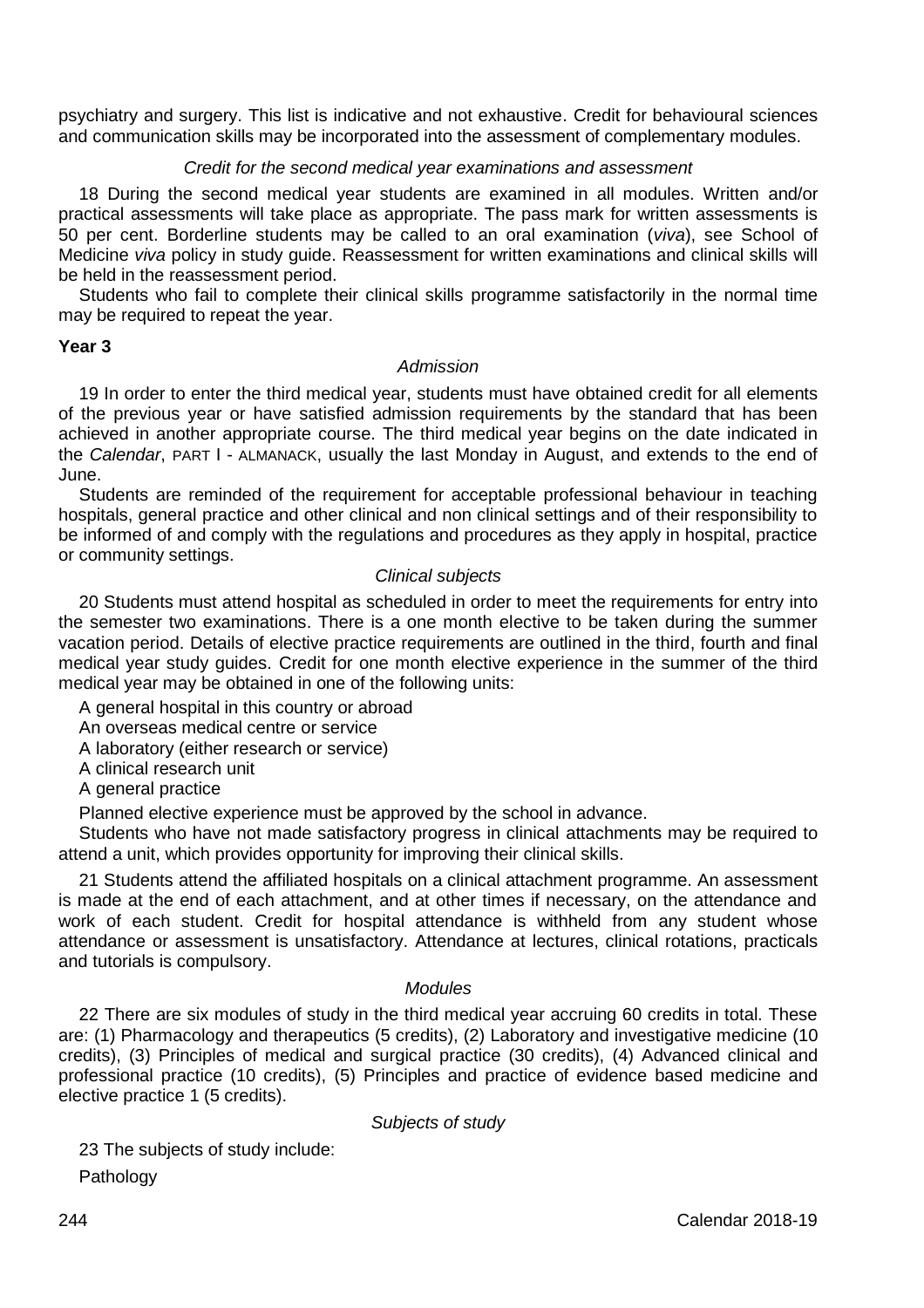Clinical microbiology, immunology and the epidemiology of infectious diseases Pharmacology and therapeutics Medicine (including global health and medical gerontology) **Surgery** Radiology ENT and ophthalmology Evidence based medicine Clinical skills Medical ethics Behavioural science Psychology applied to medicine Interprofessional learning

#### *Third medical year examination*

24 During the third medical year students are examined at the end of each term. Assessment formats will include written papers, project work, poster presentations and continuous assessment of clinical competency and professional development, as well as clinical examinations. It is the responsibility of all students to record all clinical exposure in the clinical performance logbook which will be provided at the beginning of the academic year. Review of the logbook will contribute toward continuous assessment. Details of all third year assessments, clinical and written examinations will be found in the study guide. No module or part of a module can be carried forward. Students who fail any module or part thereof will be required to be reassessed in the reassessment period. The assessment in ophthalmology and diseases of the ear, nose and throat must be passed with a satisfactory performance in order to proceed to part IV of the final medical examinations. Students who fail, or are absent from, the clinical component of the examination in any subject will be required to repeat the written and clinical components of that subject, even if they have previously passed the written component.

#### **Year 4**

#### *Admission*

25 In order to enter the fourth medical year students must have obtained credit for all elements of the previous medical year.

Students are reminded of the requirement for acceptable professional behaviour in teaching hospitals, general practice and other clinical and non clinical settings and of their responsibility to be informed of and comply with the regulations and procedures as they apply in hospital, practice or community settings.

#### *Clinical course*

26 The fourth medical year begins on the date indicated in the *Calendar*, PART I - ALMANACK, usually the last Monday in August and extends until the end of June. Students who fail to attend at the start of term may be refused entry to the specialty rotational programme and may be required to repeat the year.

The main feature of this year is the specialty rotational programme.

#### *Modules*

27 There are seven modules of study in the fourth medical year accruing 60 credits in total. These are: (1) Obstetrics and gynaecology (10 credits), (2) Public health, primary care and epidemiology (10 credits), (3) Paediatrics and child health (10 credits), (4) Principles and practice of psychiatry (10 credits), (5) Medical jurisprudence, ethics and professionalism (10 credits), (6) Professionalism in clinical practice (5 credits), (7) Elective practice 2 (5 credits).

# *Subjects of study*

28 The subjects of study include:

Paediatrics and child health

Calendar 2018-19 245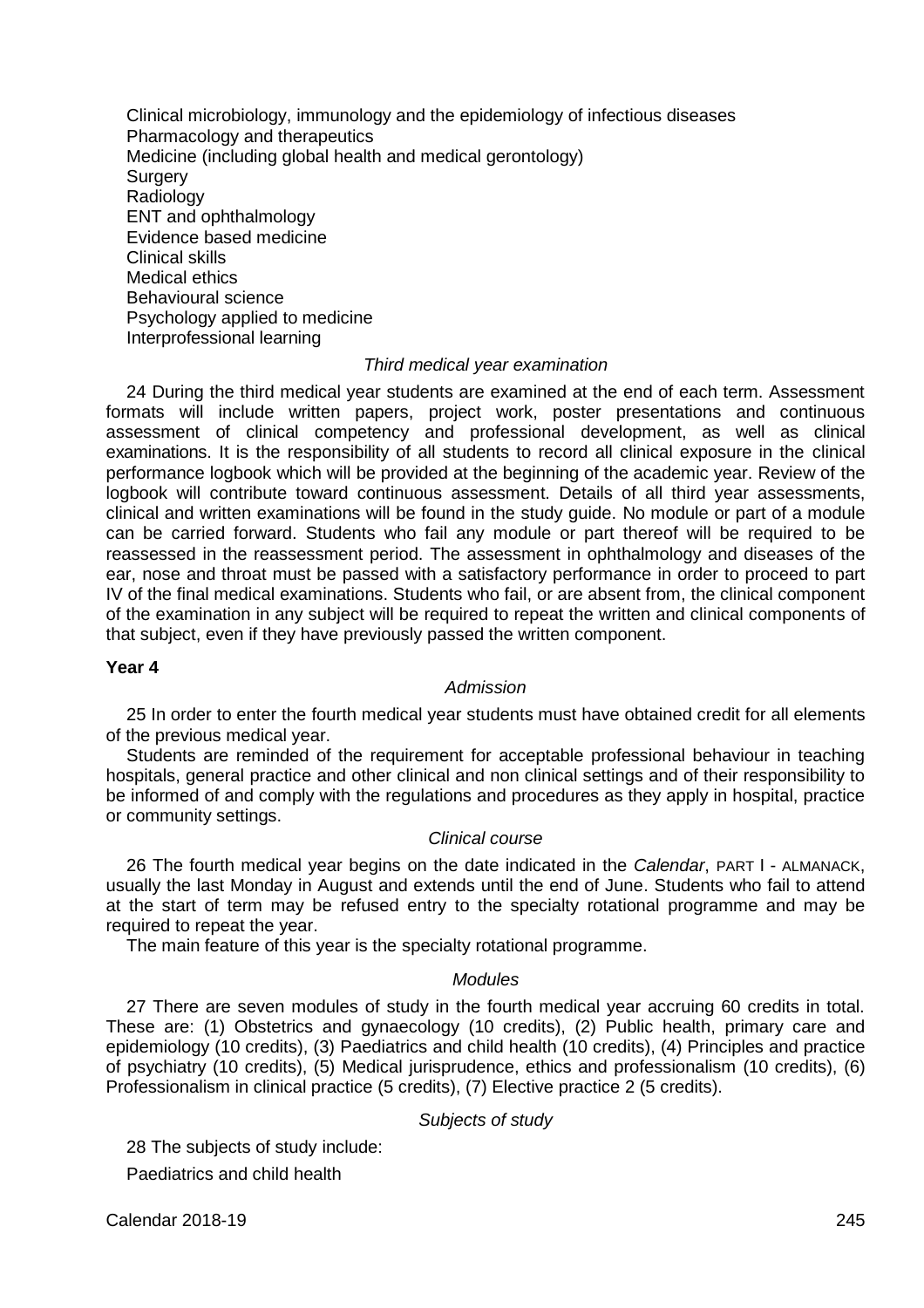**Psychiatry** Obstetrics and gynaecology Public health, primary care and epidemiology **Jurisprudence Ethics** Medical humanities Professional development

Planned elective experience must be approved by the school in advance.

Students must attend lectures, practicals, tutorials and clinical attachments during this year according to the timetable provided. No module or part of a module can be carried forward.

#### *Final medical examination, part*

#### *I. Public health, primary care and epidemiology; medical jurisprudence, ethics and professionalism*

29 Students are admitted to the final medical examination in public health, primary care and epidemiology, medical jurisprudence, ethics and law during the fourth medical year, provided they have obtained credit for the course work in these subjects. Reassessment is held in the reassessment period. Students who fail, or are absent from, the clinical component of the examination in any subject will be required to repeat the written and clinical components of that subject, even if they have previously passed the written component.

#### *Final medical examination, part*

# *II. Obstetrics and gynaecology*

30 Students are admitted to the final medical examination in obstetrics and gynaecology during the fourth medical year, provided they have satisfied the clinical attendance requirements at recognised general, specialist and maternity hospitals in accordance with the study guide. Reassessment is held in the reassessment period. Students who fail, or are absent from, the clinical component of the examination in any subject will be required to repeat the written and clinical components of that subject, even if they have previously passed the written component.

#### *Final medical examination, parts*

# *III. (a) Medicine/psychiatry (including therapeutics); III. (b) Paediatrics and child health*

31 Students are admitted to the final medical examination in principles and practice of psychiatry and paediatrics and child health during the fourth medical year provided they have obtained credit for modules in these subjects and have satisfactory clinical attendance on psychiatry and paediatric rotations at hospitals recognised by the school. Students should note that psychiatry also forms part of the modules included in the fifth medical year. Provisional results will be considered at the fourth medical year court of examiners but will be integrated with the marks obtained in medicine in the fifth medical year and reported at the final medical year court of examiners. Reassessment is held in the reassessment period. Students who fail, or are absent from, the clinical component of the examination in any subject will be required to repeat the written and clinical components of that subject, even if they have previously passed the written component.

#### **Year 5**

#### *Admission*

32 In order to enter the fifth medical year, students must have obtained credit for all the modules of the previous medical year.

33 The fifth medical year begins on the date indicated in the *Calendar*, PART I - ALMANACK, usually the last Monday in August and continues until the final examination, usually in April.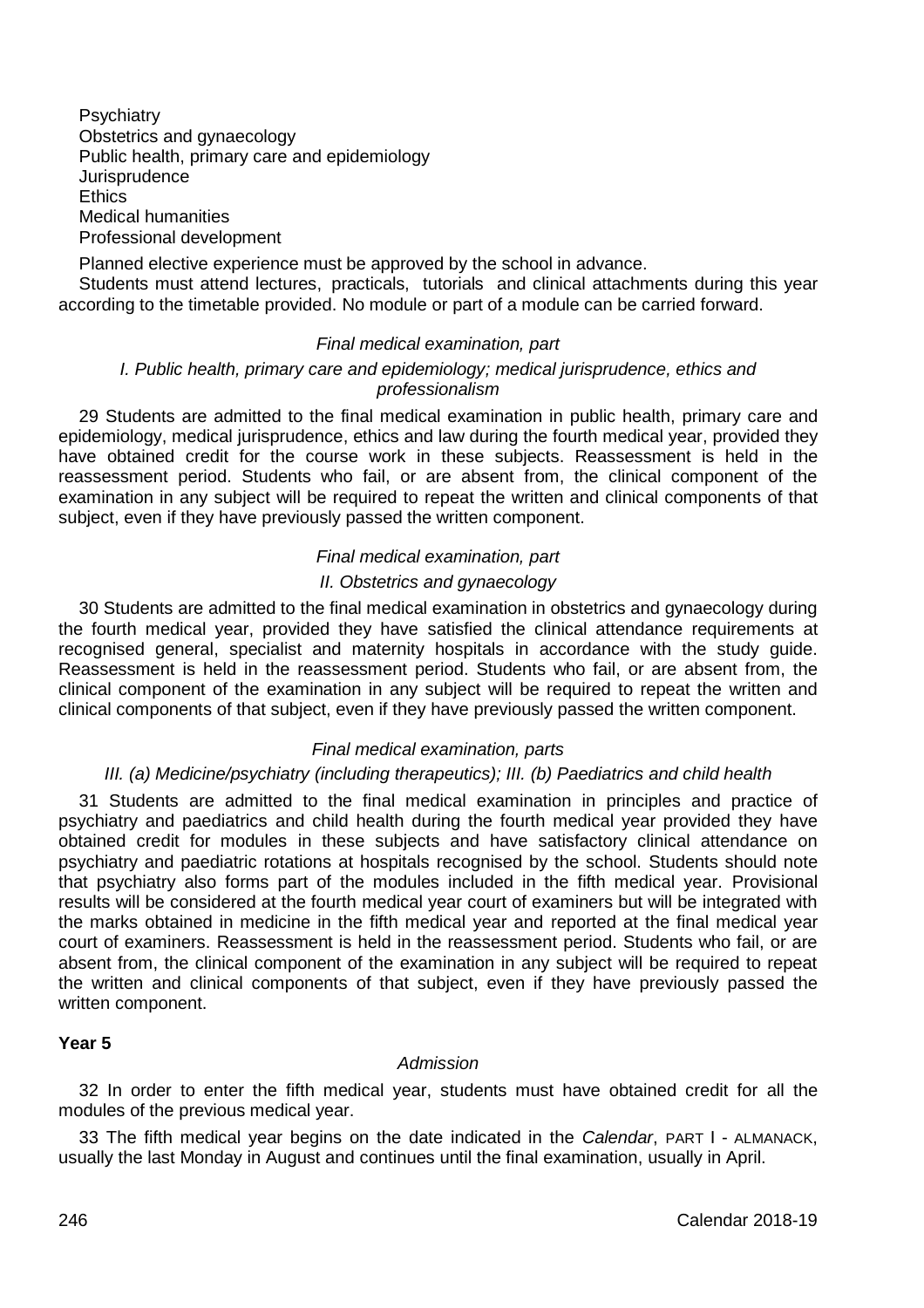Students are reminded of the requirement for acceptable professional behaviour in teaching hospitals, general practice and other clinical and non clinical settings and of their responsibility to be informed of and comply with the regulations and procedures as they apply in hospital, practice or community settings.

#### *Modules*

34 There are four modules in the fifth medical year accruing 60 credits. These are: (1) Integrated surgical science and practice (20 credits), (2) Integrated medical science and practice (20 credits), (3) Competency based preparation for practice (10 credits), (4) Elective practice 3 and intern shadowing (10 credits). It is essential that students satisfactorily complete all competency based elements of the course prior to proceeding to final examinations in surgery and medicine.

35 Attendance at the clinical attachment programme including lectures, tutorials and practical sessions is mandatory. Poor attendance may preclude students from entering final examinations.

36 Subjects of study include medicine, surgery, emergency medicine, critical care medicine, therapeutics and psychiatry, competency based preparation for practice, clinical skills, intern shadowing, clinical attachment programme. Clinicopathological conferences, clinical therapeutics conferences, lectures, tutorials and seminars are held throughout the year.

#### *Final medical examination, parts III-IV*

#### *Subjects*

37 The subjects include:

III *(a)* Medicine/psychiatry (including therapeutics); *(b)* Paediatrics and child health

IV Surgery (including ENT, ophthalmology)

Students will be admitted to the final medical examination, parts III and IV if they have obtained satisfactory credit for the course work in these subjects. The assessment in ophthalmology and diseases of the ear, nose and throat must be passed before entry to part IV of the final examination.

There will be written and clinical examinations in medicine/psychiatry (including therapeutics) and surgery. Students must pass the clinical component of each examination and pass each subject. Students who fail, or are absent from, the clinical component of the examination in any subject will be required to repeat the written and clinical component of that subject, even if they have previously passed the written component.

To obtain a pass with overall first class honors, a candidate must achieve the following:

a mark of 70 per cent or above in at least three of the following parts of the final examination: part II, part III(a), part III(b) and part IV; and not less than 65 per cent in the remaining part. The mark for each part constitutes the sum of its written and clinical components each of which is non-compensatable in the case of failure.

| <b>Degree</b>                        | <b>B.A.O.</b>                                                                                                                                        | <b>M.B.</b>                                            |                                    | B.Ch.                                           |  |
|--------------------------------------|------------------------------------------------------------------------------------------------------------------------------------------------------|--------------------------------------------------------|------------------------------------|-------------------------------------------------|--|
| Part                                 | Part II                                                                                                                                              | Part III(a)                                            | Part III(b)                        | Part IV                                         |  |
| Name/<br><b>Subjects</b>             | Obstetrics and<br>gynaecology                                                                                                                        | Medicine/<br>psychiatry<br>(including<br>therapeutics) | Paediatrics<br>and child<br>health | Surgery (including<br>ENT and<br>ophthalmology) |  |
| <b>Overall first</b><br>class honors | 70 per cent or above in at least three parts (part II, part III(a), part III(b) and<br>part IV) and not less than 65 per cent in the remaining part. |                                                        |                                    |                                                 |  |

The calculation of the marks is set out in the table below.

To obtain a pass with overall second class honors, a candidate must achieve the following:

a mark of 60 per cent or above in at least three of the following parts of the final examination: part II, part III(a), part III(b) and part IV; and not less than 55 per cent in the remaining part.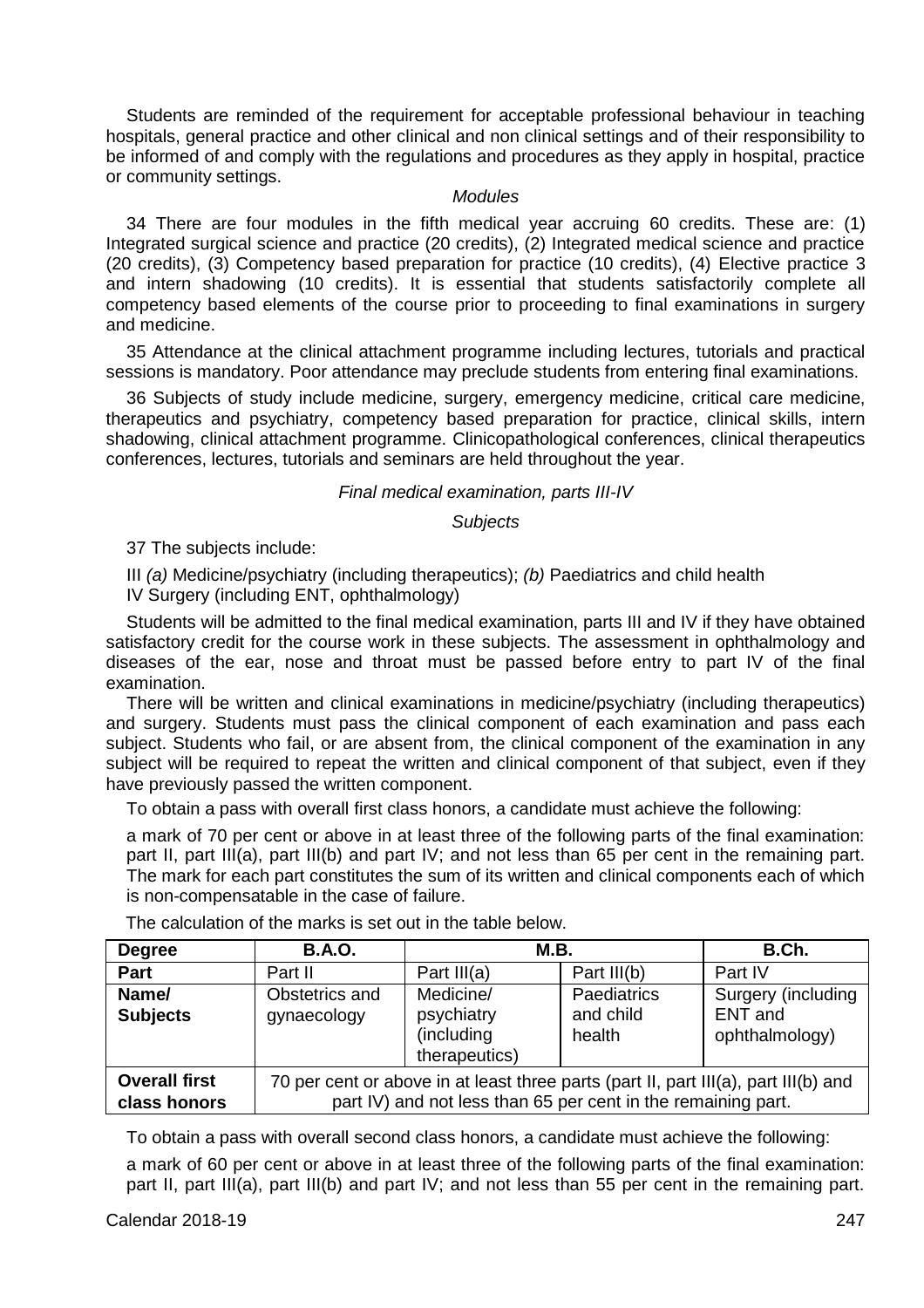The mark for each part constitutes the sum of its clinical and written components each of which is non-compensatable in the case of failure.

| <b>Degree</b>                     | <b>B.A.O.</b>                                                                                                                                        | M.B.                                                 |                                    | B.Ch.                                           |  |
|-----------------------------------|------------------------------------------------------------------------------------------------------------------------------------------------------|------------------------------------------------------|------------------------------------|-------------------------------------------------|--|
| Part                              | Part II                                                                                                                                              | Part III(a)                                          | Part III(b)                        | Part IV                                         |  |
| Name/<br><b>Subjects</b>          | Obstetrics and<br>gynaecology                                                                                                                        | Medicine.<br>psychiatry<br>including<br>therapeutics | Paediatrics<br>and child<br>health | Surgery (including<br>ENT and<br>ophthalmology) |  |
| Overall<br>second class<br>honors | 60 per cent or above in at least three parts (part II, part III(a), part III(b) and<br>part IV) and not less than 55 per cent in the remaining part. |                                                      |                                    |                                                 |  |

The calculation of the marks is set out in the table below:

Honors marks are awarded in each part as follows: first class honors 70 per cent or greater, second class honors 60-69 per cent, pass 50-59 per cent, fail 0-49 per cent.

Gold medals and prizes are awarded by the Board of the College to eligible candidates who have shown exceptional merit (see [www.tcd.ie/academicregistry/exams\)](http://www.tcd.ie/academicregistry/exams/).

#### *Admission to examination*

38 Students must have successfully completed clinical attendance of at least twenty-four months' duration at a site(s) recognised by the school before being admitted to the clinical part of the final examinations in medicine/psychiatry (including therapeutics) and surgery.

Candidates will be required to take the final examination, parts III and IV, at the times set out by the school and must pass all parts not later than the reassessment period of the following academic year. Exceptions to this regulation will be made only in the case of illness or other exceptional circumstances.

Students repeating parts of the final examination are required to re-sit all components, including both clinical and written components, and are required to attend a prescribed programme of clinical and tutorial sessions. If more than two academic years have lapsed since obtaining credit for one or more parts and where the student is re-admitted to the course, they may be required to undergo a programme of professional re-orientation.

Should the candidates fail to pass in the remaining subject(s) at the next published final medical examination, either due to failure to present or due to failure to achieve the required standard, they will be required to re-present in all subjects at the next session and in the interim to attend a prescribed programme of clinical and tutorial sessions.

All students taking the final examination at the reassessment period are required to satisfy the requirements for entry to the final medical examination indicated in this section.

#### II OBSTETRICS AND GYNAECOLOGY

39 Students must have completed the final medical examination in obstetrics and gynaecology in the fourth medical year.

III *(a)* MEDICINE/PSYCHIATRY (INCLUDING THERAPEUTICS); *(b)* PAEDIATRICS AND CHILD HEALTH

40 Students are admitted to the final medical examination in medicine on condition that they have satisfactorily completed the following requirements:

- (i) satisfactory attendance at recognised general and specialist hospitals;
- (ii) satisfactory attendance for clinical instruction on a specialist rotation in psychiatry at a hospital recognised by the school:
- (iii) satisfactory attendance at a course in paediatrics and child health at hospitals accredited by the school and have received instruction in neonatal paediatrics.

To pass part III candidates must obtain 50 per cent in *(a)* medicine/psychiatry (including therapeutics) **and** in *(b)* paediatrics and child health and complete all continuous assessments of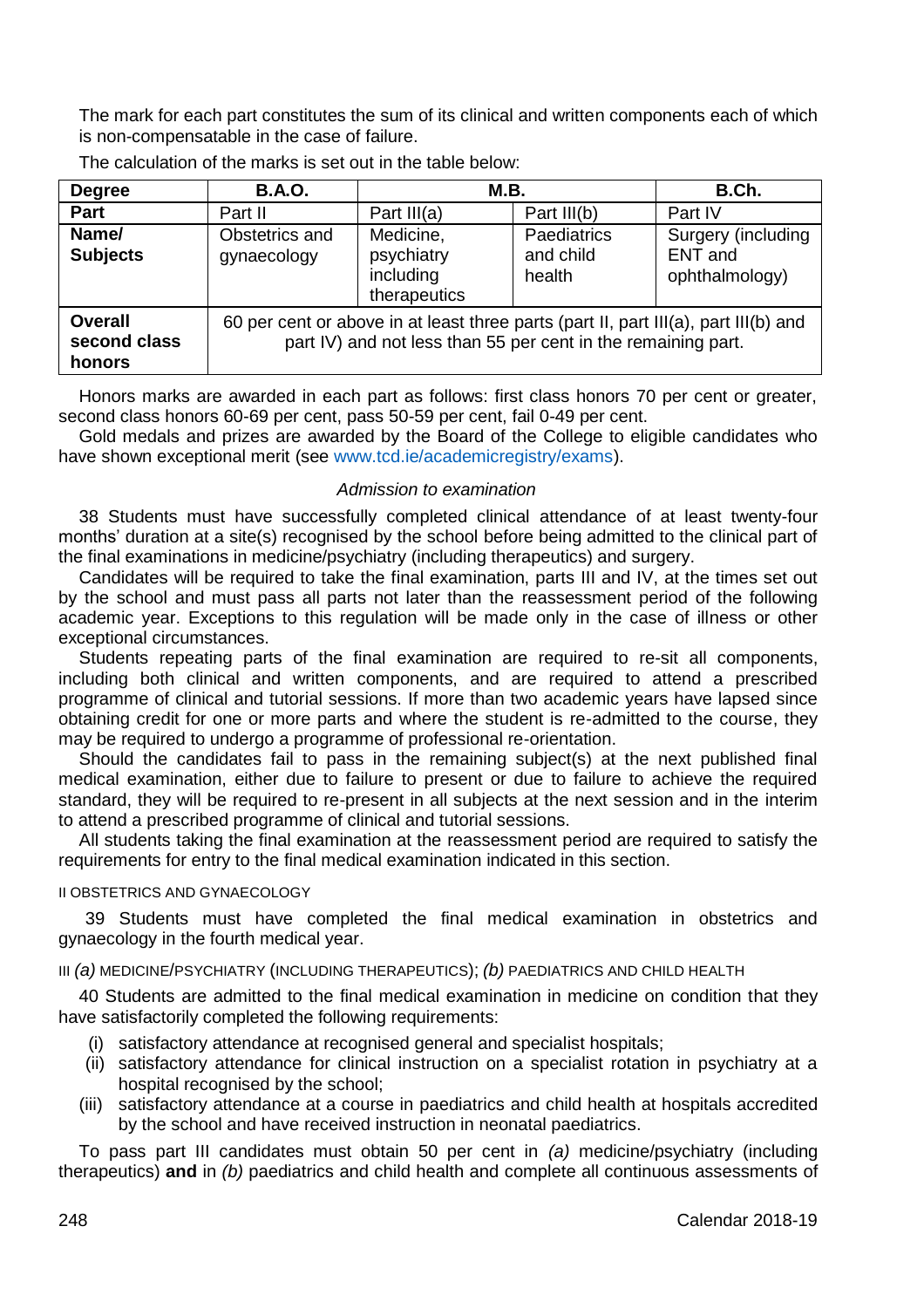each course. Candidates who pass part *(a)* or *(b)* but fail in the other will be re-examined in the subject(s) (written and clinical components) in which they have failed.

# IV SURGERY (INCLUDING ENT, OPHTHALMOLOGY)

41 Students are admitted to the final examination in surgery on condition that they have satisfactorily completed attendance and satisfactorily passed ENT and ophthalmology at a general and/or specialist hospital recognised by the school.

#### *Recognised hospitals and units for clinical practice*

42 The following hospitals and units are recognised for clinical practice and assessment:

Blackrock Clinic Bloomfield Care Centre Central Mental Hospital, Dundrum Children's University Hospital, Temple Street Coombe Women and Infants University Hospital Hermitage Medical Clinic Naas General Hospital National Maternity Hospital National Rehabilitation Hospital Nobles Hospital, Isle of Man Our Lady's Children's Hospital, Crumlin Our Lady's Hospice and Care Services, Harold's Cross and Blackrock Peamount Hospital Royal Victoria Eye and Ear Hospital St Edmundsbury Hospital St James's Hospital St Patrick's University Hospital St Vincent's Hospital, Fairview Tallaght Hospital General practices associated with the school

# *Degrees*

43 To qualify for the degrees of Bachelor in Medicine (M.B.), Bachelor in Surgery (B.Ch.) and Bachelor in Obstetrics (B.A.O.), students must have completed the prescribed courses of study and passed all parts of the final medical examination. Before having their medical degrees conferred on them they must first have qualified for and received the B.A. degree. Both the latter degree and the medical degrees are conferred at the same Commencements.

44 Testimoniums of degrees are presented to candidates for degrees at Commencements, and are sent as soon as possible after Commencements to candidates who have received degrees *in absentia*.

#### *Intern year*

45 Students, on receiving their medical qualifications *in absentia* or via attendance at Commencements, are required by Irish law to spend one year of satisfactory service as resident house officers (interns) in an approved hospital or hospitals before they can apply for full registration as medical practitioners. The Intern year normally consists of a period of at least three months in medicine and at least three months in surgery; with no less than two months, but no more than four months in a specialist rotation permitted, please refer to the HSE and Irish Medical Council guidelines at the time of application. Students must apply, through the HBS Recruitment Service, for an intern post. This process normally begins in the November of final year and is normally completed the following May. Information on the process for applying for an internship can be found via [http://www.hse.ie.](http://hse.ie/eng/)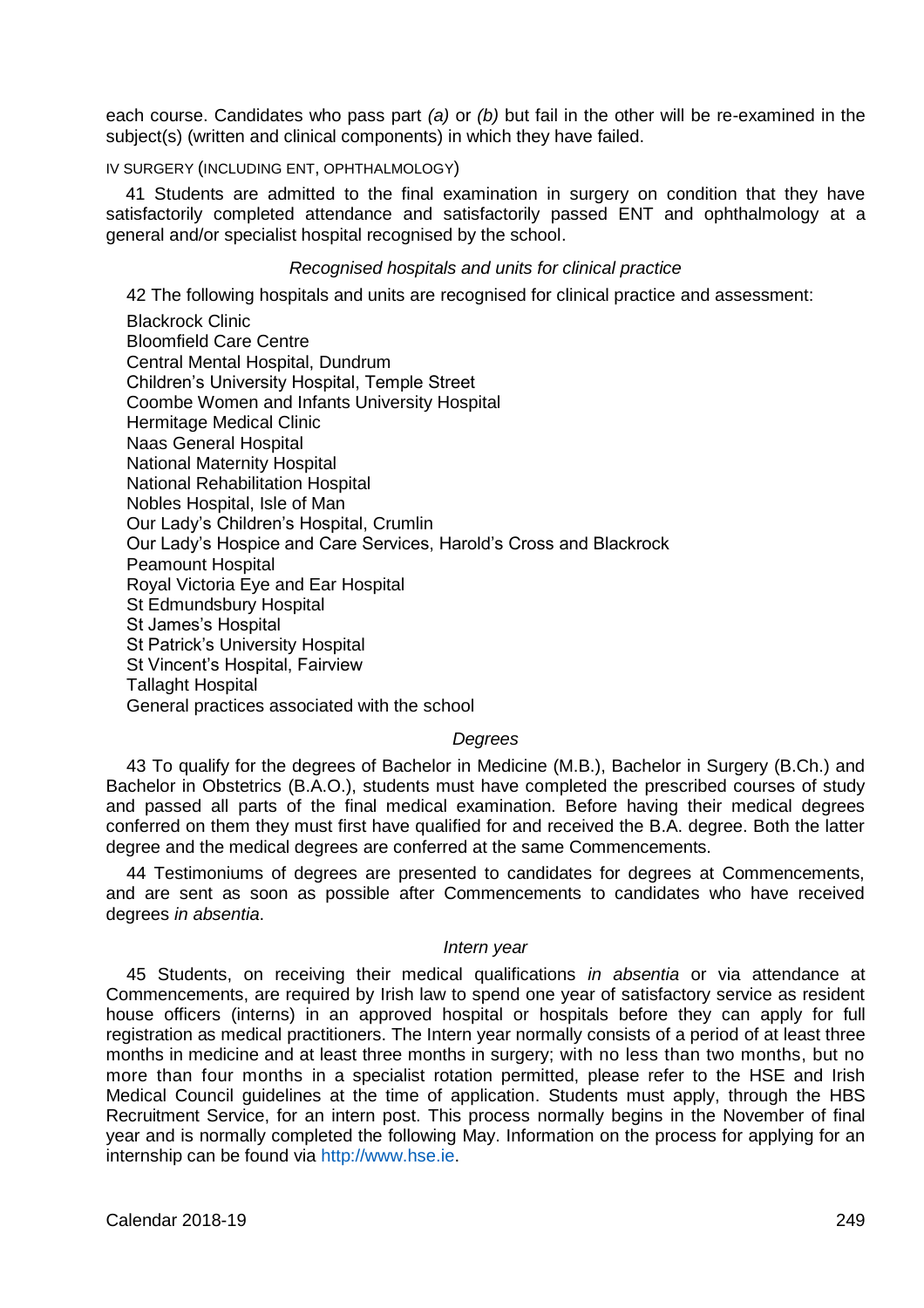# *Approved hospitals*

46 Students arranging to spend their internship year outside the Republic of Ireland and who wish to apply for general registration with the Medical Council of Ireland directly after internship need to enquire whether their intern post and training programme has been, or is likely to be, approved. The approving body for the purpose is the Medical Council, Kingram House, Kingram Place, Dublin 2, to which all such enquiries should be addressed.

# *Registration as a medical practitioner*

#### *Intern registration*

47 On receiving their medical qualification, students interning in the Republic of Ireland must register with the Medical Council, Kingram House, Kingram Place, Dublin 2.

#### *Full registration*

48 An applicant who wishes to become fully registered as a medical practitioner must submit to the School of Medicine an intern assessment form for each completed rotation, signed off satisfactorily by their consultant trainer and intern tutor. They must also sign an intern training agreement with the school, have sufficient attendance at formal teaching, and comply with all other training requirements as directed by the school's intern network co-ordinator. All interns within the DSE network who complete their internship satisfactorily will be recommended by the School of Medicine on behalf of the University to the Medical Council for a Certificate of Experience.

#### *Registration as a medical practitioner outside of the Republic of Ireland*

49 Students who wish to register as a medical practitioner outside of the Republic of Ireland at any point in their life must ensure they meet the requirements for registration within that jurisdiction. Students should familiarise themselves with the regulations of bodies, such as, but not limited to the Educational Commission for Foreign Medical Graduates (ECFMG).

# DEGREE OF BACHELOR IN SCIENCE (OCCUPATIONAL THERAPY) (B.Sc. (Cur. Occ.))

50 A full-time, four-year course of honor standard leading to a degree of Bachelor in Science in Occupational Therapy.

#### *Fees*

51 See COLLEGE CHARGES

# *Health screening and vaccination*

52 All students entering the occupational therapy course must satisfy the health screening and vaccination procedure of the School of Medicine (see SCHOOL OF MEDICINE, §1).

#### *Garda/police vetting*

53 All students entering the occupational therapy course must satisfy the requirement for garda/police vetting (see FACULTY OF HEALTH SCIENCES, GENERAL FACULTY REGULATIONS).

#### *Academic progress*

54 The course consists of four academic years. Students are required, for professional qualification, to participate in and achieve the requisite level of competence in all academic and professional practice education in keeping with the required statutory regulation standards of CORU Occupational Therapists Registration Board, and the professional accreditation standards of the Association of Occupational Therapists in Ireland (AOTI) on behalf of the World Federation of Occupational Therapists (WFOT). The mandatory practice education will be integrated throughout the course and may involve hours outside the term time, and may take place outside Dublin. Students must satisfy health and safety requirements, and Garda clearance, for practice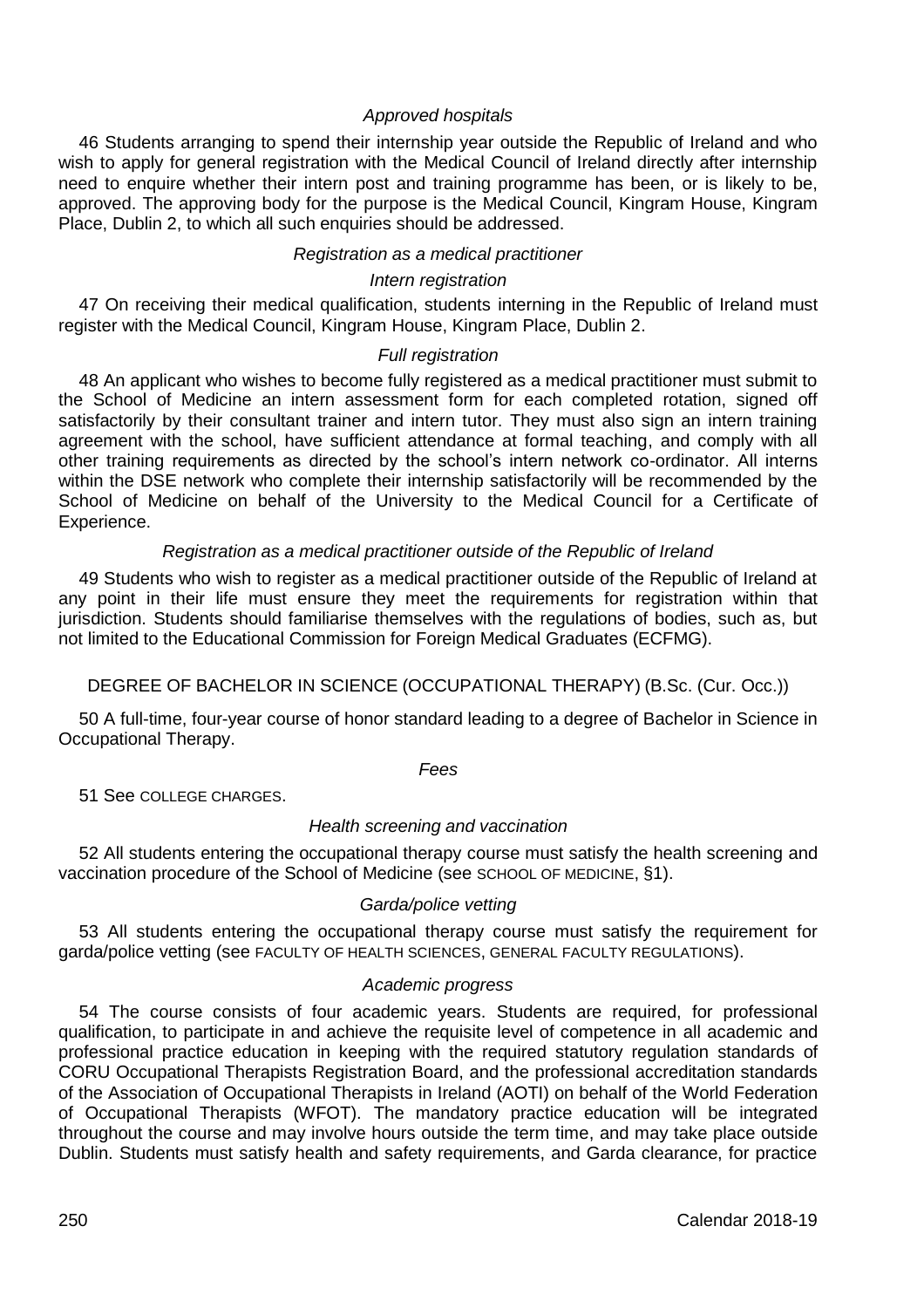education at all times during the course. Details of all elements of the course, including practice education, will be provided each year in the students' handbook.

Students are required to attend all lectures, practicals, and professional sessions, and to perform the exercises (essays, tutorials or practical work) prescribed for the year. Unsatisfactory attendance in individual modules may result in the student being returned as non-satisfactory to the Senior Lecturer. Such students may be refused permission to take module assessments and/or end-of-semester examinations and may be required to repeat the year.

Students must satisfy all practice education module requirements to be allowed rise with the year. Practice education takes place in a variety of settings. The practice education team is responsible for approving those services to ensure each service meets the requirements both locally at a College level and a national and international level (AOTI and WFOT). Practice settings are usually located in Ireland. Students should expect to be placed outside Dublin for at least one of their placements. Associated costs shall be borne by the student. The practice education team maintains a system of contact with students whilst they engage in practice placements.

Students must reach the required competencies for each of the four placements completed across the four years of the course. If a student fails one placement, she/he may be permitted to repeat the placement; however only one attempt at a repeat placement is permitted. If that repeat placement is failed, or if any further placements are failed over the four years of the course, the student will be excluded from the course.

Students who fail to obtain credit for a year of the course, and who are permitted to repeat that year, must comply with all the normal course requirements for the year, and will not, except in exceptional circumstances, be given credit for any module or modules already passed.

Notwithstanding the provisions of any other regulation, exclusion from the course may be recommended to the University Council at any stage in respect of any student whose progress or performance is unsatisfactory or to the Board of Trinity College in respect of any student whose conduct is unsatisfactory. Course regulations and details of examinations/markings are provided for every student at the beginning of each academic year.

The ECTS value of each year of the course is 60 credits.

The final degree award is based on performance in both Sophister years. The Junior Sophister year contributes 35 per cent and the Senior Sophister year contributes 65 per cent to the calculation of the overall degree result. From the year 2020-21 the Junior Sophister year will contribute 30 per cent and the Senior Sophister year 70 per cent to the calculation of the overall degree result.

#### *Examinations and assessment*

55 To pass the Junior Freshman and Senior Freshman years students must achieve an overall credit-weighted average mark of at least 40 per cent (grade III) and accumulate 60 credits by *(a)*  passing all modules outright or *(b)* passing by compensation. Compensation and progression rules, as per GENERAL REGULATIONS AND INFORMATION, will be applied in the Junior Freshman and Senior Freshman years. The designation of certain modules, or module components, as noncompensatable may reduce the level of compensation permitted in these years. Students should refer to the course handbook for further details on the criteria to pass individual modules and modules that are non-compensatable. A fail in practice education is not compensatable in the Junior Freshman and Senior Freshman years.

56 To pass the Junior Sophister and Senior Sophister years, students must achieve an overall credit-weighted average mark of at least 40 per cent (grade III) and accumulate 60 credits by passing all modules outright. Modules cannot be passed by compensation in either Sophister year.

#### **Junior Freshmen**

#### *Modules*

57 The modules of the Junior Freshman year are study of occupation (10 credits), professional development (10 credits), introduction to psychology (5 credits), developmental psychology (5

Calendar 2018-19 251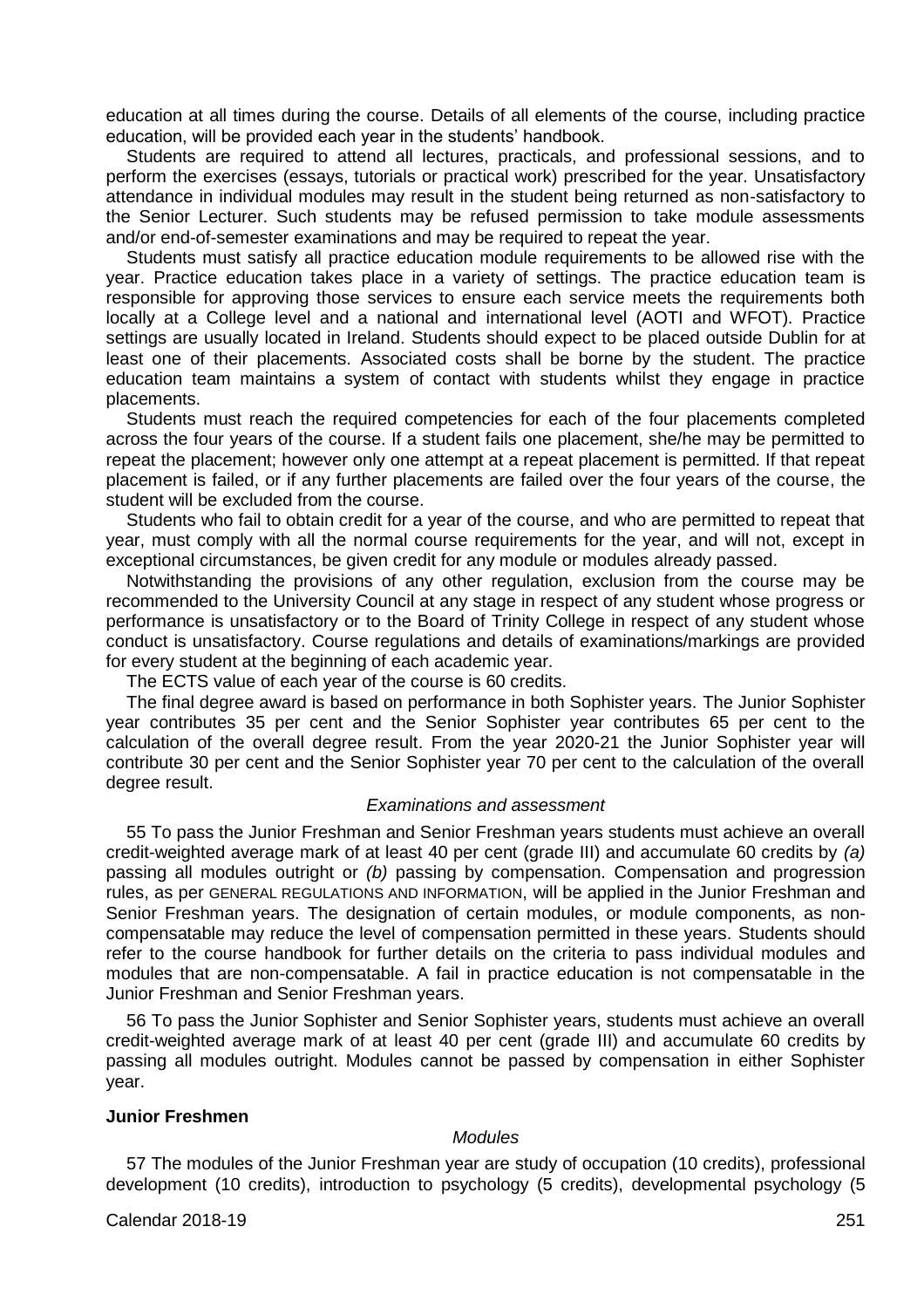credits), applied anatomy for occupational therapy (10 credits), anatomy of upper limb and back (5 credits), biological sciences underpinning health and wellness (10 credits), Junior Freshman practice education (5 credits).

#### *Examinations and assessment*

58 Junior Freshman students must present themselves for examination at specified times throughout the academic year and must submit all project work and assignments at the designated times. Details of examinations and assignments/project work are outlined in the students' handbook for each module. Students must complete all the assessment components of each module in order to be awarded an overall pass grade for each module. Students are also required to be graded competent in all the practice education assignments for the year to rise with their class. Modules are weighted according to their credit values.

59 Students who fail at the reassessment period, supplemental assignment or supplemental practice education will not be permitted to proceed to the Senior Freshman year of the course, but may, in certain circumstances, be permitted to repeat the year.

#### **Senior Freshmen**

60 Students who have obtained credit for the Junior Freshman year of the course may enter the Senior Freshman year.

# *Modules*

61 The modules of the Senior Freshman year are study of occupation practice and review (5 credits), disability and intellectual disability studies (5 credits), professional development (5 credits), Senior Freshman practice education (5 credits), social and personality psychology (5 credits), conditions in occupational therapy adult physical and children (5 credits), adult mental health (5 credits), occupational therapy theory and interventions: adults physical I (5 credits), occupational therapy with older adults I (5 credits), research methods and statistics (5 credits), advanced anatomy and physiology (5 credits), foundations of disease and pharmacological intervention (5 credits).

#### *Examinations and assessment*

62 All Senior Freshman students must present themselves for examination at specified times throughout the academic year and must submit all project work and assignments at the designated times. Details of examinations and assignments/project work are outlined in the students' handbook for each module. Module weightings and regulations for each module are outlined in the students' handbook. Students must complete all the assessment components of each module in order to be awarded an overall pass grade for each module. Modules are weighted according to their credit values.

#### **Junior Sophisters**

63 Students who have obtained credit for the Senior Freshman year of the course may enter the Junior Sophister year.

#### *Modules*

64 The modules of the Junior Sophister year are study of occupation (5 credits), social policy concepts (5 credits), occupational therapy theory and interventions for adults: physical 2 (5 credits), occupational therapy with older adults 2 (5 credits), occupational therapy for mental health (adults) (5 credits), professional development: group theory and facilitation (10 credits), research methods (5 credits), health psychology (5 credits), occupational therapy for children (5 credits) and Junior Sophister practice education (10 credits).

#### *Examinations and assessment*

65 All Junior Sophister students must present themselves for examination at specified times throughout the academic year and must submit all project work and assignments at the designated times. Details of examinations and assignments/project work are outlined in the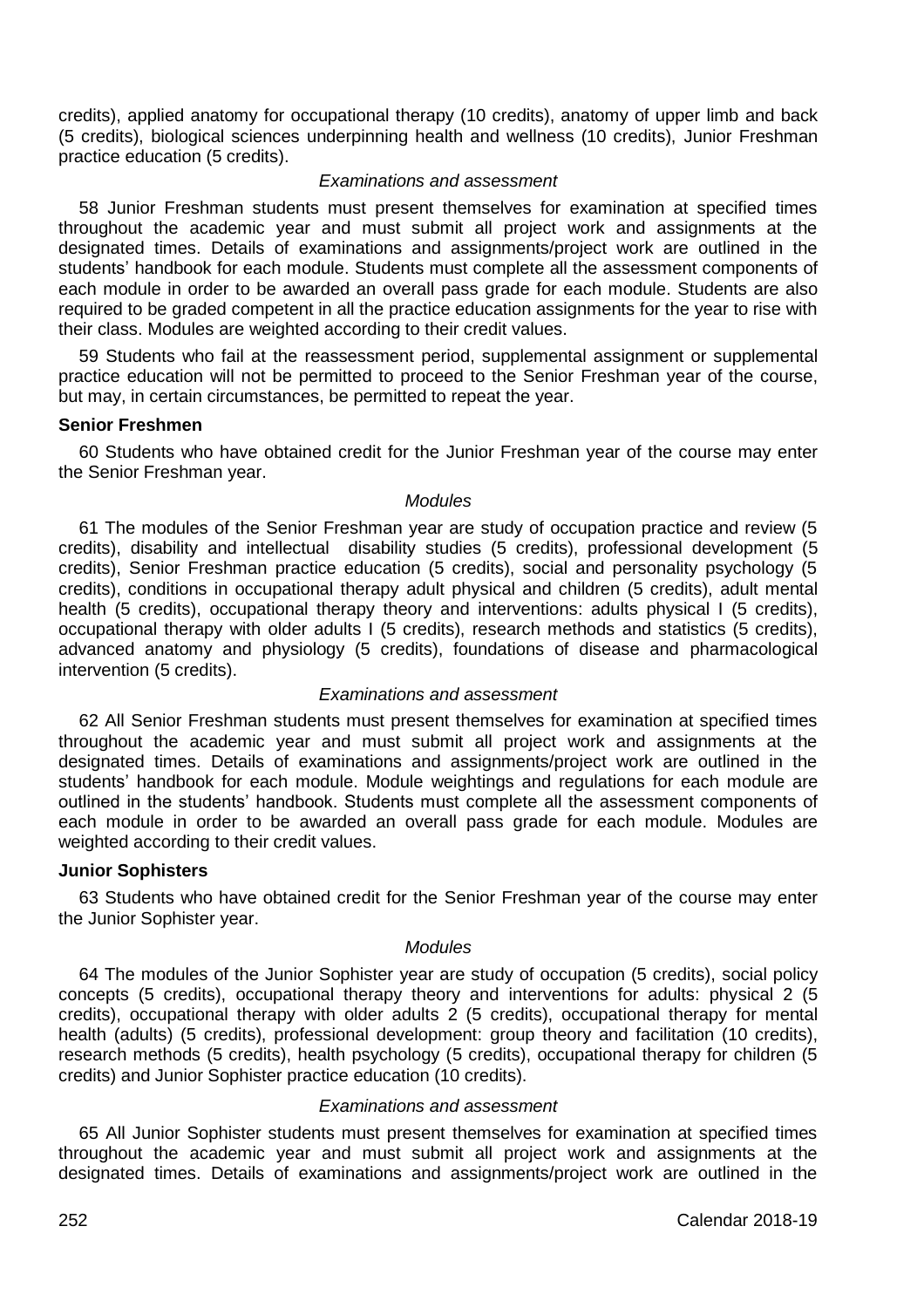students' handbook for each module. Module weightings and regulations for each module are outlined in the students' handbook. Students must complete all the assessment components of each module in order to be awarded an overall pass grade for each module. Modules are weighted according to their credit values. Students are required to be graded competent in all the Junior Sophister practice education assignments for the year to rise with their class.

#### **Senior Sophisters**

66 Students who have obtained credit for the Junior Sophister year of the course may enter the Senior Sophister year.

# *Modules*

67 The modules of the Senior Sophister year are social policy analysis (5 credits), study of occupation (5 credits), contemporary issues in occupational therapy (10 credits), ethical reasoning, clinical governance and leadership (10 credits), evaluative practice – bringing evidence to practice (5 credits), Senior Sophister practice education (10 credits), research methods (10 credits) and disability studies (5 credits).

#### *Final examination*

68 To be admitted to the final examination students must have obtained credit for all of the Junior Freshman, Senior Freshman and Junior Sophister years of the course requirements. Students who have not satisfactorily completed the required thirty-two weeks of practice education at the time of the final examination may be permitted to enter for the examination provided that they have satisfactorily completed the equivalent of twenty-one weeks of supervised practice education. Any student who does not satisfactorily complete supervised practice education will be required to undertake and satisfactorily complete supplemental supervised practice education by the time of the reassessment period.

69 The final examination involves seven areas: social policy, disability studies, study of occupation, contemporary issues in occupational therapy, research methods, evaluative practice – bringing evidence to practice and ethical reasoning, clinical governance and leadership. Details regarding the examination of each module are outlined in the students' handbook. Modules are weighted according to their credit values. Students must present themselves for examination at the specified times and submit all project work and assignments on time. Details of submission dates are provided in the students' handbook. Penalties are applied for late submission of work that contributes to the calculation of the final degree. Details of penalties are outlined in the students' handbook.

# ONE-YEAR COURSE IN OCCUPATIONAL THERAPY, IN CONJUNCTION WITH THE SINGAPORE INSTITUTE OF TECHNOLOGY

70 A one-year course is offered in occupational therapy, in conjunction with the Singapore Institute of Technology, to holders of the Diploma in Occupational Therapy from the Nanyang Polytechnic. Students register with both institutions and take all modules in Singapore apart from the module 'Context and delivery of practice (overseas immersion programme)', which is delivered over a six-week period in the Trinity Centre for Health Sciences, St James's Campus and associated clinical sites. The ECTS value for the one‐year degree course is 60 credits. Students successfully completing the course are awarded the degree of Bachelor in Science (Occupational Therapy).

#### *Entry requirements*

71 Applicants are required to hold the Diploma in Occupational Therapy from Nanyang Polytechnic with a GPA of at least 2.8. Applicants with a GPA lower than 2.8 may be considered suitable for admission where they possess relevant work experience and other academic achievements as determined by Trinity College Dublin.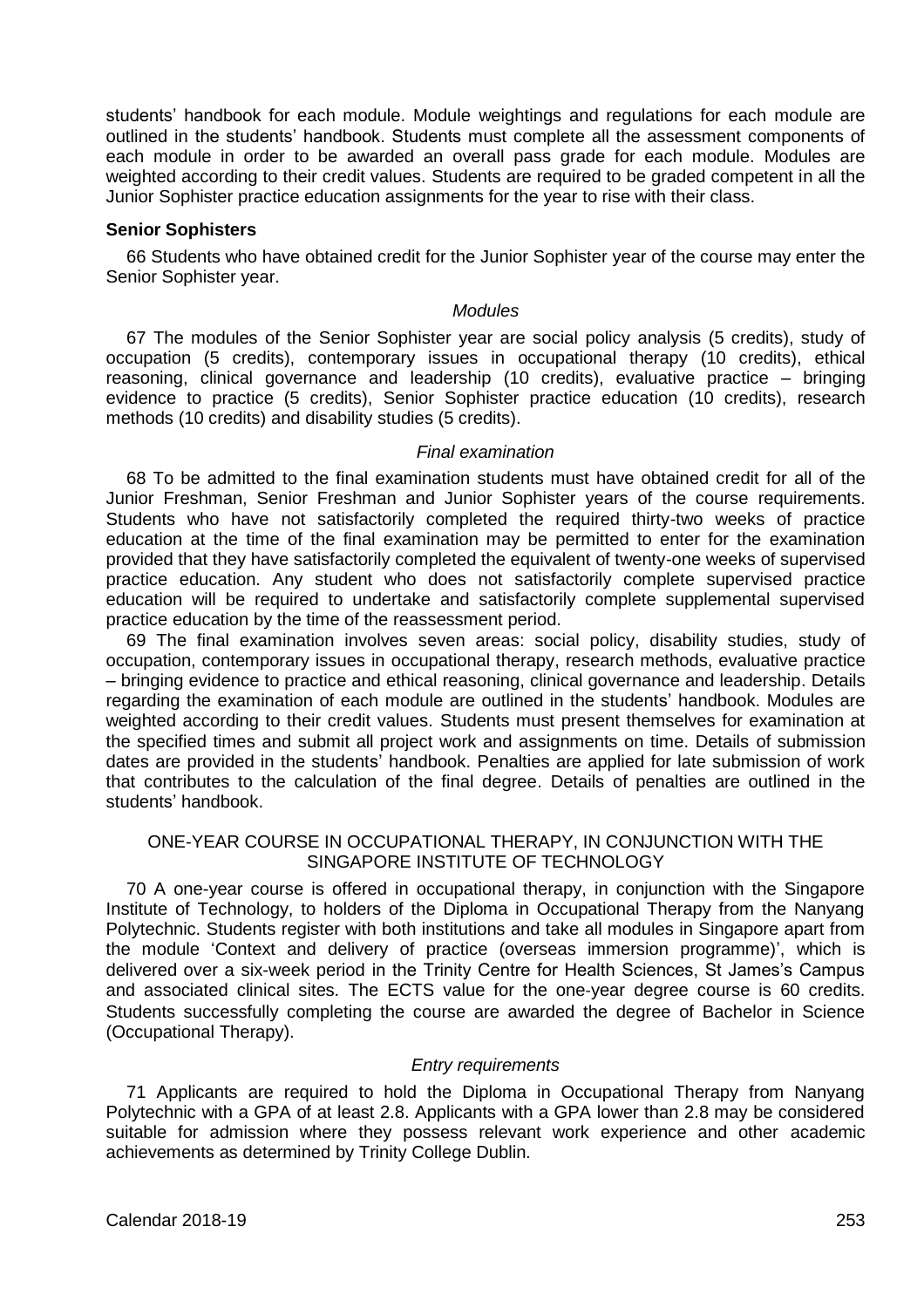# *Modules*

72 Students are required to complete all modules delivered in the year which are advanced occupational therapy theory (15 credits); advanced practice (15 credits); context and delivery of practice (overseas immersion programme) (10 credits); healthcare development and delivery (20 credits).

#### *Regulations*

73 Academic regulations which apply to the four-year course in occupational therapy also apply to this course and in particular those related to the Senior Sophister year and the final examination. Non-academic disciplinary matters will be managed through the local procedures of where the student is based at the time of the misconduct.

#### DEGREE OF BACHELOR IN SCIENCE (PHYSIOTHERAPY) (B.Sc. (Physio.))

#### *Professional lectures and clinical practice*

74 The course consists of four academic years.

Clinical practice commences in the Senior Freshman year and continues throughout the Junior and Senior Sophister years. Students are required for professional qualification, to participate in and achieve the requisite level of competence in practice education in line with required standards of CORU, the Irish Society for Chartered Physiotherapists (ISCP) and the World Confederation for Physical Therapy (WCPT). Practice education (clinical placement) modules will be integrated throughout the course and may involve hours outside term time. Students must satisfy all health and safety requirements for practice education throughout the course. To meet the requirements for professional qualification, students must have satisfactorily completed a minimum of one thousand hours of clinical practice.

Students of the discipline of physiotherapy are expected, while on clinical placement, to comply with the Rules of Professional Conduct, incorporating the Code of Ethics and Guidelines for Professional Behaviour, with the disciplinary rules of the health service provider where the placement is located, and with the regulations of Trinity College Dublin related to student conduct (see GENERAL REGULATIONS AND INFORMATION, CONDUCT AND COLLEGE REGULATIONS). Further information and regulations regarding practice education are available in the *Practice Education Handbook*.

#### *Fees*

75 See COLLEGE CHARGES.

#### *Health screening and vaccination*

76 All students entering the physiotherapy course must satisfy the health screening and vaccination procedure of the School of Medicine (see SCHOOL OF MEDICINE, §1).

#### *Academic progress*

77 Students should attend lectures regularly, and are required to attend all practicals and clinical sessions, and to perform the exercises (essays, tutorials or practical work) prescribed for the year. Compensation across modules is not permitted. See GENERAL REGULATIONS AND INFORMATION.

Notwithstanding the provisions of any other regulation, exclusion from the course may be recommended to the University Council at any stage in respect of any student whose progress or performance is unsatisfactory or to the Board of Trinity College in respect of any student whose conduct is unsatisfactory.

# **Junior Freshmen**

#### *Modules*

78 The modules of the Junior Freshman year include anatomy (20 credits); clinical anatomy (10 credits); physics (5 credits); chemistry (5 credits); physiology (20 credits).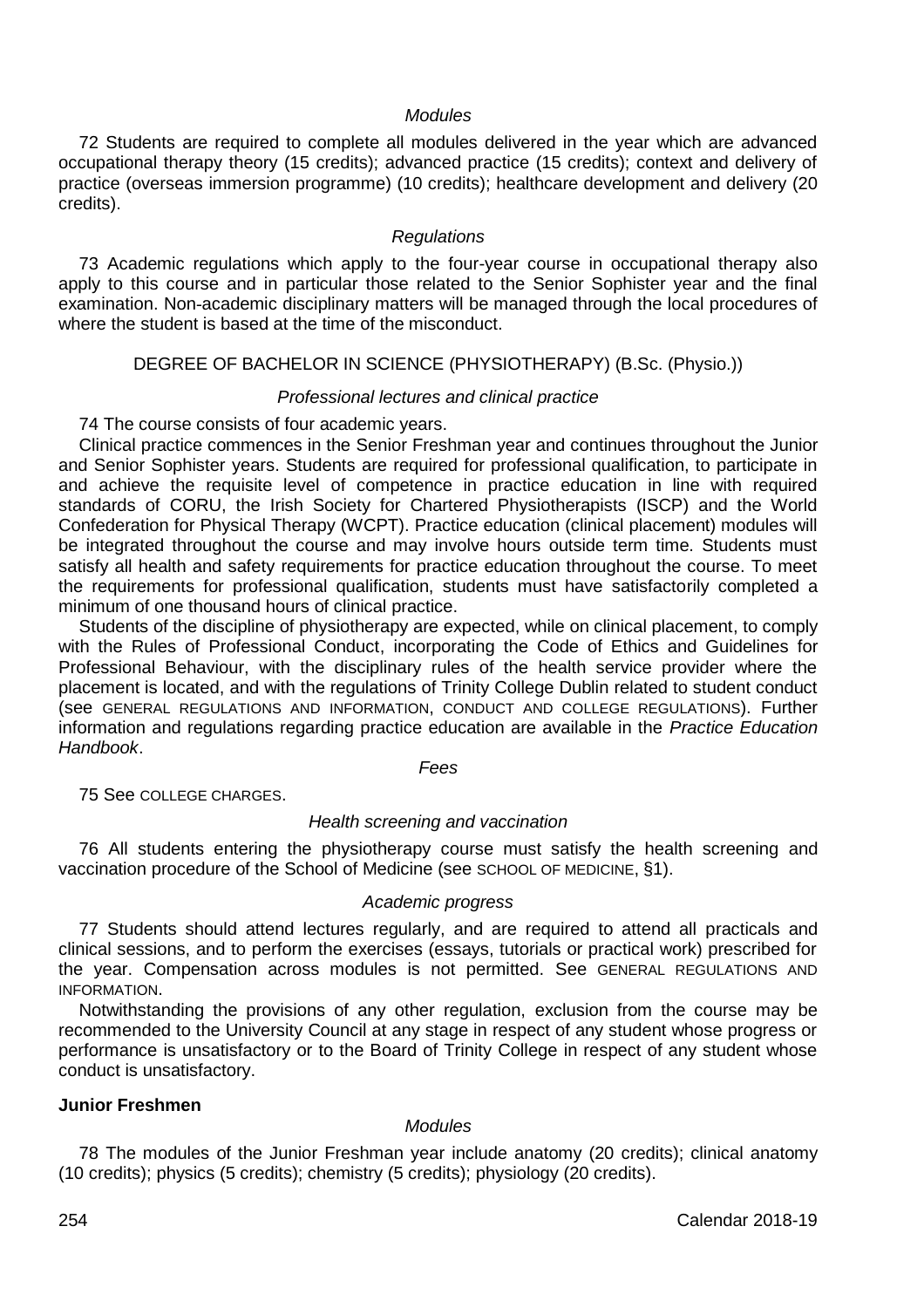#### *Examinations and assessment*

79 Details of examinations and assignments/project work are outlined in the students' handbook for each module. Module weightings and regulations for each module are outlined in the students' handbook. Students must complete all the assessment components of each module in order to be awarded an overall pass grade for each module. Modules are weighted according to their credit value.

The reassessment session is held during Michaelmas term.

#### **Senior Freshmen**

80 Students who have obtained credit for the Junior Freshman year of the course may enter the Senior Freshman year.

#### *Clinical practice*

81 Formal clinical practice commences at the end of the second year and continues throughout the third and fourth years of the course. Students are assigned to affiliated hospitals, clinics and community settings or other approved sites throughout Ireland for clinical placements. Students may be placed outside of Dublin to complete some of their clinical placements.

Students' progress during practical placement is monitored by continuous assessment. A satisfactory performance in all practice education placements is mandatory. A candidate who fails a clinical placement will be required to repeat the placement. If a placement is failed students may progress with other modules while waiting for a supplemental placement to be scheduled. Students who fail the supplemental practice education placement normally cannot progress within the year.

#### *Modules*

82 The modules of the Senior Freshman year are anatomy (10 credits); clinical sciences (5 credits); professional issues I (5 credits); cardiovascular and respiratory systems (10 credits); neurology systems (10 credits); musculoskeletal systems (10 credits); exercise medicine I (5 credits); practice education I (5 credits).

#### *Examinations and assessment*

83 Details of examinations and assignments/project work are outlined in the students' handbook for each module. Module weightings and regulations for each module are outlined in the students' handbook. Students must complete all the assessment components of each module in order to be awarded an overall pass grade for each module. Modules are weighted according to their credit value.

The preparation for clinical practice module and clinical placement are assessed by the clinical appraisal form.

Reassessment in the practical assessments is held prior to students commencing clinical placement. Other reassessments are held during Michaelmas term. Students who fail practice education I module (clinical placement 1 May/June) will be permitted to repeat the placement at the next suitable placement allocation. Placements may occur outside the planned schedule at the discretion of the discipline of physiotherapy with the agreement of the health service providers.

#### **Junior Sophisters**

84 Students who have obtained credit for the Senior Freshman year of the course may enter the Junior Sophister year.

#### *Modules*

85 The modules of the Junior Sophister year are practice education II (20 credits); scientific investigation I (10 credits); paediatrics and learning disability (5 credits); psychology (5 credits); professional issues II (5 credits); exercise medicine II (5 credits); rehabilitation specialist I (5 credits); rehabilitation specialist II (5 credits). Subjects in rehabilitation specialist I and II are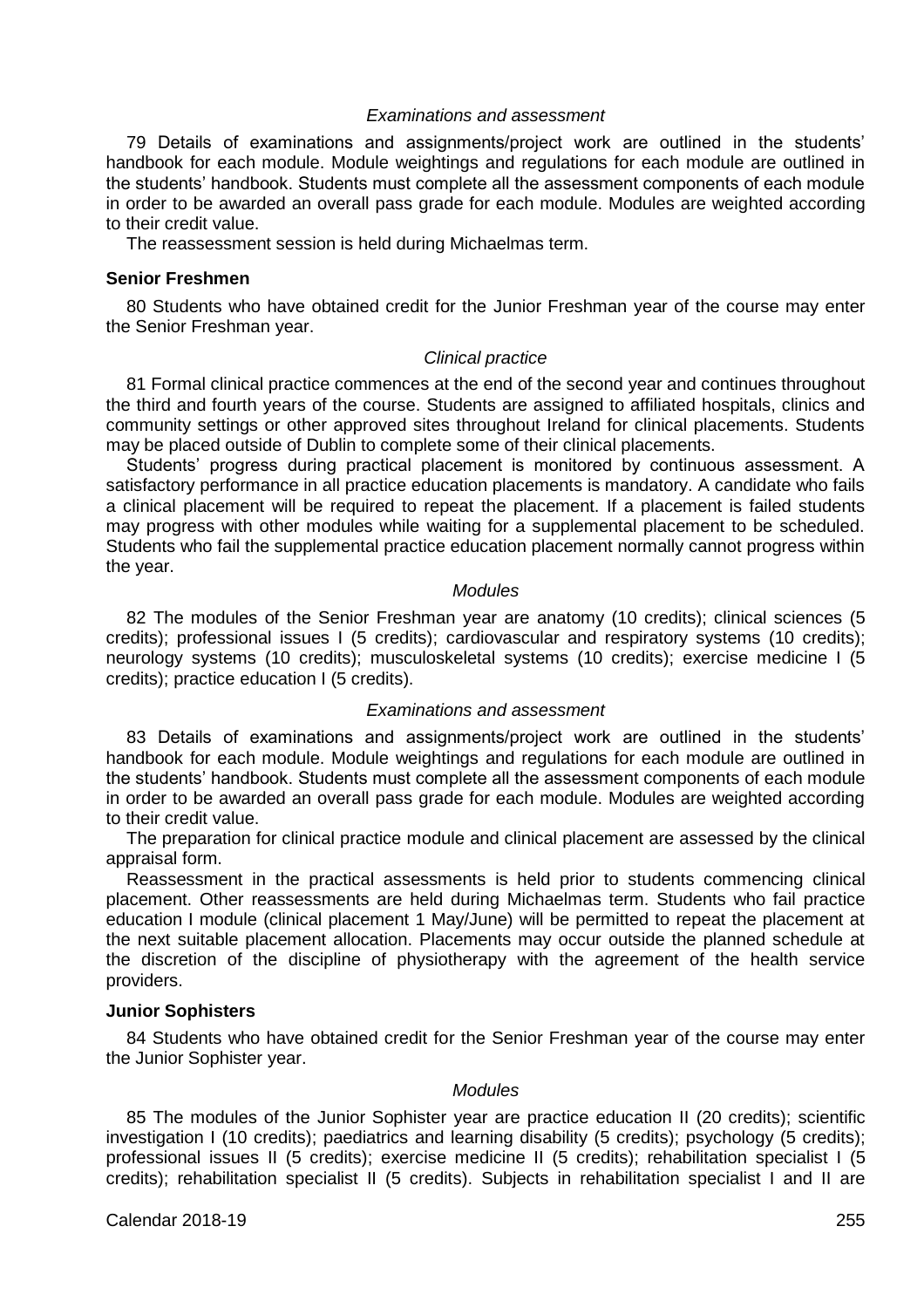oncology, gerontology, mental health, gender health, amputee, spinal injuries, head injuries, burns.

# *Examinations and assessment*

86 Details of examinations and assignments/project work are outlined in the students' handbook for each module. Module weightings and regulations for each module are outlined in the students' handbook. Students must complete all the assessment components of each module in order to be awarded an overall pass grade for each module. Modules are weighted according to their credit value.

Clinical placement is assessed by the clinical appraisal form.

The reassessment session is held during Michaelmas term.

#### **Senior Sophisters**

87 Students who have obtained credit for the Junior Sophister year of the course may enter the Senior Sophister year.

#### *Modules*

88 The modules of the final year are scientific investigation (research proposal, research assignment) (20 credits); advances in physiotherapy (5 credits); sports and exercise medicine (5 credits); professional issues III (5 credits); ergonomics (5 credits); clinical practice (20 credits).

# *Final examination*

89 Details of examinations and assignments/project work are outlined in the students' handbook for each module. Module weightings and regulations for each module are outlined in the students' handbook. Students must complete all the assessment components of each module in order to be awarded an overall pass grade for each module. Modules are weighted according to their credit value. The clinical appraisal marks awarded on clinical placement throughout the Senior Sophister year and an assessment on the management of a patient will contribute towards the final award. The final award classification is based entirely on the Senior Sophister year. For students who enter the programme from 2018-19 onwards, the Junior Sophister and Senior Sophister results will contribute 30 percent and 70 percent of the degree result respectively.

To be admitted to the final examination, students must have obtained credit for the Junior Freshman, Senior Freshman and Junior Sophister years of the course, and must have achieved the required standard in the continuous assessment of clinical practice and must have submitted the written reports of the research assignments by specified dates.

Students who fail any module, apart from the clinical practice module, in the final year may repeat assessments as specified by the court of examiners in the reassessment session. In relation to the clinical practice module students who have not satisfactorily completed the required one thousand hours of clinical practice at the time of the final examination, may be permitted to enter for the examination, and if the court of examiners so agrees, a conditional result may be recorded, subject to the satisfactory completion of clinical practice within a time limit set by the examiners.

90 *Recognised hospitals and units for clinical practice*

Cappagh Orthopaedic Hospital Carmona Services Cavan General Hospital Central Remedial Clinic – Clontarf Central Remedial Clinic – Clondalkin Clontarf Orthopaedics IOHI Enable Ireland Mullingar Hospital National Rehabilitation Hospital Our Lady's Children's Hospital, Crumlin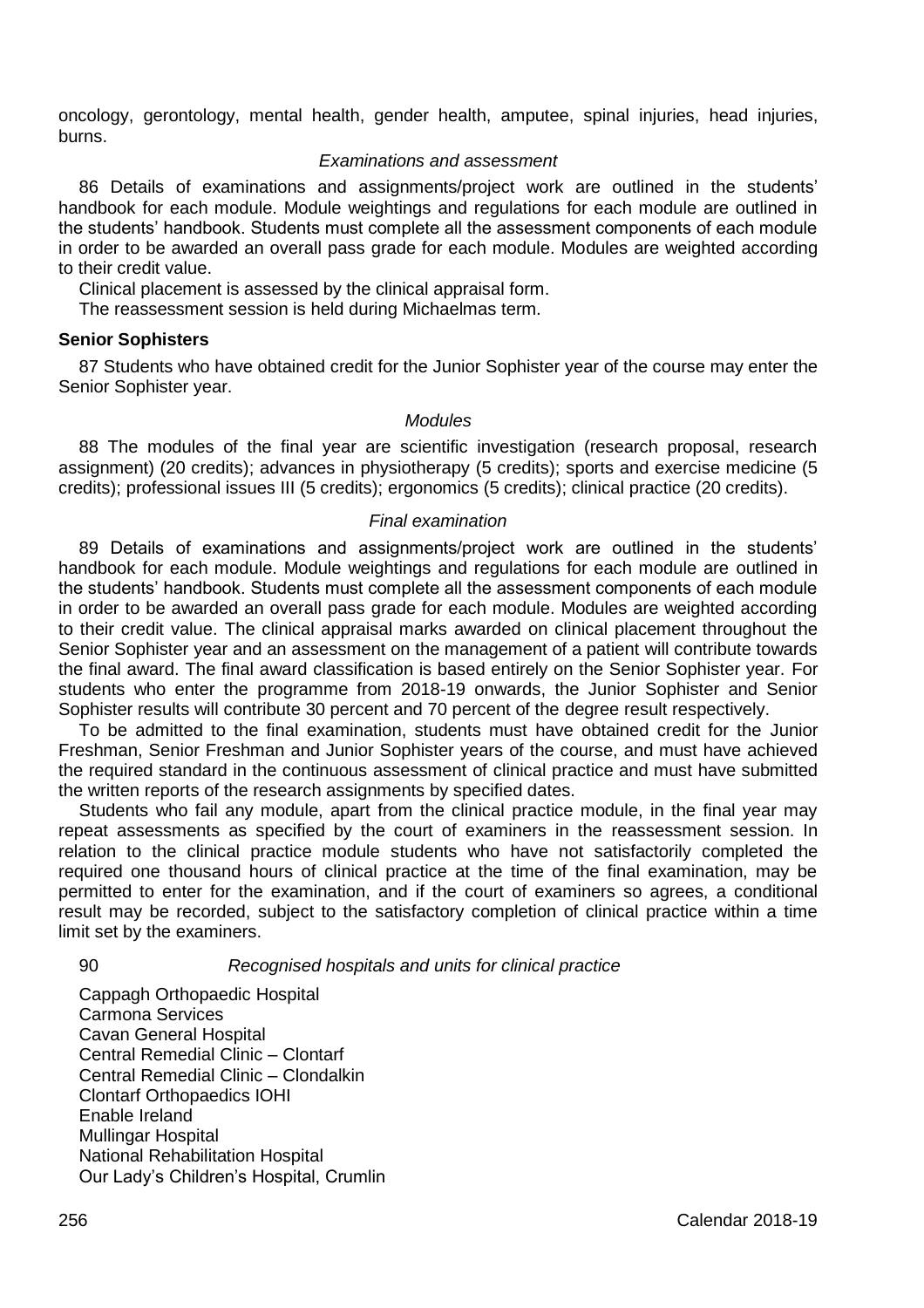Pearse Street Primary Community Continuing Care Royal Hospital, Donnybrook St Coleman's Hospital, Rathdrum St Colmcille's Hospital, Loughlinstown St James's Hospital St Michael's House Stewart's Hospital Services Ltd, Dublin Tallaght Hospital Tullamore General Hospital Midlands Regional Primary Community Continuing Care – Meath Primary Community Continuing Care – Dublin West Primary Community Continuing Care – Dublin South City Primary Community Continuing Care – Dublin North City

Students may be assigned to hospitals/units other than those listed above.

# DEGREE OF BACHELOR IN SCIENCE IN PHYSIOTHERAPY (B.Sc. (Physio.)) (JOINTLY AWARDED WITH THE SINGAPORE INSTITUTE OF TECHNOLOGY)

#### *Introduction*

91 The Bachelor in Science in Physiotherapy prepares students for a professional career in physiotherapy and enables them to enter professional practice in various physiotherapy specialties including cardiopulmonary, musculoskeletal, sports, neurological and geriatric physiotherapy, as well as women's and paediatric health. Physiotherapists work in diverse settings that include hospitals, specialist centres, private practice, sports organizations, schools, community rehabilitation settings, nursing homes, and other voluntary work organizations. The Trinity/SIT programme provides a balanced education in the related areas of human anatomy, medical science, social science and physiotherapy practice, with emphasis on promoting evidence-based practice and clinical reasoning development.

The joint physiotherapy programme aims to produce graduates who are theoretically-grounded and clinically-oriented to practice autonomously in the different specialities of physiotherapy. It also aims to provide graduates with the education that will enable them to meet the regulatory requirements of the Allied Health Professions Act 2011 (Singapore).

The course is delivered in Singapore through the collaborative partnership between the Singapore Institute of Technology (SIT) and Trinity College Dublin. Unless otherwise stated, students are bound by the academic and disciplinary regulations and practices within the Singapore Institute of Technology. Students should refer to the SIT handbook of regulations for further information.

#### *Admission requirements*

Admissions criteria and assessment methods.

#### *Course requirements*

Prerequisites for minimum intake quality:

A-Level prerequisites:

Grade A-C in two of the following H2 subjects: biology, chemistry, physics and mathematics.

#### Polytechnics:

An approved diploma from a polytechnic in Singapore. Minimum GPA of 2.8.

International baccalaureate prerequisites:

A grade 5 in two of the following: HL chemistry, HL biology and HL physics.

National University of Singapore High School Diploma prerequisites:

Major cumulative average point (CAP) of at least of at least 3.0 in two of the following: biology. chemistry, physics and mathematics; and at least 1.0 in the English programme.

Satisfactory criteria from interviews.

Calendar 2018-19 257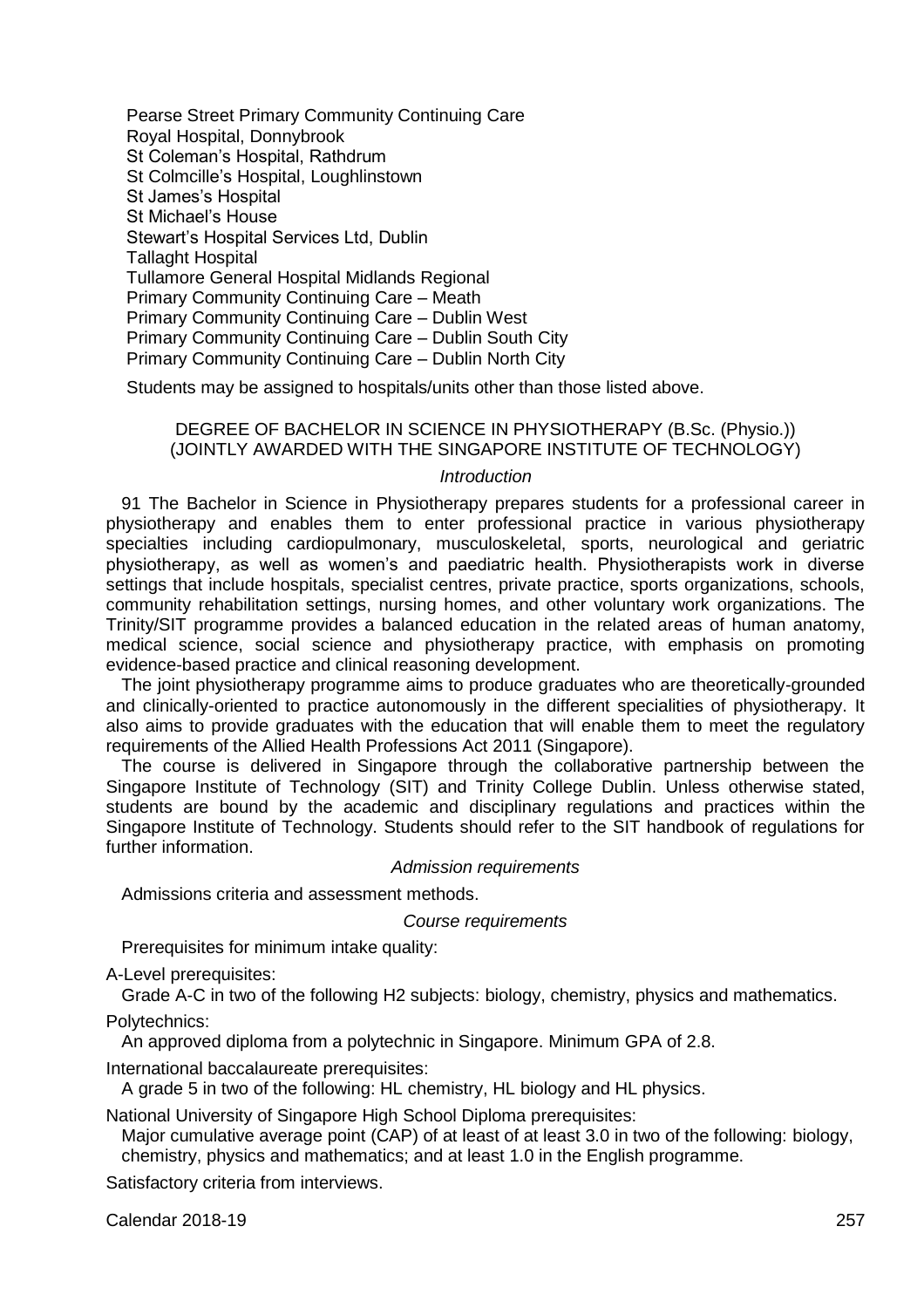# *Course structure*

This is a four-year full time course consisting of core modules as well as dissertation and clinical practice. Each year is divided into three trimesters as outlined below.

# **Year 1**

The modules of the first year are anatomy and physiology 1 (10 credits), health systems - Singapore's perspectives (5 credits), psychological and sociological perspectives for health sciences (5 credits), physics in biology and medicine (5 credits), anatomy and physiology 2 (10 credits), kinesiology and functional anatomy (upper quadrant) (5 credits), musculoskeletal physiotherapy (upper quadrant) (5 credits), electrophysical agents (5 credits), kinesiology and functional anatomy (lower quadrant) (5 credits), musculoskeletal physiotherapy (lower quadrant) (5 credits).

#### **Year 2**

The modules of the second year are musculoskeletal physiotherapy (spine) (5 credits), neurobiology (5 credits), exercise physiology (5 credits), cardiopulmonary physiotherapy (5 credits), health promotion and population health (5 credits), research methods and statistics (10 credits), foundation of neurological physiotherapy (5 credits), cardiopulmonary rehabilitation (5 credits), pathophysiology and pharmacology (5 credits), chronic diseases and rehabilitation (5 credits), enhancing human performance by exercise (5 credits).

#### **Year 3**

The modules of the third year are advanced topics in neurological physiotherapy (5 credits), system support (10 credits), physiotherapy across lifespan - child and maternal health (5 credits), clinical exercise prescription (5 credits), scientific investigation and writing (5 credits), professionalism, ethics and legal aspects of healthcare (5 credits), physiotherapy across lifespan (older adults) (5 credits), creative thinking and innovation in healthcare (5 credits), clinical practice education (25 credits).

# **Year 4**

The modules of the fourth year are clinical practice education (15 credits), health systems global perspectives (5 credits), change management (5 credits), dissertation (20 credits), professional and interprofessional education (5 credits). Supplemental clinical placement or 15 weeks break.

# ONE-YEAR COURSE IN PHYSIOTHERAPY, IN CONJUNCTION WITH THE SINGAPORE INSTITUTE OF TECHNOLOGY

92 A one-year course is offered in physiotherapy, in conjunction with the Singapore Institute of Technology, to holders of the Diploma in Physiotherapy from the Nanyang Polytechnic. Students register with both institutions and take all modules in Singapore apart from part of the module 'Advances in physiotherapy practice (overseas immersion programme)', which is delivered over a six-week period in the Trinity Centre for Health Sciences, St James's Campus and associated clinical sites. The ECTS value for the one‐year degree course is 60 credits. Students successfully completing the course are awarded the degree of Bachelor in Science (Physiotherapy).

#### *Entry requirements*

93 Applicants are required to hold the Diploma in Physiotherapy from Nanyang Polytechnic with a GPA of at least 2.8. Applicants with a GPA lower than 2.8 may be considered suitable for admission where they possess relevant work experience and other academic achievements as determined by Trinity College Dublin.

#### *Modules*

94 Students are required to complete all modules delivered in the year which are advanced exercise prescription (10 credits); critical appraisal and evidence based practice (20 credits);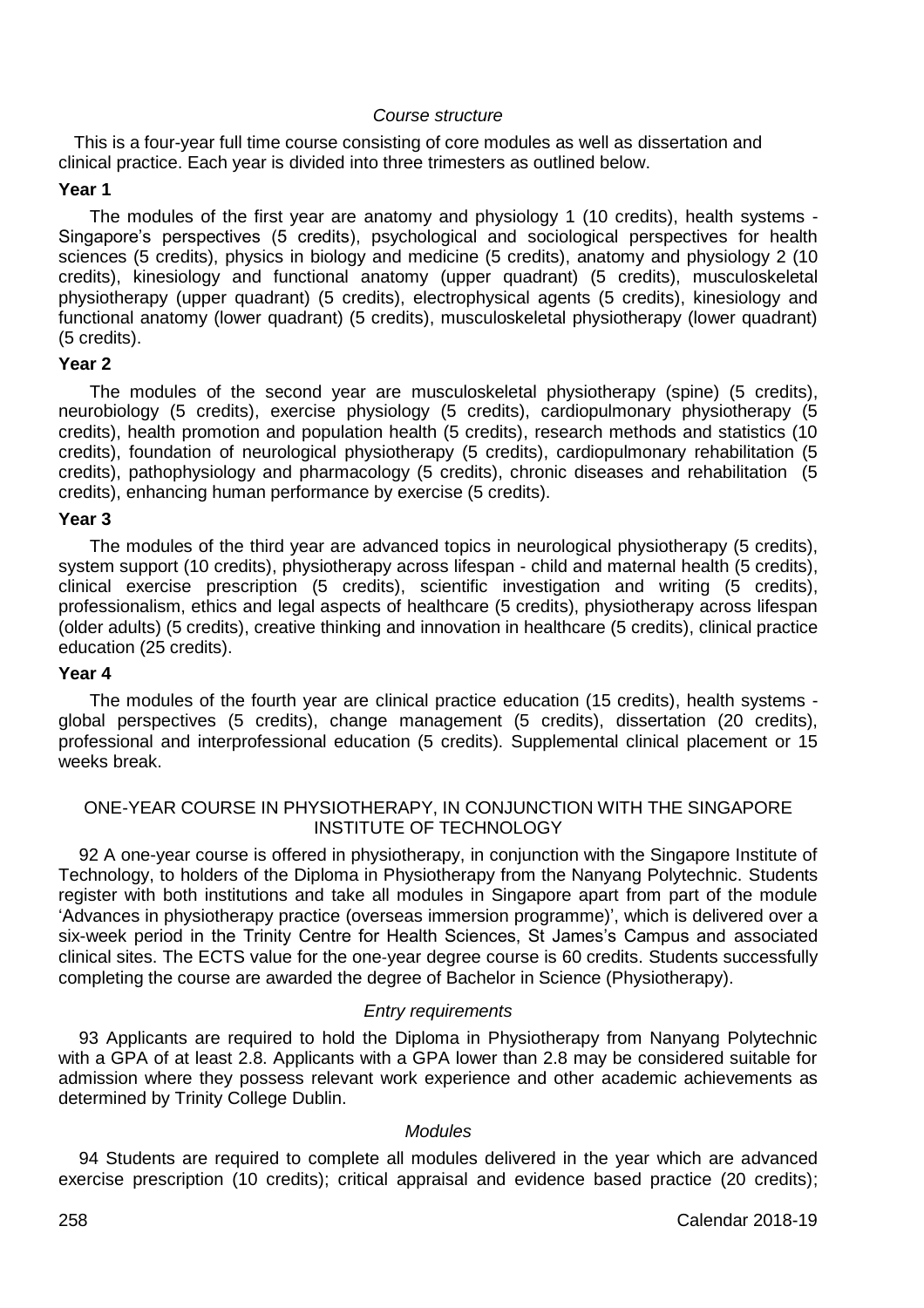global health and service development (10 credits); leadership and management in physiotherapy (5 credits); advances in physiotherapy practice (overseas immersion programme) (15 credits).

#### *Regulations*

95 Academic regulations which apply to the degree of Bachelor in Science (Physiotherapy) (B.Sc. (Physio.)) also apply to this course and in particular those related to the Senior Sophister year and the final examination. Non-academic disciplinary matters will be managed through the local procedures of where the student is based at the time of the misconduct.

# DEGREE OF BACHELOR IN SCIENCE (RADIATION THERAPY) (B.Sc. (Ther. Rad.))

# *Regulations<sup>3</sup>*

96 A full-time four-year course of honor standard leading to a degree of Bachelor in Science in Radiation Therapy.

97 Some clinical teaching will take place outside normal working hours. In the Senior Freshman, Junior Sophister and Senior Sophister years clinical placements will be scheduled during both vacation periods. Students will be placed outside of the Dublin area for clinical practice. Associated costs shall be borne by the student. Credit may be withheld for the year for poor placement attendance or for unfavourable placement reports.

98 Students are required to register at the beginning of the course with the Irish and European Professional Bodies in respect of the professional component of the degree.

# *Health screening and vaccination*

99 All students entering the radiation therapy course must satisfy the health screening and vaccination procedure of the School of Medicine (see SCHOOL OF MEDICINE, §1).

#### *Academic progress*

100 Students must attend lectures regularly and are required to attend all practical and clinical related sessions and perform and submit the assessments prescribed for the year. Details on assessment and submission will be made available to students at the beginning of the academic year on the College Virtual Learning Environment. Poor attendance may result in a nonsatisfactory return, as detailed in the section GENERAL REGULATIONS AND INFORMATION.

101 Clinical competence is central to this degree and therefore attendance on clinical placement is mandatory and is in keeping with the standards of CORU Radiographers Registration Board required for professional qualification. Professional ethics and standards of professional conduct in relation to clinical practice will be detailed and written instructions will be given to each student. Strict adherence to standards of conduct and ethics during clinical practice must be observed at all times. Students will be required to sign a confidentiality agreement, code of conduct and to submit evidence of registration prior to attendance of clinical placement.

102 Notwithstanding the provisions of any other regulation, exclusion from the course may be recommended to the University Council at any stage in respect of any student whose progress or performance is unsatisfactory or to the Board of Trinity College in respect of any student whose conduct is unsatisfactory. Any student who behaves in an unprofessional manner in relation to their clinical placement or whose professional or personal conduct is deemed by the head of discipline and/or head of clinical education to bring the discipline of radiation therapy into disrepute, will be subject to serious disciplinary procedures, which could result in expulsion. A student may be required to defer clinical practice if the course director, on the recommendation of the head of clinical education, deems such a deferral necessary on professional grounds.

103 The final degree award is based on performance in both Sophister years with each Sophister year contributing 50 per cent to the calculation of the degree result.

<u>.</u>

<sup>&</sup>lt;sup>3</sup>These regulations should be read in conjunction with GENERAL REGULATIONS AND INFORMATION.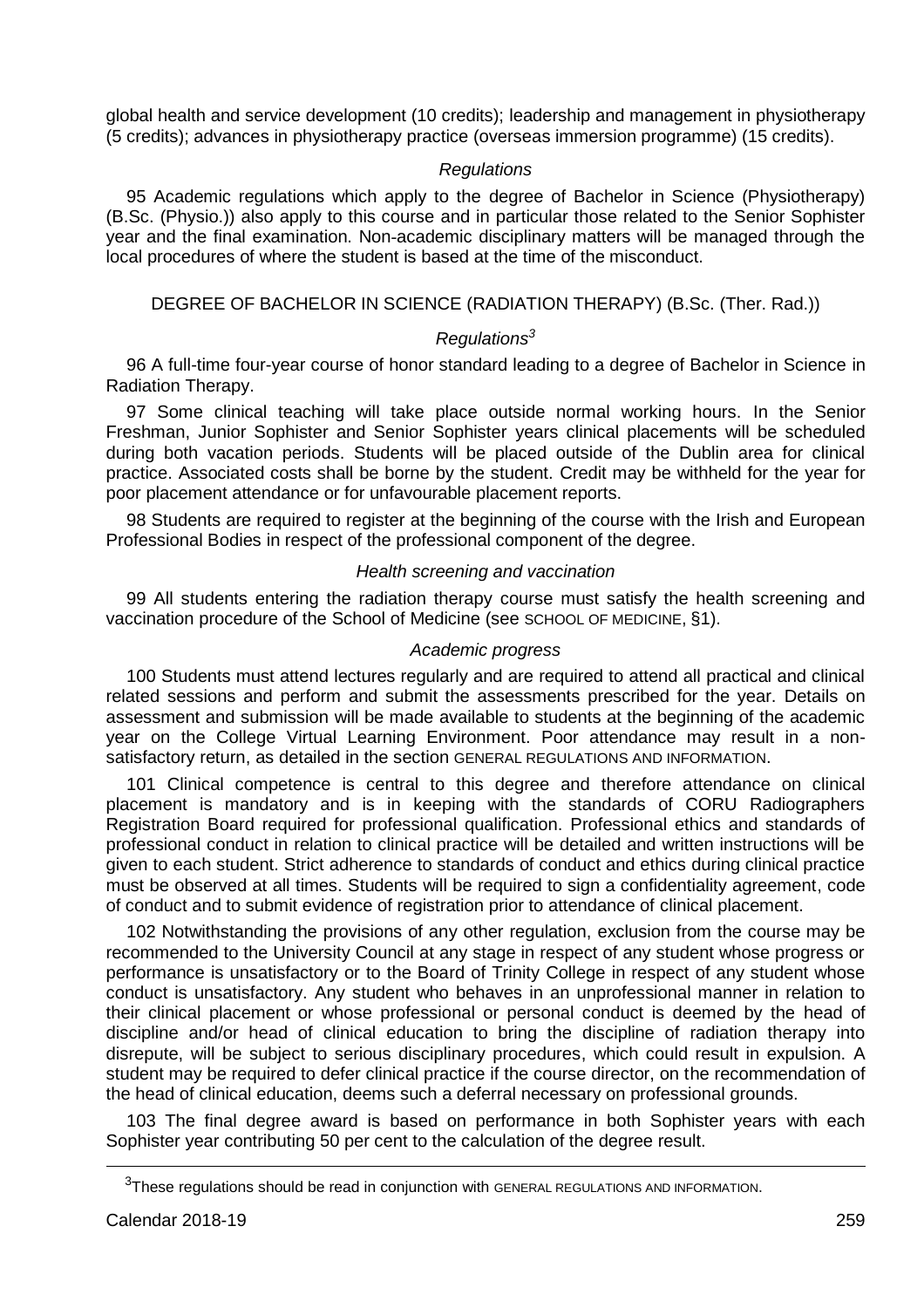#### *Examinations and assessment*

104 End-of-semester examinations are normally held during the defined examination periods. The Senior Sophister final examination may take place outside of the defined examination periods. Students who are unsuccessful will be required to present themselves for reassessment before the beginning of Michaelmas teaching term. Details of the structure and marking of examinations are made available to students at the beginning of each academic year. Dates of examinations are posted online and the onus lies on each student to establish the dates, times and venues of their own examinations.

105 To pass the Junior Freshman and Senior Freshman years students must achieve an overall credit-weighted average mark of at least 40 per cent (grade III) and accumulate 60 credits by *(a)* passing all modules outright or *(b)* passing by compensation. The designation of certain modules, or module components, as non-compensatable may reduce the level of compensation permitted in these years and these are detailed in the student handbook. Students should refer to the student handbook for further details on the criteria to pass individual modules.

106 To pass the Junior Sophister and Senior Sophister years, students must achieve an overall credit-weighted average mark of at least 40 per cent (grade III) and accumulate 60 credits by passing all modules outright. Modules cannot be passed by compensation in either Sophister year. There is limited compensation within modules across the programme permissible at the discretion of the court of examiners.

107 In each year of the course, students who do not pass must be reassessed in all modules in which they did not achieve a passing grade by taking such assessment components as required during the reassessment period. The same progression and compensation regulations apply at the reassessment session, though the assessment methods may differ.

108 Students failing to perform satisfactorily in any component of the clinical module may be required to complete additional assessments and/or additional placements of extended duration as deemed appropriate by the head of clinical education. Students who cannot complete or fail to pass the additional placement may not rise with their class.

#### **Junior Freshmen**

#### *Modules*

109 *Academic component:* The modules of the Junior Freshman year are from molecule to cell, chemistry for life sciences, anatomy I, physics for radiation therapy I and II, principles and practice of cancer care I and psychology and communication I.

*Clinical practice:* Observation and practice in a recognised clinical setting.

# *Examination*

110 All Junior Freshman students must present themselves for examination at the specified times. Modules will be assessed by examination and/or in-course assessment. Modules are weighted according to their credit values. Modules for assessment are as follows:

From molecule to cell (10 credits) Chemistry for life sciences (10 credits) Anatomy I (15 credits) Physics for radiation therapy I (5 credits) Physics for radiation therapy II (5 credits) Principles and practice of cancer care I (5 credits) Psychology and communication I (5 credits) Clinical practice (5 credits)

#### **Senior Freshmen**

# *Modules*

111 *Academic component:* The modules of the Senior Freshman year are physics for radiation therapy, biochemistry, physiology, anatomy II, psychology and communication II, principles and practice of cancer care II, research methodology and statistics.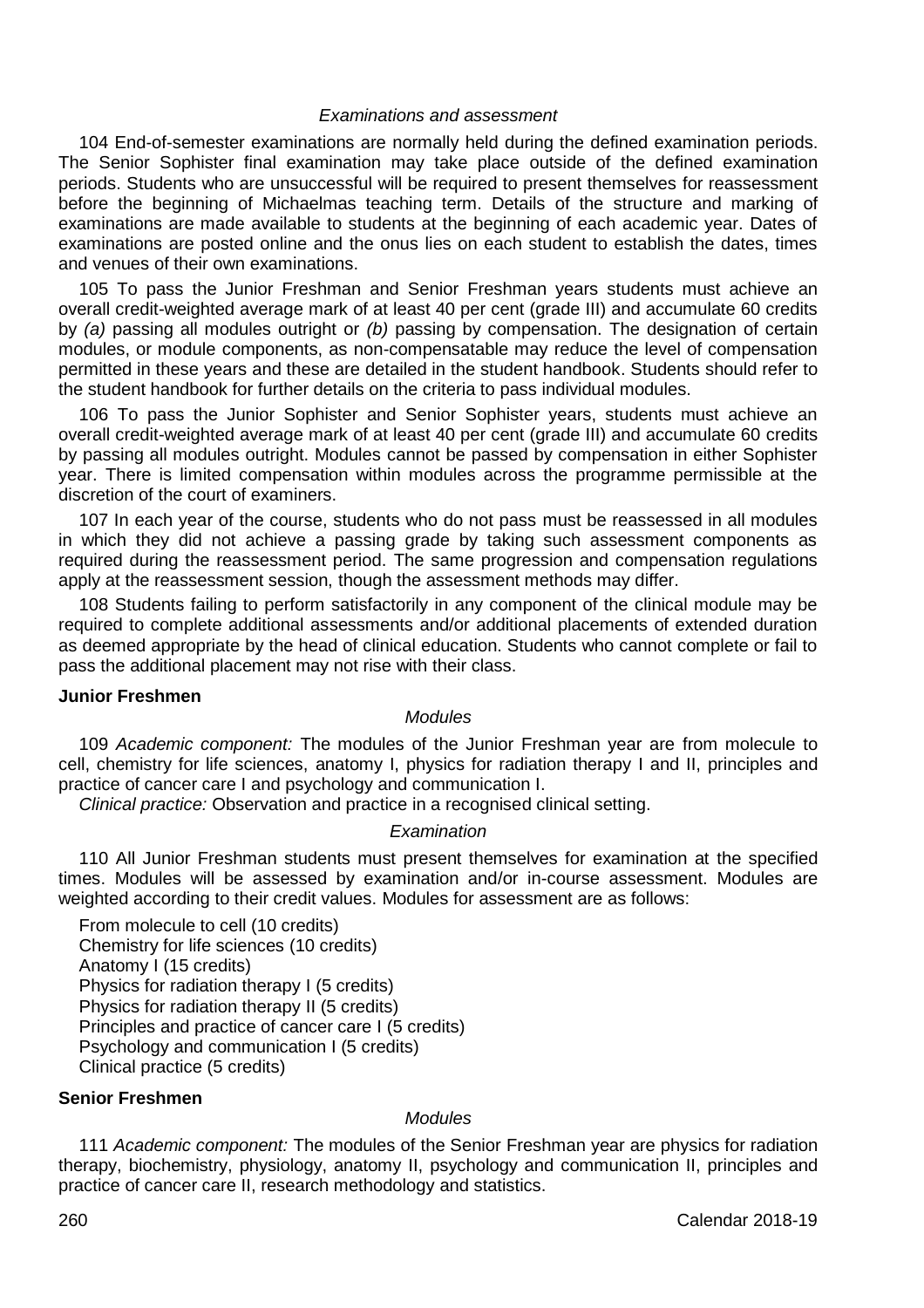*Clinical practice:* Clinical observation and practice in a recognised clinical setting. One placement will take place outside term time.

#### *Examination*

112 All Senior Freshman students must present themselves for examination at the specified times. Modules will be assessed by examination and/or in-course assessment. Modules are weighted according to their credit values. Modules for assessment are as follows:

Physics for radiation therapy (5 credits) Biochemistry (10 credits) Physiology (5 credits) Anatomy II (10 credits) Psychology and communication II (5 credits) Principles and practice of cancer care II (10 credits) Research methodology and statistics (5 credits) Clinical practice (10 credits)

#### **Junior Sophisters**

#### *Modules*

113 *Academic component:* The modules of the Junior Sophister year are principles and practice of cancer care III, radiobiology, treatment localisation and verification, radiotherapy treatment planning, physics for radiation therapy, research methodology and statistics.

*Clinical practice:* Clinical practice in the radiotherapy department of an approved hospital. Some of this will take place outside term time.

#### *Examination*

114 All Junior Sophister students must present themselves for examination at the specified times. Modules will be assessed by examination and/or in-course assessment. Modules are weighted according to their credit values. Modules for assessment are as follows:

Principles and practice of cancer care III (10 credits) Radiobiology (5 credits) Treatment localisation and verification (10 credits) Radiotherapy treatment planning (10 credits) Physics for radiation therapy (5 credits) Research methodology and statistics (5 credits) Clinical practice (15 credits)

# **Senior Sophisters**

#### *Modules*

115 *Academic component:* The module of the Senior Sophister year is radiotherapy in practice. Students are also required to complete a significant piece of independent research. The research project must be carried out in accordance with discipline regulations, as given in the student handbook.

*Clinical practice:* Clinical practice in a radiotherapy department of an approved hospital. Some of this may take place outside term time.

#### *Examination*

116 All Senior Sophister students must present themselves for examination at the specified times. Modules will be assessed by examination and/or in-course assessment. Modules are weighted according to their credit values. Modules for assessment are as follows:

Radiotherapy in practice (15 credits) Research project (20 credits) Clinical practice (25 credits)

Calendar 2018-19 261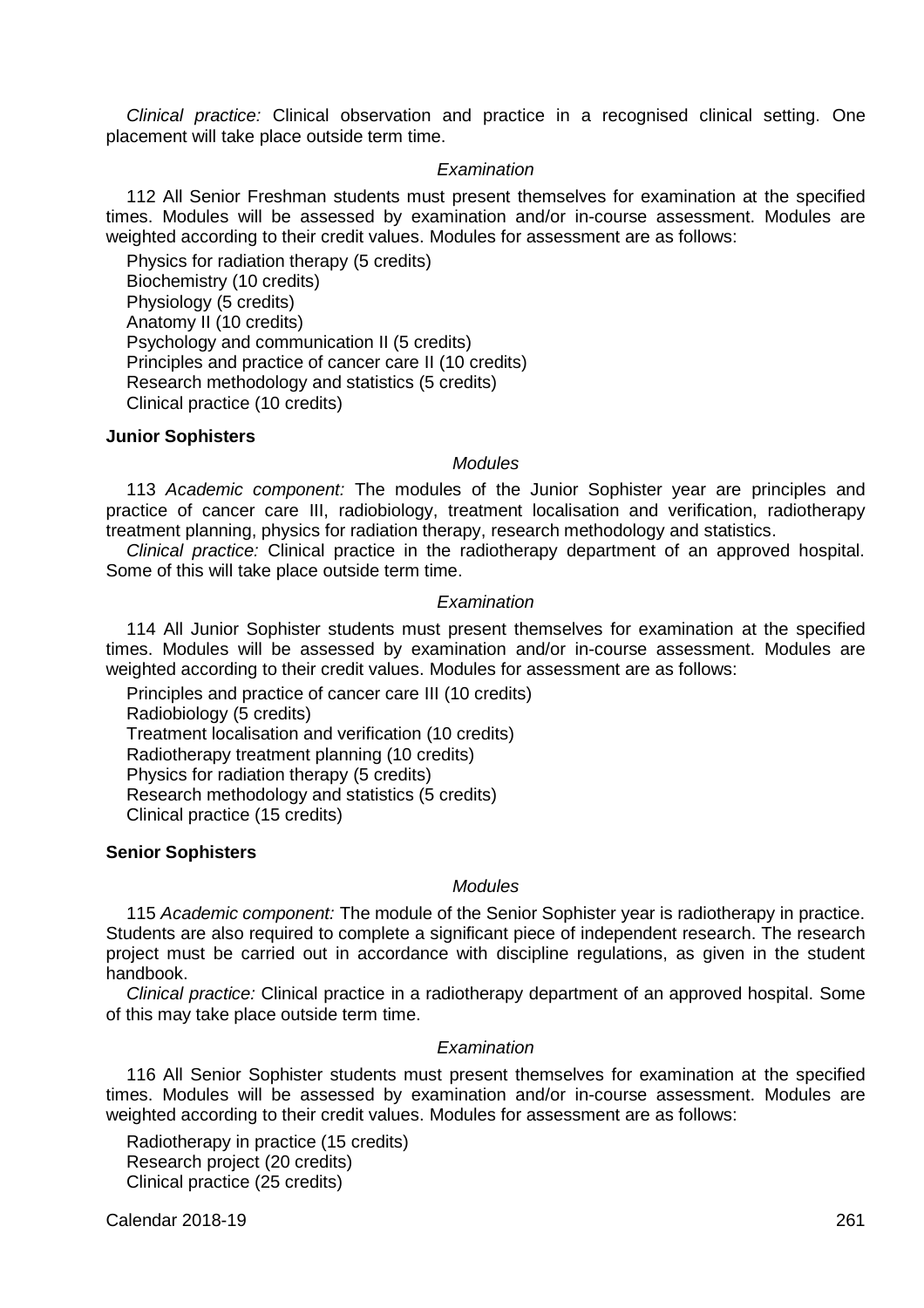# 117 *Recognised hospitals for clinical practice*

St Luke's Radiation Oncology Network with sites on St James's, Beaumont and St Luke's **Hospitals** Cork University Hospital Galway University Hospital Mater Misericordiae Private Hospital – Limerick and Dublin St Vincent's Private Hospital Galway Clinic The Beacon Clinic UPMC Whitfield Cancer Centre Hermitage Medical Clinic

#### ONE-YEAR COURSE IN RADIATION THERAPY, IN CONJUNCTION WITH THE SINGAPORE INSTITUTE OF TECHNOLOGY

118 A one-year course is offered in radiation therapy, in conjunction with the Singapore Institute of Technology (SIT), to holders of the Diploma in Radiation Therapy from the Nanyang Polytechnic. Students register with both institutions and attend for part of the first semester in Dublin. Students take modules in Dublin, and in SIT, with some modules spanning two semesters in both institutes. The ECTS value for the one-year degree course is 60 credits. Students successfully completing the course are awarded the degree of Bachelor in Science (Ther. Rad.).

# *Entry requirements*

119 Applicants are required to hold the Diploma in Radiation Therapy from Nanyang Polytechnic with a GPA of at least 2.8. Applicants with a GPA lower than 2.8 may be considered suitable for admission where they possess relevant professional experience and other academic achievements as determined by Trinity College Dublin.

# *Modules*

120 Students are required to complete all modules delivered in the year, which are radiotherapy in practice (15 credits), research methodology and dissertation (15 credits), treatment planning 1 – introduction to treatment planning (5 credits), specialised clinical practice (5 credits), global health and service development (10 credits), leadership and management (5 credits), treatment planning 2 – advanced treatment plan evaluation (5 credits).

# *Regulations*

121 Academic regulations which apply to the four-year course in radiation therapy also apply to this course and in particular those related to the Senior Sophister year and the final examination. Non-academic disciplinary matters will be managed through the local procedures of where the student is based at the time of the misconduct.

#### DEGREE OF BACHELOR IN SCIENCE (HUMAN NUTRITION AND DIETETICS)

#### *Regulations*

122 The course is designed to provide an integrated education in the science of nutrition and the profession of dietetics and their application to human health and well-being both at the individual and community level.

123 Entrants enrol on a four year full-time course leading to the B.Sc. degree in Human Nutrition and Dietetics (B.Sc. (Hum. Nut. & Diet.)) (with honors classification) awarded jointly by the University of Dublin and the Dublin Institute of Technology. Graduates will be eligible to apply for posts to work in the clinical setting as dietitians.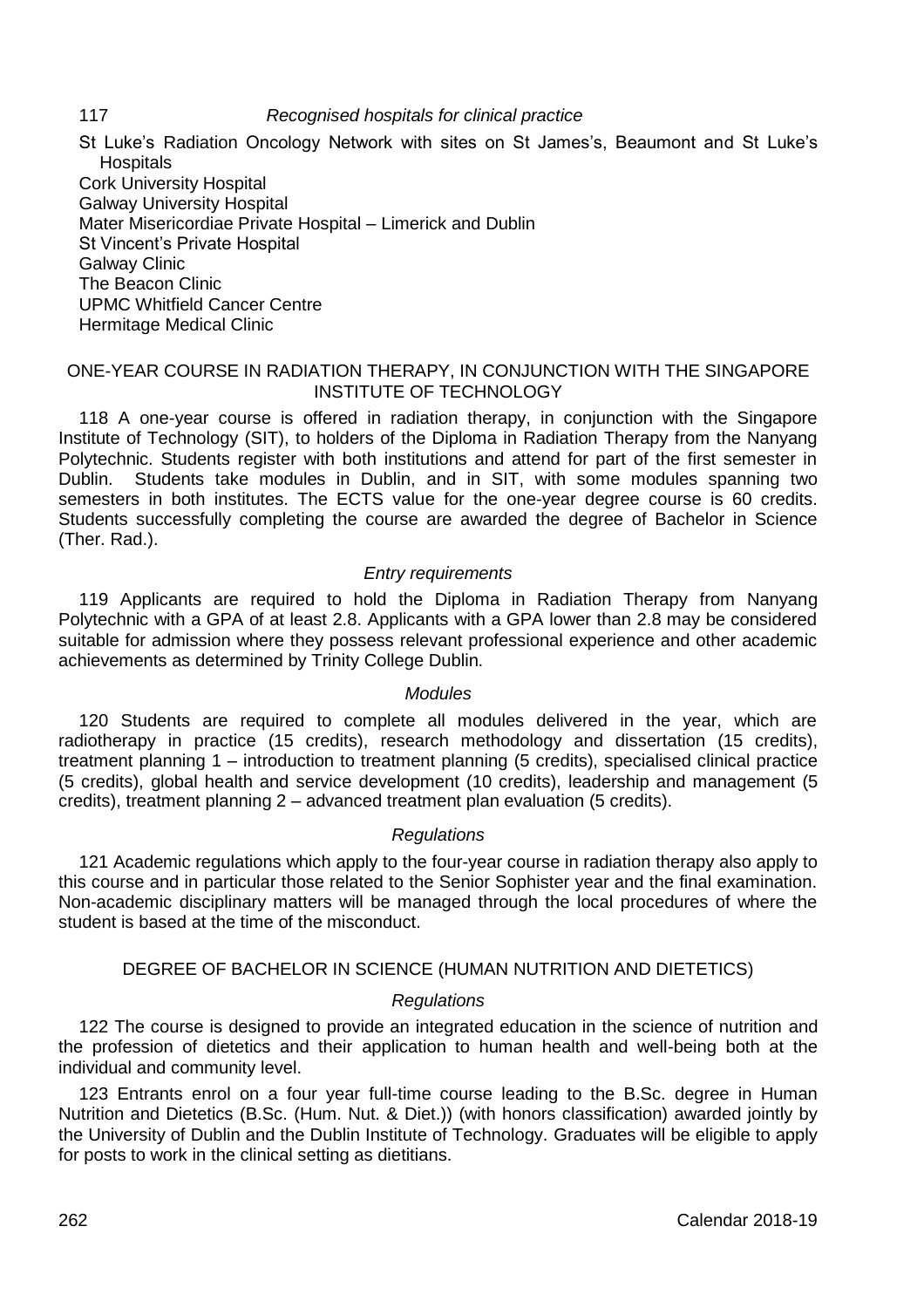124 The course is conducted conjointly by the Dublin Institute of Technology and the University of Dublin.

#### *Admission*

125 Full details of admission requirements and procedures may be obtained from the Admissions Office, [Dublin Institute of Technology,](http://www.dit.ie/) Rathdown House, Grangegorman, Dublin 7, before the C.A.O. deadline of the intended year of entry.

#### *Fees*

126 See COLLEGE CHARGES.

# *Academic progress*

127 A limited number of applicants for advanced entry may be exempted from the modules and examinations of the Junior Freshman year.

128 Students who fail to obtain credit for a year of the course, and who are permitted by the co-ordinating committee to repeat that year, must comply with all the normal course requirements for the year, and will not be given credit for any modules or subjects already passed.

Students may not repeat any academic year more than once and may not repeat more than two academic years, except by special permission of the University Council.

129 Notwithstanding the provisions of any other regulation of the co-ordinating committee for this course (which is a joint committee with the Dublin Institute of Technology), the co-ordinating committee may recommend to the University Council the exclusion, at any stage, from the course of any student whose progress or performance is unsatisfactory or to the Board of Trinity College the exclusion of any student whose conduct is unsatisfactory.

#### **Junior Freshmen**

#### *Modules*

130 The modules of the Junior Freshman year are biochemistry and molecular biology, evidence based practice, food studies, infection and immunity, introduction to professional practice and communication, nutrition science 1, nutrition through the lifecycle 1, physiology 1 introduction to anatomy, physiology and histology, physiology 2 - organ systems, and practice placement A.

# *Examinations and assessment*

131 Examinations are held in biochemistry and molecular biology, evidence-based practice, food studies, infection and immunity, introduction to professional practice and communication, nutrition science 1, nutrition through the lifecycle 1, physiology 1 - introduction to anatomy, physiology and histology, and physiology 2 - organ systems. All modules will also be assessed by continuous assessment and/or practical work.

132 Students failing a module or modules should refer to the examination and assessment regulations of the institute listed as module co-ordinator, Dublin Institute of Technology or Trinity College.

#### **Senior Freshmen**

# *Modules*

133 The modules of the Senior Freshman year are biochemistry of metabolism, clinical chemistry, introduction to dietetics, nutrition science 2, pathophysiology, physiology 3 - control and integrative physiology, professional practice and professional communication, research methods 1 - nutritional epidemiology, and practice placement B.

# *Examinations and assessment*

134 Examinations are held in biochemistry of metabolism, clinical chemistry, introduction to dietetics, nutrition science 2, pathophysiology, physiology 3 - control and integrative physiology,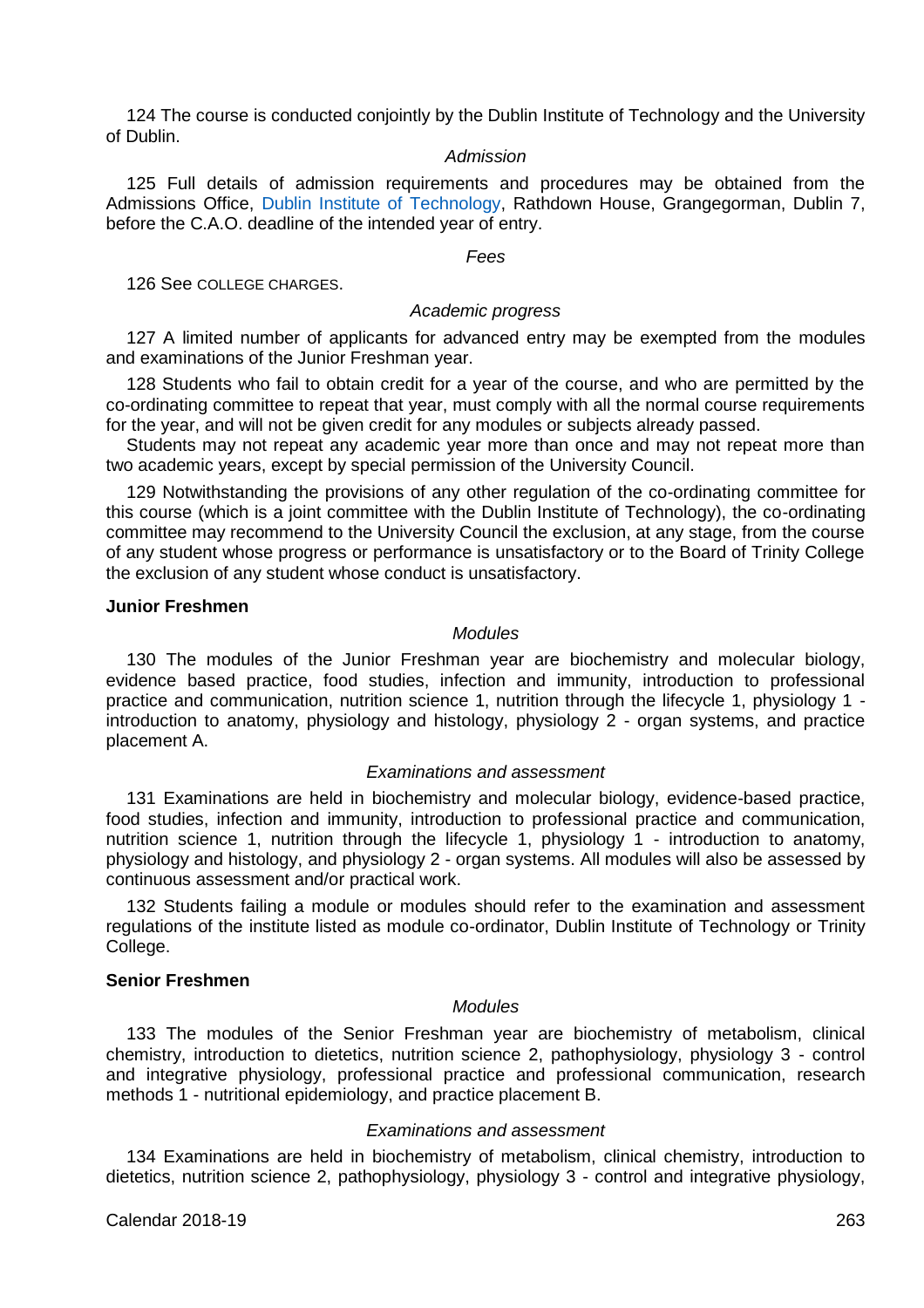professional practice and professional communication, and research methods 1 - nutritional epidemiology. All modules will also be assessed by continuous assessment and/or practical work.

135 Students failing a module or modules should refer to the examination and assessment regulations of the Dublin Institute of Technology.

#### **Junior Sophisters**

#### *Modules*

136 The modules of the Junior Sophister year are applied nutrition, applied nutrition and metabolism, clinical laboratory science, dietetics 1, dietetics 2, management, medicine and therapeutics, and professional practice and development.

#### *Examinations and assessment*

137 Examinations are held in applied nutrition, applied nutrition and metabolism, clinical laboratory science, dietetics 1, dietetics 2, management, medicine and therapeutics, and professional practice and development. All modules will also be assessed by continuous assessment and/or practical work.

138 Students failing a module or modules should refer to the Trinity College Dublin examinations and general assessment regulations in addition to the assessment and progression regulations specified in the course documents.

#### **Senior Sophisters**

#### *Modules*

139 The modules of the Senior Sophister year are advanced nutrition and dietetics, research methods 2 - data analysis and interpretation, research project, and practice placement C.

140 The practice placement period is of fourteen weeks' duration, followed by a consolidation period.

141 The full-time research project, of twelve weeks in duration, may be laboratory, hospital, or community based. Opportunities exist for some students to undertake projects abroad in European partner institutions or in institutions outside Europe with which exchange agreements have been made.

# *Examinations and assessment*

142 Examinations are held in the practice of dietetics and in the practice of nutritional science. All modules will also be assessed by continuous assessment.

143 The research project will be assessed by examination of the undergraduate dissertation and by assessment of a presentation and defence of the research findings.

144 Performance in modules taken in years 3 and 4 contribute to the marks that determine the grade of the final degree award.

145 Students failing a module or modules should refer to the Trinity College Dublin examinations and general assessment regulations in addition to the assessment and progression regulations specified in the course documents.

DEGREE OF BACHELOR IN SCIENCE (HUMAN HEALTH AND DISEASE) (B.Sc. (Hom. Val.))

# *Regulations<sup>4</sup>*

146 The [School of Medicine,](http://medicine.tcd.ie/) in partnership with the [School of Biochemistry and Immunology,](http://www.tcd.ie/Biochemistry/) offers a four-year course in human health and disease designed to provide an integrated education in structure and function of the human body, mechanisms of disease and the design of

<u>.</u>

<sup>4</sup>These regulations should be read in conjunction with GENERAL REGULATIONS AND INFORMATION.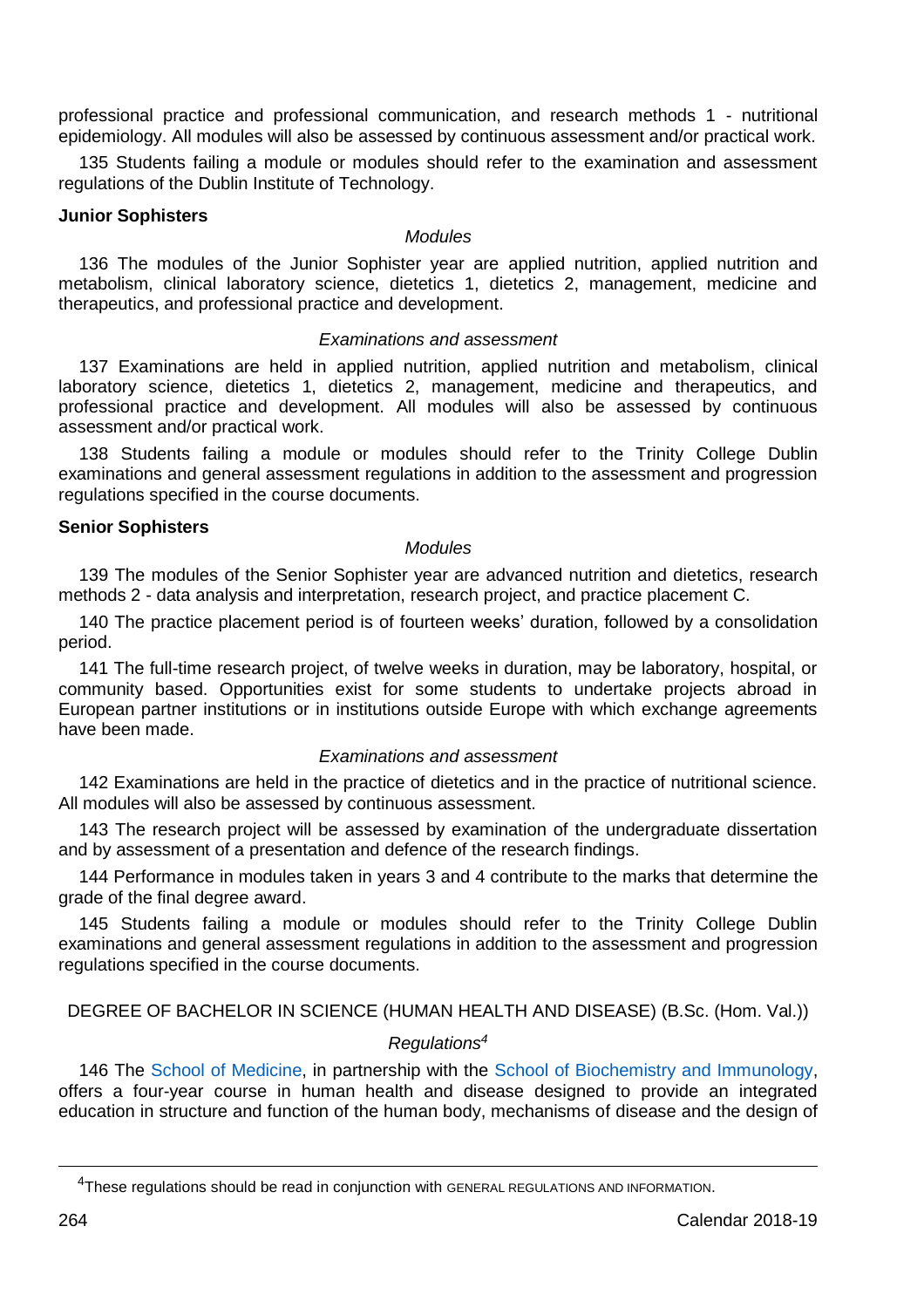novel therapies. The course will emphasise the links between the scientific disciplines and the diagnosis, treatment and prevention of human disease.

The course is a full-time course leading to the award of a B.Sc. degree in Human Health and Disease.

*Fees*

147 See COLLEGE CHARGES.

# *Academic progress*

148 Attendance is mandatory for all course components including lectures, practical classes and tutorials during the Junior Freshman year. Students must thereafter attend lectures regularly and are required to attend all practical classes and tutorials and perform and submit the assignments prescribed for the year. Details on assessment will be made available to students at the beginning of the academic year.

Notwithstanding the provisions of any other regulation, exclusion from the course may be recommended to the University Council at any stage in respect of any student whose progress or performance is unsatisfactory.

#### *Examinations and assessment*

149 Details of the structure and marking of examinations are made available to students at the beginning of each academic year. See also GENERAL REGULATIONS AND INFORMATION.

#### **Junior Freshmen**

#### *Modules*

150 Compulsory modules for the Junior Freshman year are the molecular and cellular basis to life (10 credits), human health and disease tutorials I (10 credits), chemical principles and properties (10 credits), mathematical methods (10 credits), human tissue types (5 credits), human developmental biology (5 credits) and science and scientific thinking (5 credits). A further 5 elective credits are taken in a Broad Curriculum or language module.

#### *Examination*

151 All Junior Freshman students must present themselves for examination at specified times in all terms. Modules will be assessed by examination and/or in-course assessment. To gain a pass in the Junior Freshman examination, students must pass all modules outright or pass by compensation as described above. The modules the molecular and cellular basis to life, human tissue types and human developmental biology cannot be passed by compensation.

# **Senior Freshmen**

# *Modules*

152 Compulsory modules for the Senior Freshman year are cell structure and function (5 credits), metabolism (5 credits), the human body-structures and systems 1 and 2 (30 credits), research design and analysis (5 credits), microbiology and immunology (5 credits) and human health and disease tutorials II (5 credits). A further 5 elective credits are taken in a Broad Curriculum or language module.

#### *Examination*

153 All Senior Freshman students must present themselves for examination at specified times in all terms. Modules will be assessed by examination and/or in-course assessment. To gain a pass in the Senior Freshman examination, students must pass all modules outright or pass by compensation as described in the GENERAL REGULATIONS AND INFORMATION. The human bodystructures and systems 1 and 2 module cannot be passed by compensation.

# **Junior Sophisters**

#### *Modules*

154 Compulsory modules for the Junior Sophister year are molecular and systems pharmacology (10 credits), introduction to clinical medicine (10 credits), cell function in health and

Calendar 2018-19 265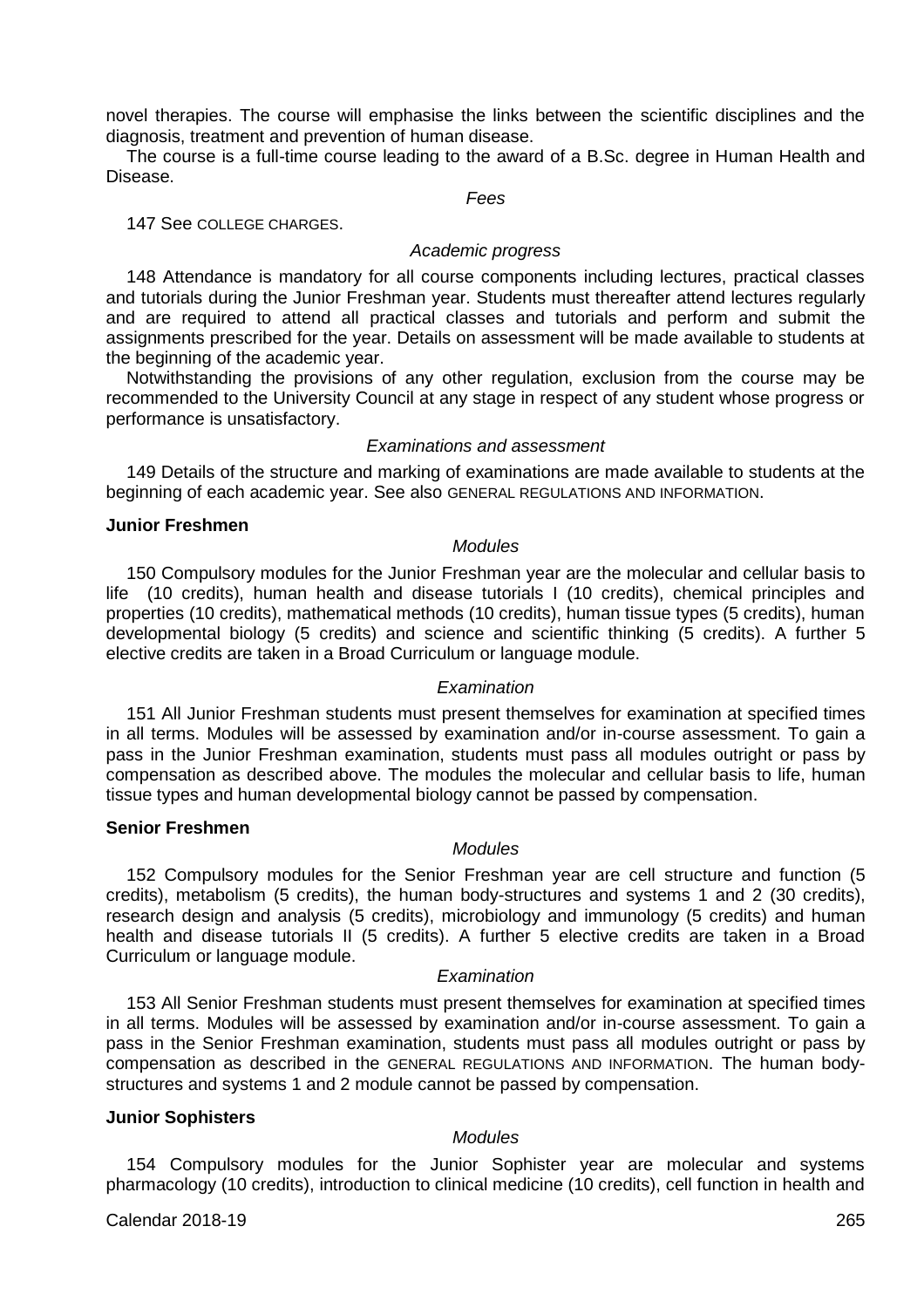disease (5 credits), biomedical research in action (5 credits), nutrition and metabolism (5 credits), exercise in disease prevention and patient rehabilitation (5 credits), the biology of neurodegenerative and psychiatric disease (5 credits), fundamental and applied immunology (10 credits) and signal transduction and gene regulation (5 credits).

#### *Examination*

155 All Junior Sophister students must present themselves for examination at specified times in all terms. Modules will be assessed by examination and/or in-course assessment.

#### **Senior Sophisters**

#### *Modules*

156 All students will undertake a research project of three months in duration and relevant to human health and disease (20 credits). Compulsory taught modules are molecular haematology and oncology (5 credits), molecular diagnostics and therapeutics (5 credits), physiological measurement (5 credits), integrative pathophysiology (10 credits), measuring and reporting on population health (5 credits) and advanced tutorials in human health and disease (10 credits).

#### *Examination*

157 All Senior Sophister students must present themselves for examination at specified times in all terms. Modules will be assessed by examination, in-course assessment and preparation of a written research dissertation. Final assessment in the Senior Sophister year includes a *viva voce* examination with an external examiner.

To pass the degree examination students must pass all modules outright or pass by compensation.

Successful candidates at the degree examinations for the Bachelor in Science (Human Health and Disease) are placed within three classes: first class honors, second class honors (with two divisions, first and second) and third class honors.

DEGREE OF BACHELOR IN SCIENCE (DIAGNOSTIC RADIOGRAPHY) JOINTLY AWARDED WITH THE SINGAPORE INSTITUTE OF TECHNOLOGY

# *Admission onto the one year joint degree in diagnostic radiography programme*

158 Course Requirements: The course requirements are a diploma (normally no more than three years since completion) in Diagnostic Radiography from Nanyang Polytechnic and a GPA of at least 2.8. Applicants who are qualified diagnostic radiographers and have the Diploma in Diagnostic Radiography from Nanyang Polytechnic with a GPA score of less than 2.8 may be considered for admission where they possess suitable relevant work experience and other academic achievements as determined by Trinity College Dublin to be suitable for admission. Police clearance from Singapore is required, as is a valid visa, in order to register on the course and students will be required to send a copy of same to Trinity in order that students can attend clinical placements. In addition police clearance from any jurisdiction lived in for greater than six months after the age of fifteen years is required for registration. There is no English language requirement as students entering the course will have completed the three years in Singapore through English. Students will register with both Trinity College Dublin and Singapore Institute of Technology.

# *Health screening and vaccination*

159 All students entering the diagnostic radiography course must satisfy the health screening and vaccination procedure of the School of Medicine (see SCHOOL OF MEDICINE, §1).

# *Professional lectures*

160 Students are required to attend all scheduled lectures, practicals, and clinical placements, and to perform the assignments (examinations, essays, tutorials or practical/clinical work)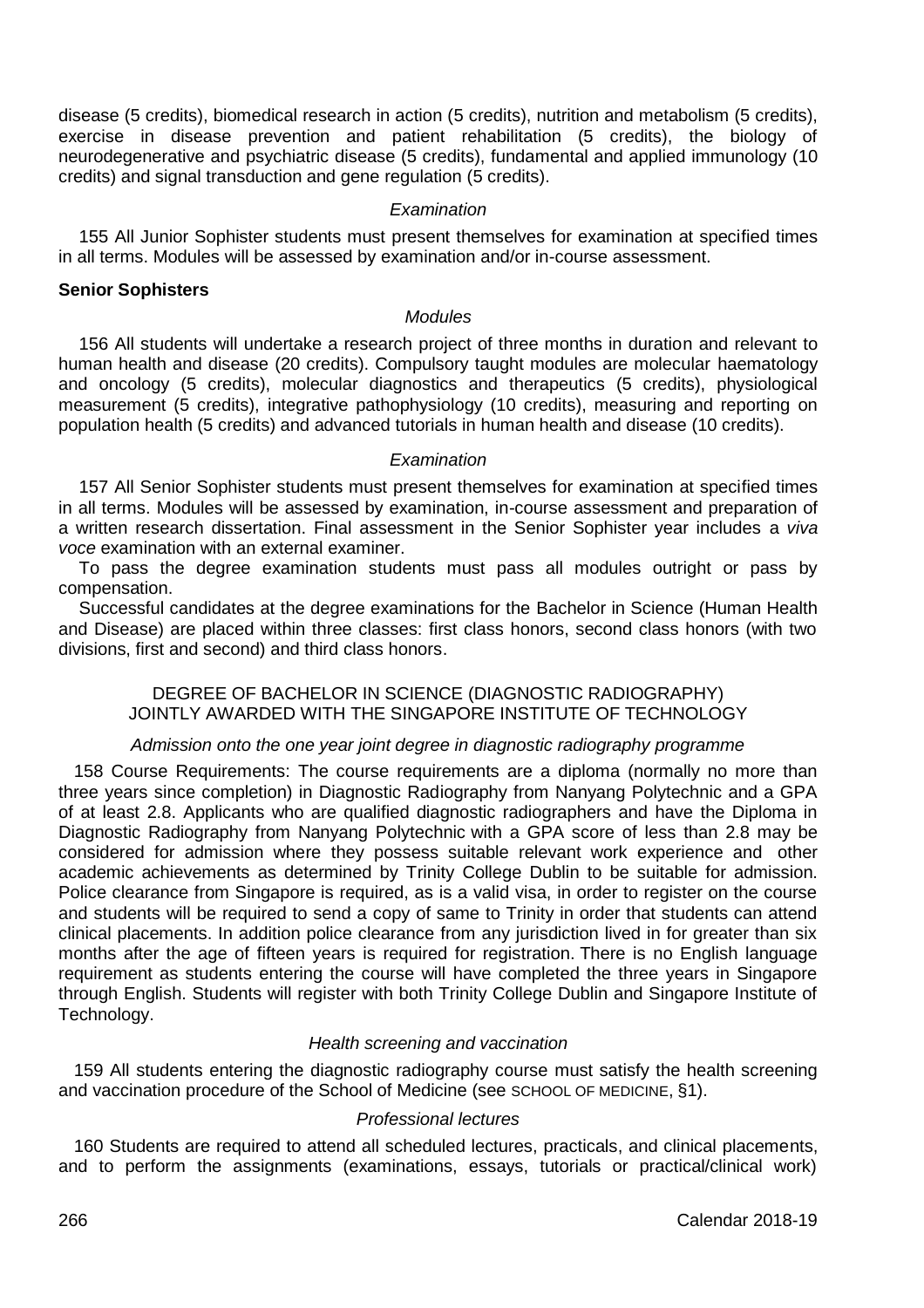prescribed for the year. Unsatisfactory attendance in individual modules may result in the student being returned as non-satisfactory to the Senior Lecturer. Such students may be refused permission to take the end-of-semester examinations and may be required to repeat the year.

Students who fail to obtain credit for the year of the course, and who are permitted to repeat that year, must comply with all the normal course requirements for the year, and will not, except in exceptional circumstances, be given credit for any module or modules already passed.

Notwithstanding the provisions of any other regulation, exclusion from the course may be recommended to the University Council in respect of any student whose progress or performance is unsatisfactory or to the Board of Trinity College in respect of any student whose conduct is unsatisfactory. Course regulations and details of examinations/markings are provided for every student at the beginning of the academic year.

The ECTS value for the one-year degree course is 60 credits.

#### *Modules*

161 The modules for the year are global health and service development in diagnostic radiography (10 credits), critical appraisal and evidence based practice (20 credits), advanced image interpretation (10 credits), professional development and leadership in diagnostic radiography (5 credits) and advances in radiography practice (15 credits).

#### *Examinations and assessment*

162 All modules are examined by the end of the academic year. All students must present themselves for examination at specified times throughout the academic year and must submit all project work and assignments at the designated times as specified in the student handbook.

Regulations for each module are outlined in the student handbook. Students must complete all the assessment components of each module in order to be awarded an overall pass grade for each module. No compensation is allowed between modules at examinations.

To pass the year students must achieve an overall credit-weighted average of at least 40 per cent (grade III) and accumulate 60 credits by passing all modules outright. Students who fail one or more parts of the assignments will be required to repeat the relevant examination(s) and/or resubmit the relevant assignment(s) at the reassessment session which is held in Michaelmas term. Modules are weighted according to their credit values in the calculation of the final degree mark. Assessment weightings within modules are outlined in the students' handbook. The same progression regulations apply at the reassessment session, though the assessment methods may differ.

Where assessments count towards the award, any assessment component in which a student supplements will be capped at 40 per cent.

Students who fail at the reassessment session may, in certain circumstances, be permitted to go 'off books' for a year and retake the examination(s) or resubmit the failed assignment(s) the following Hilary term as appropriate.

#### SPECIAL LECTURES

#### MARY LOUISA PRENTICE MONTGOMERY LECTURESHIP IN OPHTHALMOLOGY

163 This lectureship was founded in 1915 by the bequest of Robert John Montgomery, M.B., F.R.C.S.I. The conditions of tenure (which may be modified from time to time) are that the lecturer is appointed for one year, and is eligible for re-appointment year by year for a period not to exceed five years. The appointment rests, for alternating periods of five years, with Trinity College and the Royal College of Surgeons in Ireland. (The right of appointment rests with Trinity College for the period 2016-20.)

#### JOHN MALLET PURSER LECTURESHIP

164 In June 1930 Miss Sarah H. Purser, R.H.A., presented a sum of £2,000 to establish an annual lecture or lectures on some scientific subject in which her brother, the late Dr John Mallet Purser, had been interested.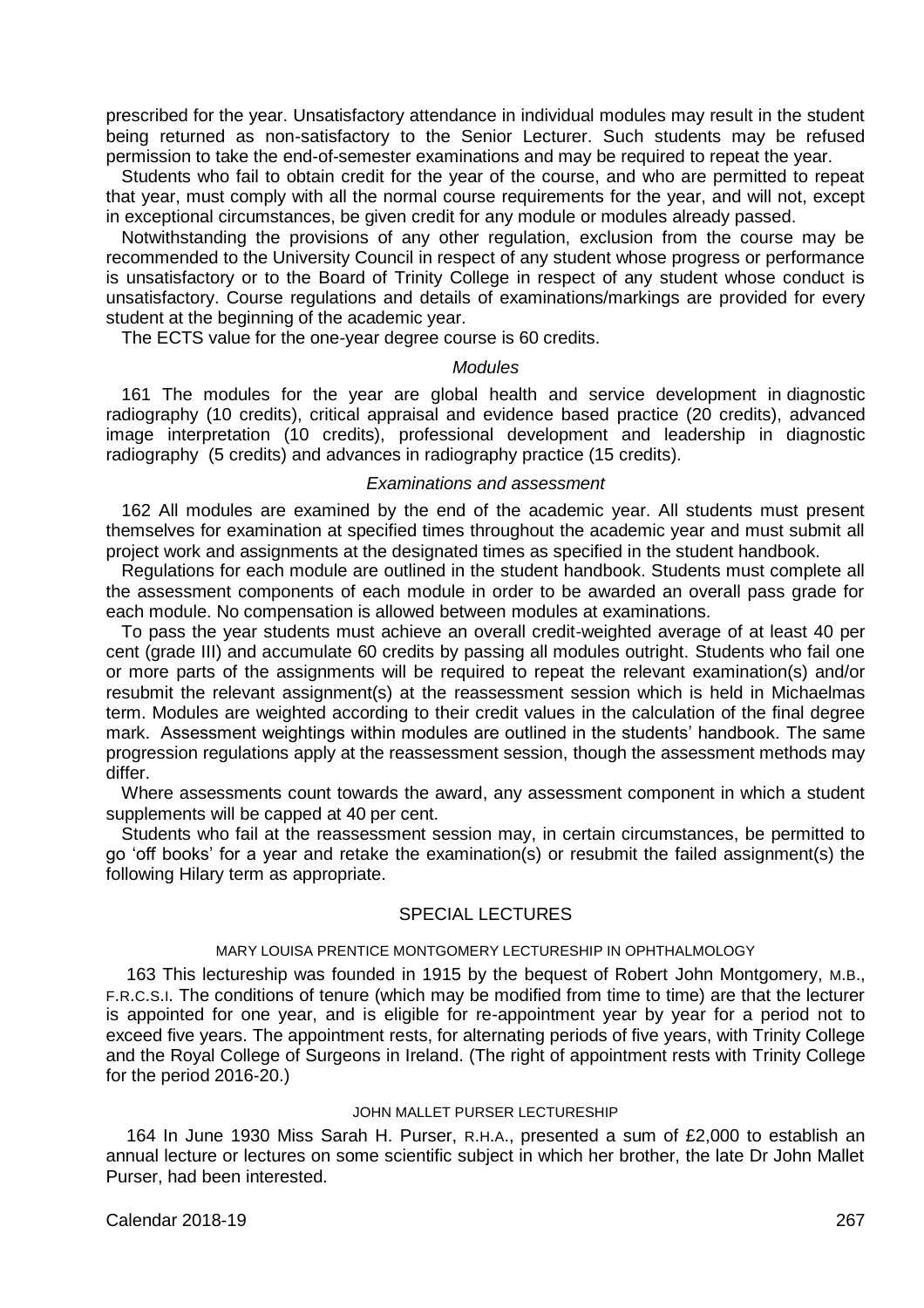A lecturer should be appointed each year, and the nomination of the lecturer and the suggestion of the subject should be made to the Board of the College by a committee comprising the Professors of Physiology, Anatomy and Pathology. All other details are at the discretion of the Board of the College in consultation with this committee.

Dr John Mallet Purser held the King's Professorship of the Institutes of Medicine from 1874 to 1901, and was Regius Professor of Physic from 1917 to 1925. He lectured on physiology, histology and practical anatomy.

#### FREDERICK PRICE LECTURESHIP

165 In 1946, Frederick W. Price, M.D. (EDIN.), F.R.C.P., presented the sum of £750 to establish a Frederick Price Lectureship in the School of Medicine, Trinity College, with the object of promoting a closer association with the medical faculties of the other universities in Great Britain and Ireland.

A lecturer under this benefaction is appointed biennially.

#### T.J.D. LANE LECTURESHIP

166 In 1968-9 members of the Meath Hospital and Trinity College raised a fund to commemorate Mr T. J. D. Lane, who had established the Urological Department at the Meath Hospital and who had been lecturer in urology in Trinity College. The purpose of the lectureship is to encourage the development of urology and to provide a stimulus to research in all aspects of the speciality.

The lecturer is appointed annually or at such other intervals as may be agreed by the Meath Hospital and Trinity College jointly on the nomination of a committee representing the hospital and the College.

#### *I[V SCHOOL OF NURSING AND MIDWIFERY](http://nursing-midwifery.tcd.ie/)*

1 All students are expected to comply with the code of conduct for nursing and midwifery students of the School of Nursing and Midwifery and with the regulations of the College*.*

#### *General regulations for practice placements*

2 Students of the School of Nursing and Midwifery are expected, while on practice placements, to comply with the code of conduct for nursing and midwifery students of the School of Nursing and Midwifery, with the disciplinary rules of the health service provider where the placement is located and with the regulations of Trinity College Dublin relating to student conduct (see GENERAL REGULATIONS AND INFORMATION, CONDUCT AND COLLEGE REGULATIONS)*.* When on practice placements students are reminded that the patients' or clients' interests and safety, and their right to confidentiality and privacy take precedence over students' education. Health service providers have the right to refuse a student/students access to their practice areas for educational purposes pending the investigation of or as a result of a breach of the above code, rules or regulations. Where a health service provider has permanently refused a student access to their practice area following full disciplinary procedures, it will not be possible for students to continue their course in the School of Nursing and Midwifery.

Breaches of the code of conduct for nursing and midwifery students, the health service provider disciplinary rules, or the College regulations may result in a temporary or permanent suspension from the practice area, or in expulsion from the course. Any such breaches will be referred, in the first instance, to the director of the relevant course. If College regulations have been breached, the matter will be reported to the Junior Dean and notified to the director of the relevant course for consideration of the implications for the student continuing in practice while the alleged breach of regulations is being investigated. Breaches of the code of conduct for nursing and midwifery students and/or the disciplinary rules of the health service provider while on practice placement will be regarded as a breach of College regulations and will be referred to the director of the relevant course in the first instance and thereafter may be referred to the School of Nursing and Midwifery Fitness to Practise Committee.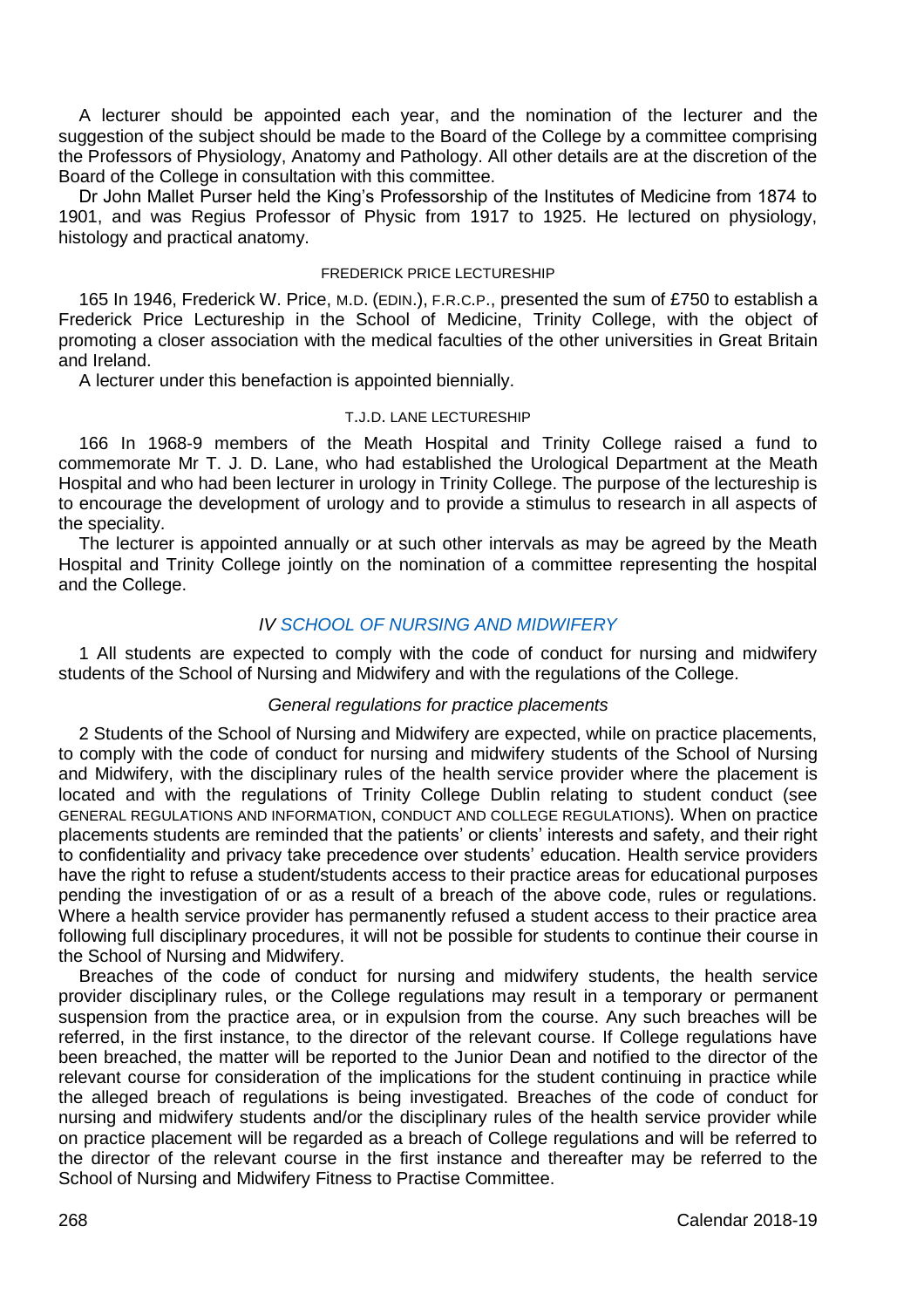Students suspended from a practice placement for any period shall be deemed as not completing the requirement for that particular placement and will be required to make up this time during the vacation or before progression onto the next year or completion of the course.

#### *Health screening and vaccination*

3 Students accepted on to preregistration undergraduate nursing and midwifery courses in the School of Nursing and Midwifery, prior to the first practice placement, must be immunised against hepatitis B, measles, rubella, tuberculosis and chickenpox unless immunity as a result of natural infection or previous vaccination has been documented. Screening and vaccination will be organised by the health service provider responsible for the practice area where the student is going on placement. Some health service providers may require students to be screened for additional conditions for example MRSA. Nursing students and midwifery students will not be permitted to commence practical clinical experience until they have completed the course of vaccination.

4 If Irish law, or official guidance, changes between the date of publication of this documentation and the date of registration of new applicants to these courses, the School of Nursing and Midwifery reserves the right to require that the criteria adopted in relation to the ability to practise clinically in Ireland be satisfied before registration is permitted.

5 On the B.Sc. (Cur.) and B.Sc. (A. Obs.) degree courses, relevant health service providers are responsible for the nursing and midwifery students' hepatitis B tests and vaccination programme. Costs may however be incurred by students if they do not attend the scheduled vaccination times.

6 Registered students in nursing and midwifery must be free of any life threatening infectious condition that could be transmitted to a patient or fellow health worker. Such conditions include hepatitis B, hepatitis C, pulmonary tuberculosis, chickenpox and measles. In the event of a student becoming aware of such a condition they should consult their medical advisor to confirm they are not contagious. If they are contagious they should obtain a medical certificate confirming the diagnosis and should refrain from patient contact until cleared medically.

# DEGREE OF BACHELOR IN SCIENCE (NURSING) (B.Sc. (Cur.))

7 The School of Nursing and Midwifery, in conjunction with St James's Hospital and Tallaght Hospital, offers a four-year course in nursing studies leading on successful completion to general nurse registration with the Nursing and Midwifery Board of Ireland and a degree in nursing awarded by the University of Dublin.

8 The School of Nursing and Midwifery, in conjunction with the Health Service Executive Dublin Mid-Leinster Area and St Patrick's University Hospital, offers a four-year course in mental health nursing leading on successful completion to registration with the Nursing and Midwifery Board of Ireland as a mental health nurse and a degree in nursing awarded by the University of Dublin.

9 The School of Nursing and Midwifery, in conjunction with Stewarts, Dublin and the Muiríosa Foundation, Moore Abbey, Monasterevin, offers a four-year course in intellectual disability nursing leading on successful completion to registration with the Nursing and Midwifery Board of Ireland as an intellectual disability nurse and a degree in nursing awarded by the University of Dublin.

10 The School of Nursing and Midwifery, in conjunction with Tallaght Hospital, offers a four and a half year course in children's and general nursing leading on successful completion to registration with the Nursing and Midwifery Board of Ireland as a children's nurse and a general nurse and a degree in nursing awarded by the University of Dublin.

*Fees*

11 See COLLEGE CHARGES.

Calendar 2018-19 269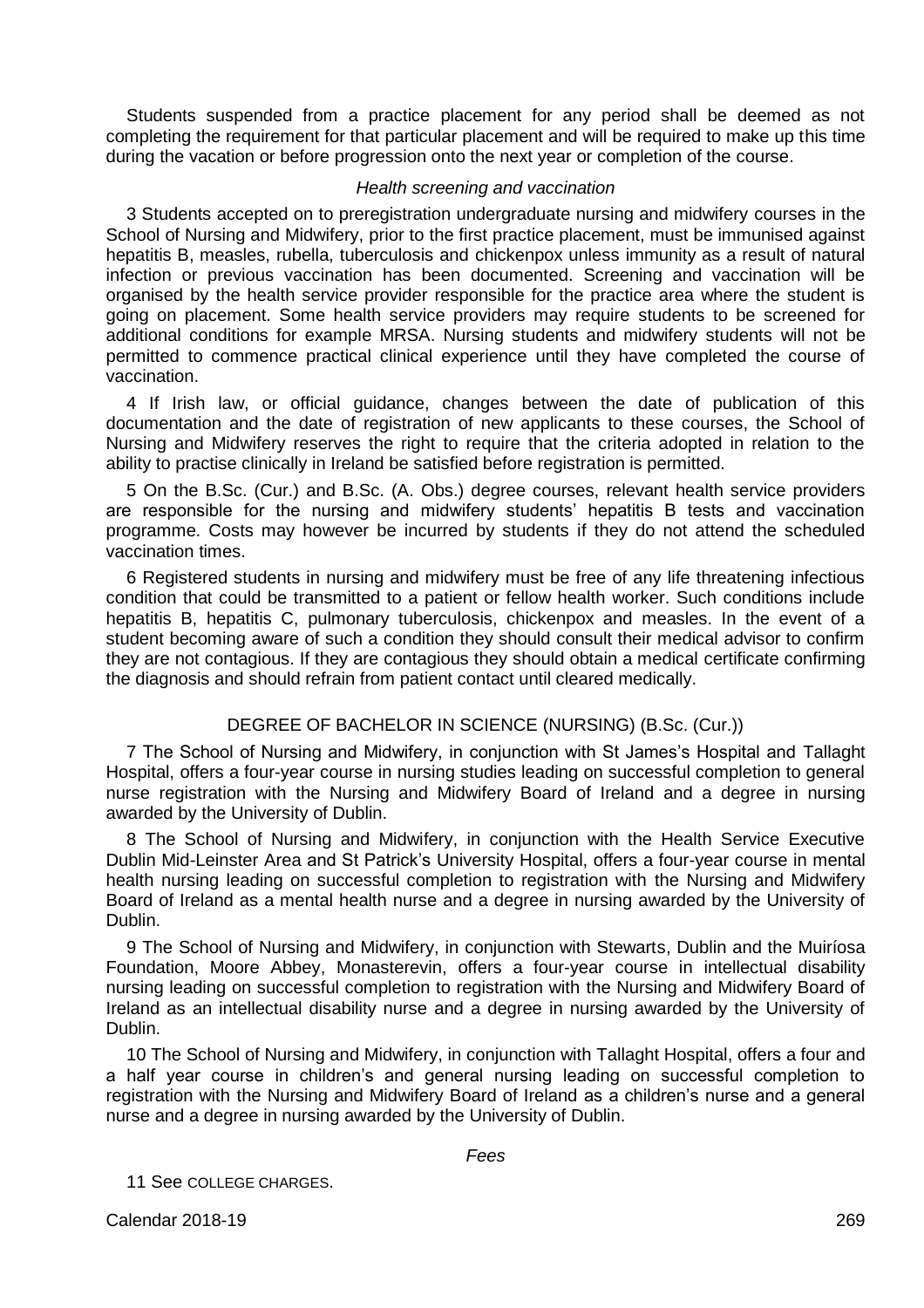#### *Academic progress*

12 The course consists of four years (four and a half years in the case of children's and general nursing) and involves an integrated programme of practical and theoretical study. Students may not repeat any academic year more than once and may not repeat more than two academic years, except by special permission of the University Council. In the School of Nursing and Midwifery, this regulation also includes years repeated on an off-books, examination-only basis. In order to qualify for the award of the degree, students are required to pass all assessments and professional placements in their entirety within eighteen months from the date on which they first became eligible to present for their final year degree examinations. The Senior Sophister (and final year in the case of children's and general nursing) can only be repeated on an off-books, examination-only basis. A Senior Sophister student, who, after completion of the examinations (theoretical and/or practical) at the reassessment session, has failed any of the assessments at that session, may apply to the Senior Lecturer to go 'off-books, examination-only' and repeat theory modules only in the next year or withdraw from the Bachelor in Science (Nursing) course. Up to a maximum of two consecutive years off-books is permissible. Requests made to the Senior Lecturer for permission to go off books for a period in excess of this or for readmission to the course following such an extended period will not be supported by the School of Nursing and Midwifery. In certain cases students who have been off-books for any duration may be required to undertake a professional re-orientation programme before returning to the course.

For professional reasons attendance at lectures, tutorials and practice placement is compulsory. Attendance at theory classes will be monitored and where a student's attendance is unsatisfactory, the school may request the Senior Lecturer to refuse permission for the student to complete semester two examinations. Students who are absent from compulsory training sessions such as manual handling, non-violent crisis prevention intervention, first aid, handwashing etc. will be permitted to attend a second training session only in exceptional circumstances such as certified illness. Students failing to attend these training sessions will be required to arrange and attend approved external training sessions at their own expense. Failure to complete these sessions within the correct time-frame will result in students not being permitted to attend practice placement.

Students are required to attend all laboratory practicals and perform the exercises (examinations, essays, projects, tutorial work and practical work) prescribed for the year. Students must pass both theoretical and practice components in order to rise with the year. On successful completion of the theoretical and practice components of the course students will be awarded a degree in nursing and may apply for registration on the appropriate division of the register with the Nursing and Midwifery Board of Ireland.

Students who fail to obtain credit for a year of the course, and who are permitted to repeat that year, must comply with all the normal course requirements for the year, and will not be given credit for any module or modules already passed; this applies to both theory and practice. Successfully passed specialist placements will be replaced in the repeat year by non-specialist placements.

Students who are incomplete for the clinical placement module of the Senior Sophister year by 30 November are not permitted to complete their degree programme within the academic year. These students' final results will not be published until the next sitting of the annual court of examiners and may be eligible to pay a College fee. Students will not be eligible to register with the Nursing and Midwifery Board of Ireland until after their final results have been published.

Notwithstanding the provisions of any other regulation, exclusion from the course may be recommended to the University Council at any stage in respect of any student whose progress or performance is unsatisfactory or to the Board of Trinity College in respect of any student whose conduct is unsatisfactory. School regulations and details of examinations, assessments, module weightings and marking schemes are provided to students at the beginning of each academic year.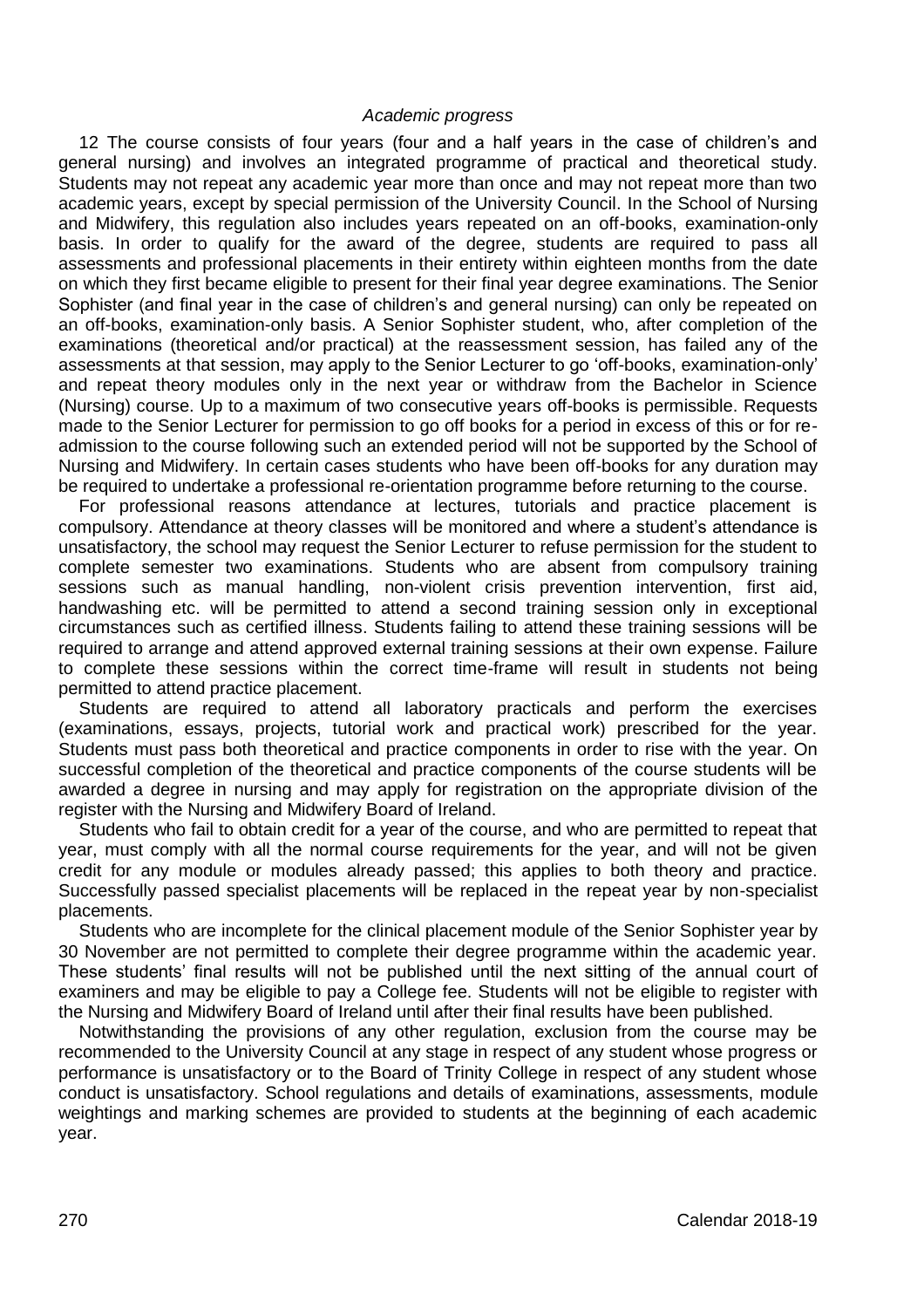# *Modules*

13 The ECTS credits for the B.Sc. (Cur.) course are 240. The ECTS credits for the children's and general nursing course are 285. A revised curriculum will be implemented in September 2018 for entrants in the 2018 intake and intakes thereafter.

#### **For students who entered the four year B.Sc. (Nursing) in September 2018**, the ECTS credits for each module are listed in brackets below.

# **Junior Freshmen (2018 curricula)**

#### GENERAL NURSING

Biological sciences underpinning health and wellbeing (10 credits); health promotion, essential knowledge for skills and practice (10 credits); psychosocial foundations for care (10 credits); foundations for professional practice (10 credits); introduction to general nursing in acute care settings (10 credits); general nursing 'care across the lifespan' (10 credits). Total credits for the year: 60

#### MENTAL HEALTH NURSING 5

Biological sciences underpinning health and wellbeing (10 credits); health promotion, essential knowledge for skills and practice (10 credits); psychosocial foundations for care (10 credits); foundations for professional practice (10 credits); understanding mental health, distress and illness and approaches to care (10 credits); psychotherapeutic skills and the recovery approach within mental health practice (10 credits). Total credits for the year: 60

#### INTELLECTUAL DISABILITY NURSING

Biological sciences underpinning health and wellbeing (10 credits); health promotion, essential knowledge for skills and practice (10 credits); psychosocial foundations for care (10 credits); foundations for professional practice (10 credits); foundations of person centred intellectual disability nursing practice (10 credits); principles of intellectual disability nursing across the lifespan (10 credits). Total credits for the year: 60

#### CHILDREN'S AND GENERAL NURSING

Biological sciences underpinning health and wellbeing (10 credits); health promotion, essential knowledge for skills and practice (10 credits); psychosocial foundations for care (10 credits); foundations for professional practice (10 credits); introduction to general nursing in acute care settings (10 credits); general nursing 'care across the lifespan' (10 credits); foundation in children's nursing practice (10 credits). Total credits for the year: 70

**For students who entered the B.Sc. (Nursing) course prior to September 2018**, the ECTS credits for each module are listed in brackets below.

# **Senior Freshmen**

#### GENERAL NURSING

Elective/Broad Curriculum (5 credits); professional concepts for nursing (5 credits); advanced anatomy and physiology (5 credits); foundations of disease and pharmacological intervention (5 credits); the sociology of health and illness (5 credits); psychological themes for nurses (5 credits); general nursing 1 (5 credits); general nursing 2 (5 credits); general nursing 3 (5 credits); general nursing 4 (5 credits); practice placement (10 credits). Total credits for the year: 60

# MENTAL HEALTH NURSING<sup>5</sup>

Elective/Broad Curriculum (5 credits); professional concepts for nursing (5 credits); advanced anatomy and physiology (5 credits); psychopharmacology (5 credits); the sociology of health and illness (5 credits); psychological themes for nurses (5 credits); psychotherapeutic approaches and

<u>.</u>

<sup>5</sup>The Psychiatric Nursing strand was renamed Mental Health Nursing in 2014-15.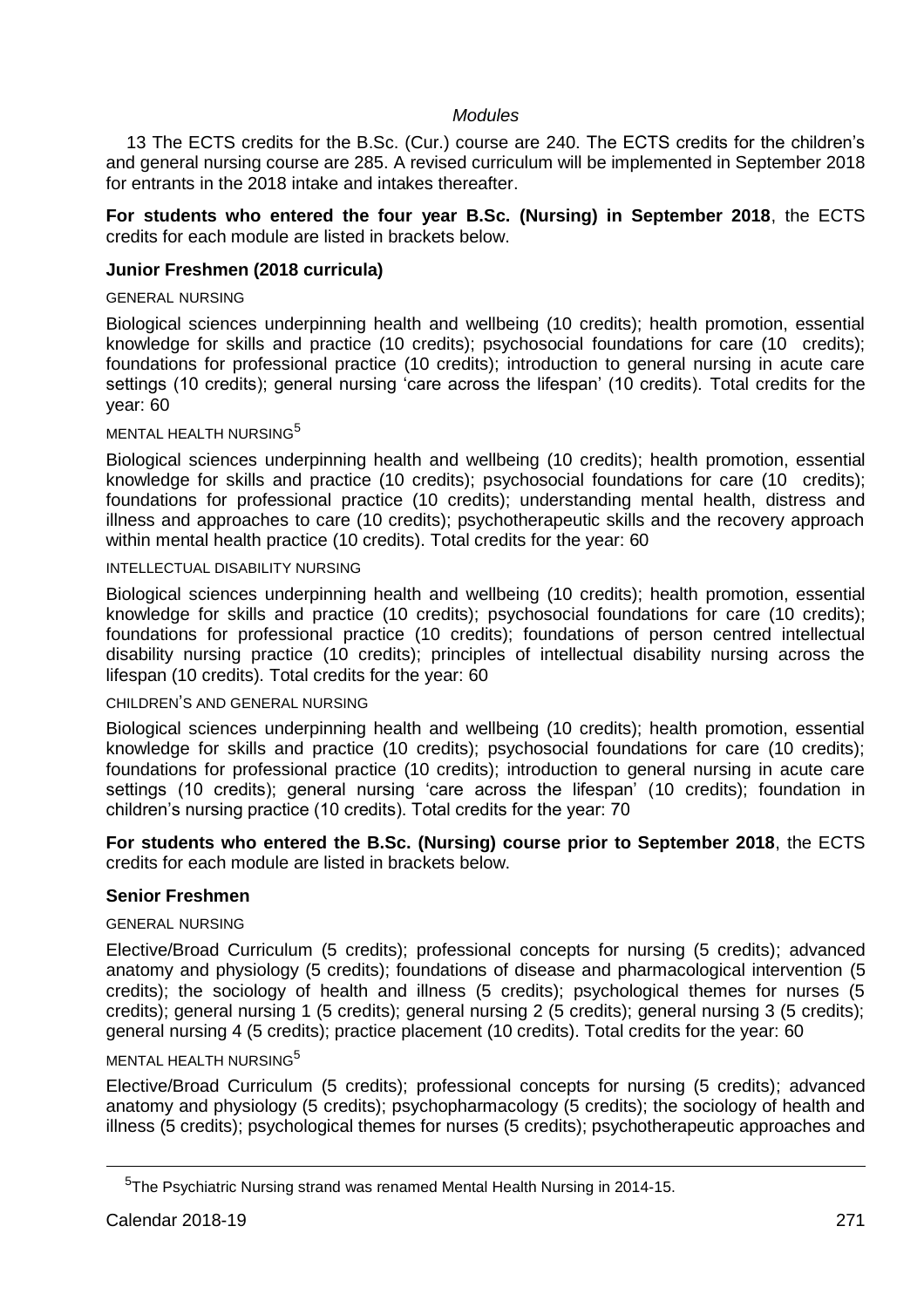mental health nursing (5 credits); working with the older person (5 credits); mental health nursing in the community (5 credits); facilitating physical health and wellbeing in mental health (5 credits); practice placement (10 credits). Total credits for the year: 60

#### INTELLECTUAL DISABILITY NURSING

Elective/Broad Curriculum (5 credits); professional concepts for nursing (5 credits); advanced anatomy and physiology (5 credits); the sociology of health and illness (5 credits); psychological themes for nurses (5 credits); the lifespan of the person with intellectual disability (5 credits); concepts of intellectual disability (5 credits); frameworks for intellectual disability: policy and practice perspectives (5 credits); physical ill health in persons with an intellectual disability 1 (10 credits); practice placement (10 credits). Total credits for the year: 60

# CHILDREN'S AND GENERAL NURSING

Elective/Broad Curriculum (5 credits); professional concepts for nursing (5 credits); advanced anatomy and physiology (5 credits); foundations of disease and pharmacological intervention (5 credits); the sociology of health and illness (5 credits); psychological themes for nurses (5 credits); general nursing 1 (5 credits); general nursing 2 (5 credits); general nursing 3 (5 credits); general nursing 4 (5 credits); healthcare needs of child and family (10 credits); practice placement (10 credits). Total credits for the year: 70

# **Junior Sophisters**

#### GENERAL NURSING

Elective/Broad Curriculum (5 credits); research for nursing practice 3 (5 credits); advanced biological sciences and clinical skills (5 credits); psychology and sociology as applied to nursing (5 credits); general nursing 5 (5 credits); general nursing 6 (5 credits); acute care nursing (5 credits); practice placement (25 credits). Total credits for the year: 60

# MENTAL HEALTH NURSING<sup>5</sup>

Elective/Broad Curriculum (5 credits); research for nursing practice 3 (5 credits); working with people who experience multiple and complex needs and clinical skills (5 credits); psychology and sociology as applied to nursing (5 credits); introduction to the needs of specialist client groups (5 credits); working with enduring mental health problems (5 credits); clinical risk assessment and management in mental health nursing (5 credits); practice placement (25 credits). Total credits for the year: 60

#### INTELLECTUAL DISABILITY NURSING

Elective/Broad Curriculum (5 credits); research for nursing practice 3 (5 credits); physical ill health in persons with an intellectual disability 2: part A (5 credits); physical ill health in persons with an intellectual disability 2: part B (5 credits); psychology and sociology as applied to nursing (5 credits); therapeutic interventions for care 2 (5 credits); frameworks for intellectual disability practice 2 (5 credits); practice placement (25 credits). Total credits for the year: 60

#### CHILDREN'S AND GENERAL NURSING

Elective/Broad Curriculum (5 credits); research for nursing practice 3 (5 credits); advanced biological sciences and clinical skills (5 credits); psychology and sociology as applied to nursing (5 credits); general nursing 5 (5 credits); general nursing 6 (5 credits); acute care nursing (5 credits); the sick child (5 credits); practice placement (20 credits). Total credits for the year: 60

# **Senior Sophisters**

# GENERAL NURSING

Management and health policy (5 credits); growth and development for professional practice (5 credits); literature review (10 credits); chronic illness, rehabilitation, palliative care and pain management (5 credits); practice placement (35 credits). Total credits for the year: 60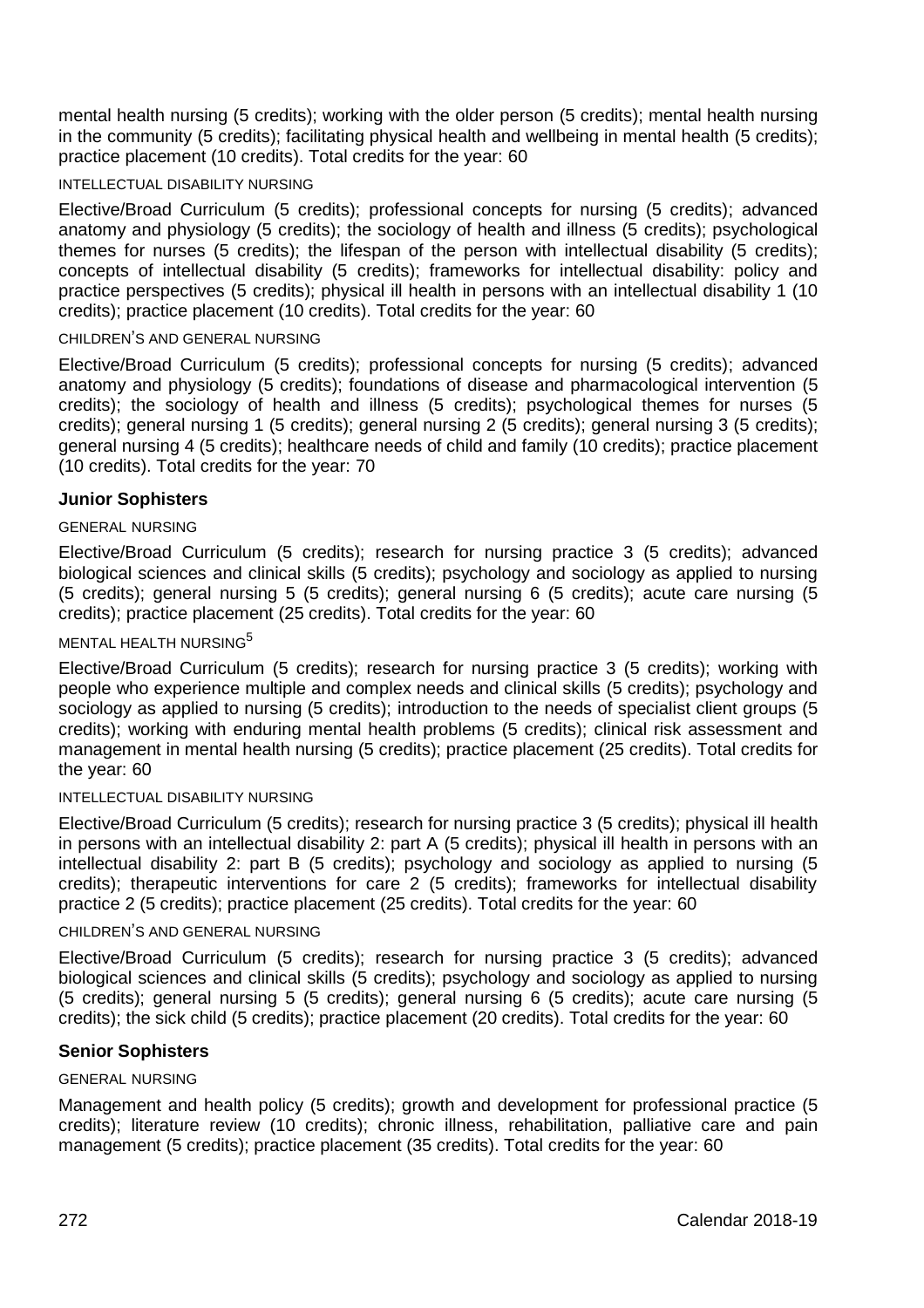#### MENTAL HEALTH NURSING<sup>5</sup>

Management and health policy (5 credits); growth and development for professional practice (5 credits); literature review (10 credits); contemporary issues in mental health nursing (5 credits); practice placement (35 credits). Total credits for the year: 60

#### INTELLECTUAL DISABILITY NURSING

Management and health policy (5 credits); growth and development for professional practice (5 credits); literature review (10 credits); contemporary issues in intellectual disability nursing (5 credits); practice placement (35 credits). Total credits for the year: 60

# CHILDREN'S AND GENERAL NURSING

Management and health policy (5 credits); literature review (10 credits); chronic illness, rehabilitation, palliative care and pain management (5 credits); the adolescent and their family – the healthy child (5 credits); contemporary aspects of children's nursing (5 credits); continuing health care (children's nursing) (5 credits); practice placement (10 credits). Total credits for the year: 45

# **Fifth Year**

# CHILDREN'S AND GENERAL NURSING

Growth and development for professional practice (5 credits); practice placement (40 credits). Total credits for the year: 45

# *Examinations and assessment*

14 Modules are weighted according to their credit values in the calculation of the end-of-year average mark. Students must pass both theory and practice components of the course. There is no compensation between theory and practice components of the course. The pass mark is 50 per cent.

*Theoretical component:* The theoretical component of the course is assessed by a variety of assessment types.

*Practice component:* The practice component of the course is assessed by competency documents. A practice placement will not be deemed to be complete unless:

- (i) a completed competency document is submitted by the published deadline;
- (ii) all the required hours are complete;
- (iii) all the required levels of competence have been met.

The calculation of the final degree result for students who entered the strands in general nursing, mental health nursing and intellectual disability nursing in 2014-15, and thereafter, is based on the combined results of the Sophister years with the Junior Sophister year contributing 35 per cent and the Senior Sophister year contributing 65 per cent.

The calculation of the final degree result for children's and general nursing is based on the final three years of the course with the third year contributing 30 per cent, the fourth year 65 per cent and the final (half-year) 5 per cent.

The calculation of the final degree result for students who entered the strands in general nursing, mental health nursing and intellectual disability nursing in 2018-19, and thereafter, will be based on the combined results of the Sophister years only with the Junior Sophister year contributing 30 per cent and the Senior Sophister year contributing 70 per cent.

# *Practice placement*

15 Students must be registered with College before commencing practice placement in any year of the course. Practice placements will take place throughout the four years of the course (four and a half years in the case of the children's and general nursing course). 100 per cent attendance is compulsory in all practice placements. Absences from practice placement will be rescheduled only in exceptional circumstances such as certified illness. Practice placement will only be rescheduled once, at the discretion of the Allocations Officer and the health service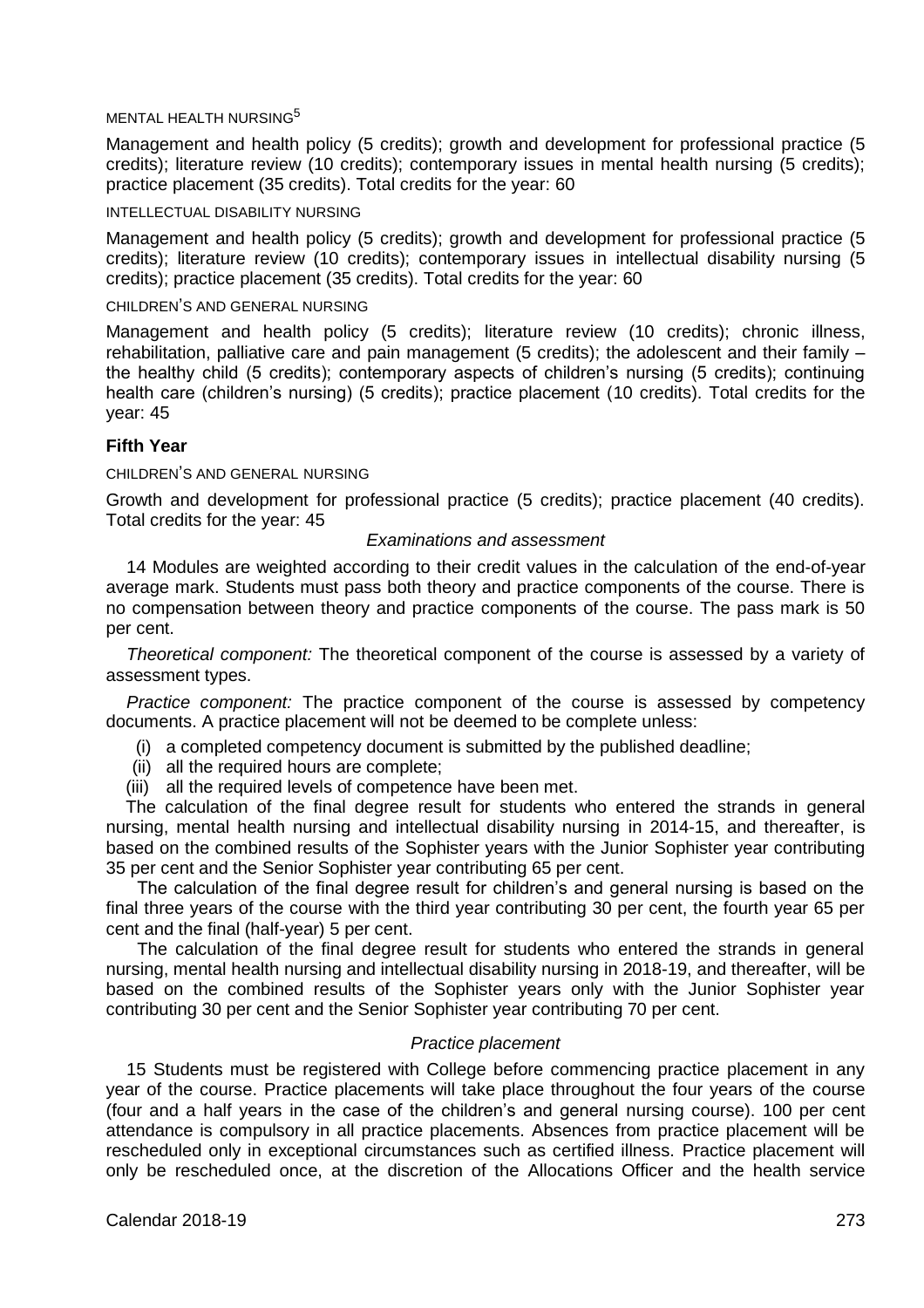provider. Placements may occur outside the planned schedule at the discretion of the School of Nursing and Midwifery.

# *B.Sc. (Cur.) course*

Supernumerary practice placement for nursing courses in Junior Freshman, Senior Freshman and Junior Sophister years will take place throughout each year as per published year planner. Practice placements for the Senior Sophister year will consist of a supernumerary practice placement(s) in Michaelmas term, and a nine-month internship commencing in Hilary term. Students will be remunerated accordingly by the relevant health service provider during internship placement.

# *Children's and general nursing integrated course*

Supernumerary practice placement for children's and general nursing integrated course in Junior Freshman, Senior Freshman and Junior Sophister years will take place throughout each year as per published year planner. Practice placements for the Senior Sophister year will consist of supernumerary practice placement(s) in Michaelmas and Hilary terms with a nine-month internship starting at the end of semester two assessment period and following into fifth year. Students will be remunerated accordingly by the relevant health service provider during internship placement.

# *Transference of course*

16 Students may transfer between the four disciplines of the course if they fulfil the relevant criteria and if places are available (see GENERAL REGULATIONS AND INFORMATION).

# DEGREE OF BACHELOR IN SCIENCE (MIDWIFERY) (B.Sc. (A. Obs.))

17 The School of Nursing and Midwifery, in conjunction with the Rotunda Hospital and the Coombe Women and Infants University Hospital, offers a four-year course in midwifery leading on successful completion to eligibility to apply for registration on the midwives division of the nurses and midwives register maintained by the Nursing and Midwifery Board of Ireland and a degree in midwifery awarded by the University of Dublin.

#### *Fees*

18 See COLLEGE CHARGES.

#### *Academic progress*

19 The course consists of four years and involves an integrated programme of practical and theoretical study. Students may not repeat any academic year more than once and may not repeat more than two academic years, except by special permission of the University Council. In the School of Nursing and Midwifery, this regulation also includes years repeated on an offbooks, examination-only basis. Students must pass both theoretical and practice components in order to rise with the year. In order to qualify for the award of the degree, students are required to pass all assessments and professional practice placements in their entirety within eighteen months from the date on which they first became eligible to present for their Senior Sophister degree examinations. The Senior Sophister year cannot be repeated in full. A Senior Sophister student, who, after taking examinations at the reassessment session (theoretical and/or practical), has failed any of the assessments at that session, may apply to the Senior Lecturer to go 'off-books, examination-only' and repeat theory modules only in the next year or withdraw from the Bachelor in Science (Midwifery) course. The internship cannot be repeated on an off-books, examination-only basis. On successful completion of the totality of the course students will be awarded a degree in midwifery and may apply for registration on the midwives division of the nurses and midwives register maintained by the Nursing and Midwifery Board of Ireland. Up to a maximum of two consecutive years off-books is permissible. Requests made to the Senior Lecturer for permission to go off-books for a period in excess of this or for re-admission to the course following such an extended period will not be supported by the School of Nursing and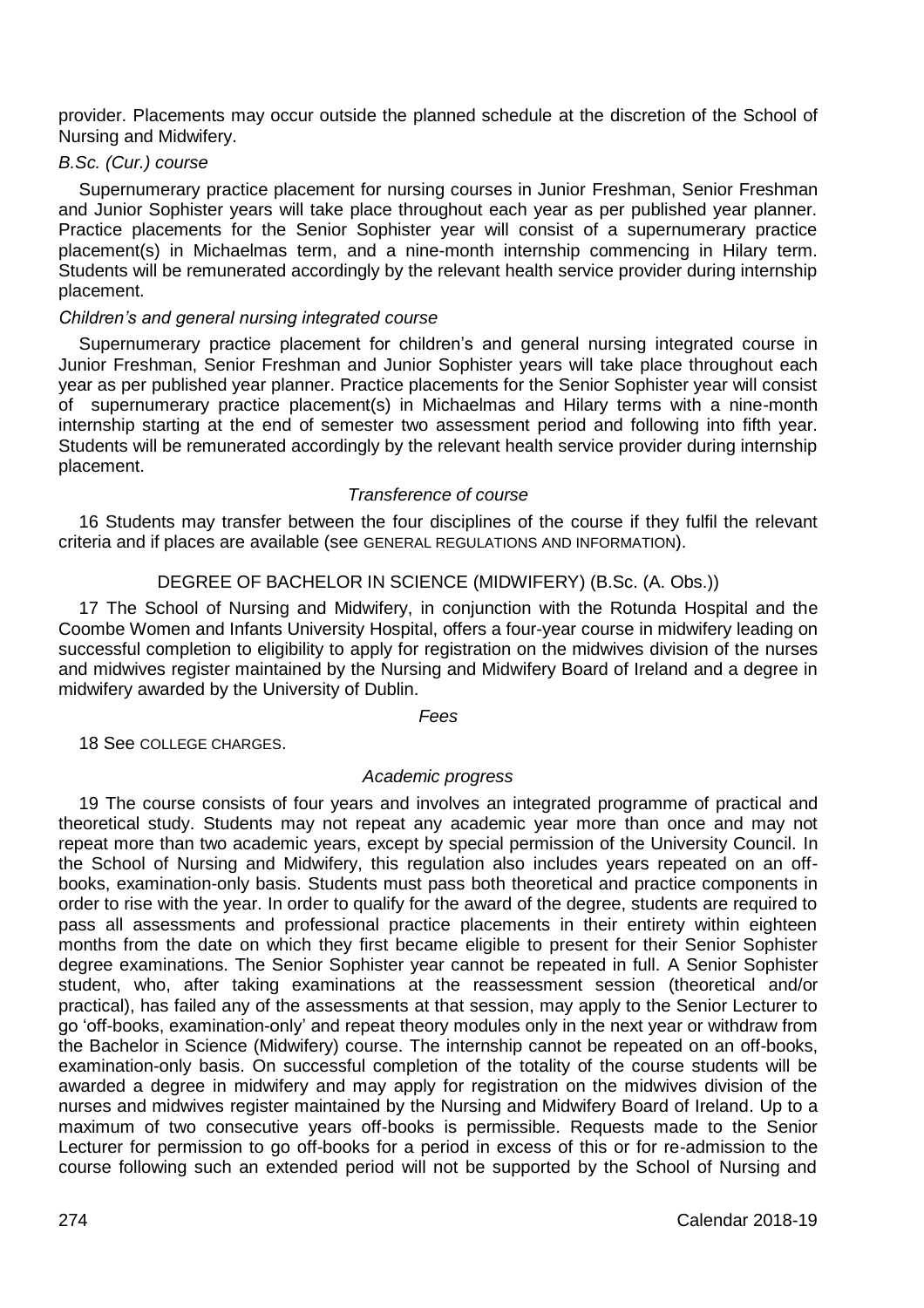Midwifery. In certain cases students who have been off-books for any duration may be required to undertake a professional re-orientation programme before returning to the course.

Attendance at all timetabled sessions both theory and practice is compulsory and will be monitored. Where a student's attendance is unsatisfactory, the school may request the Senior Lecturer to refuse permission for the student to complete semester two assessments. Students who are absent from compulsory training sessions will be permitted to attend a second training session only in exceptional circumstances such as certified illness. Students failing to attend these training sessions will be required to arrange and attend approved external training sessions at their own expense. Failure to complete these sessions within the correct time-frame will result in students not being permitted to attend practice placement.

Students who fail to obtain credit for a year of the course, and who are permitted to repeat that year, must comply with all the normal course requirements for the year, and will not be given credit for any module or modules already passed; this applies to both theory and practice.

Students who are incomplete for the clinical placement module of the Senior Sophister year by 30 November are not permitted to complete their degree programme within the academic year. These students' final results will not be published until the next sitting of the annual court of examiners and may be eligible to pay a College fee. Students will not be eligible to register with the Nursing and Midwifery Board of Ireland until after their final results have been published.

Notwithstanding the provisions of any other regulation, exclusion from the course may be recommended to the University Council at any stage in respect of any student whose progress or performance is unsatisfactory or to the Board of Trinity College in respect of any student whose conduct is unsatisfactory. School regulations and details of examinations, assessments, module weightings and marking schemes are provided to students at the beginning of each academic year.

#### *Modules*

20 The course will include the study, both theory and practice, of: midwifery practice – knowledge and skills; communication and interpersonal skills; professional, personal, ethical and legal issues; knowledge base for midwifery practice to include: biological sciences, psychology, pharmacology, non-pharmaceutical approaches; sociology for midwifery practice; research; health promotion; maternal and social care services in Ireland. The ECTS credits for the course are 240. The ECTS credits for each module are listed in brackets below. A revised curriculum will be implemented in September 2018 for entrants in the 2018 intake and intakes thereafter.

**For students who entered the four year B.Sc. (Midwifery) course in September 2018,** the ECTS credits for each module for Junior Freshman year are listed in brackets below.

# **Junior Freshmen (2018 curriculum)**

Biological sciences underpinning health and wellbeing (10 credits); health promotion, essential knowledge for skills and practice (10 credits); psychosocial foundations for care (10 credits); foundations for professional practice (10 credits); introduction to midwifery 1 (10 credits); introduction to midwifery 2 - sharing the woman's experience (10 credits). Total credits for the year: 60

**For students who entered the four year B.Sc. (Midwifery) course prior to September 2018**, the ECTS credits for each module are listed in brackets below.

#### **Senior Freshmen**

Core midwifery and adaptation in pregnancy (15 credits); midwifery practice: unexpected outcomes of pregnancy and childbirth 1 (5 credits); midwifery practice: pre-existing pathophysiology and pharmacology principles (10 credits); lactation and infant feeding (5 credits); midwifery research – awareness (5 credits); birth, motherhood and midwifery: context and 'knowledges' (5 credits); midwifery practice 4 (5 credits); specialist practice placement 1 (5 credits); specialist practice placement 2 (5 credits). Total credits for the year: 60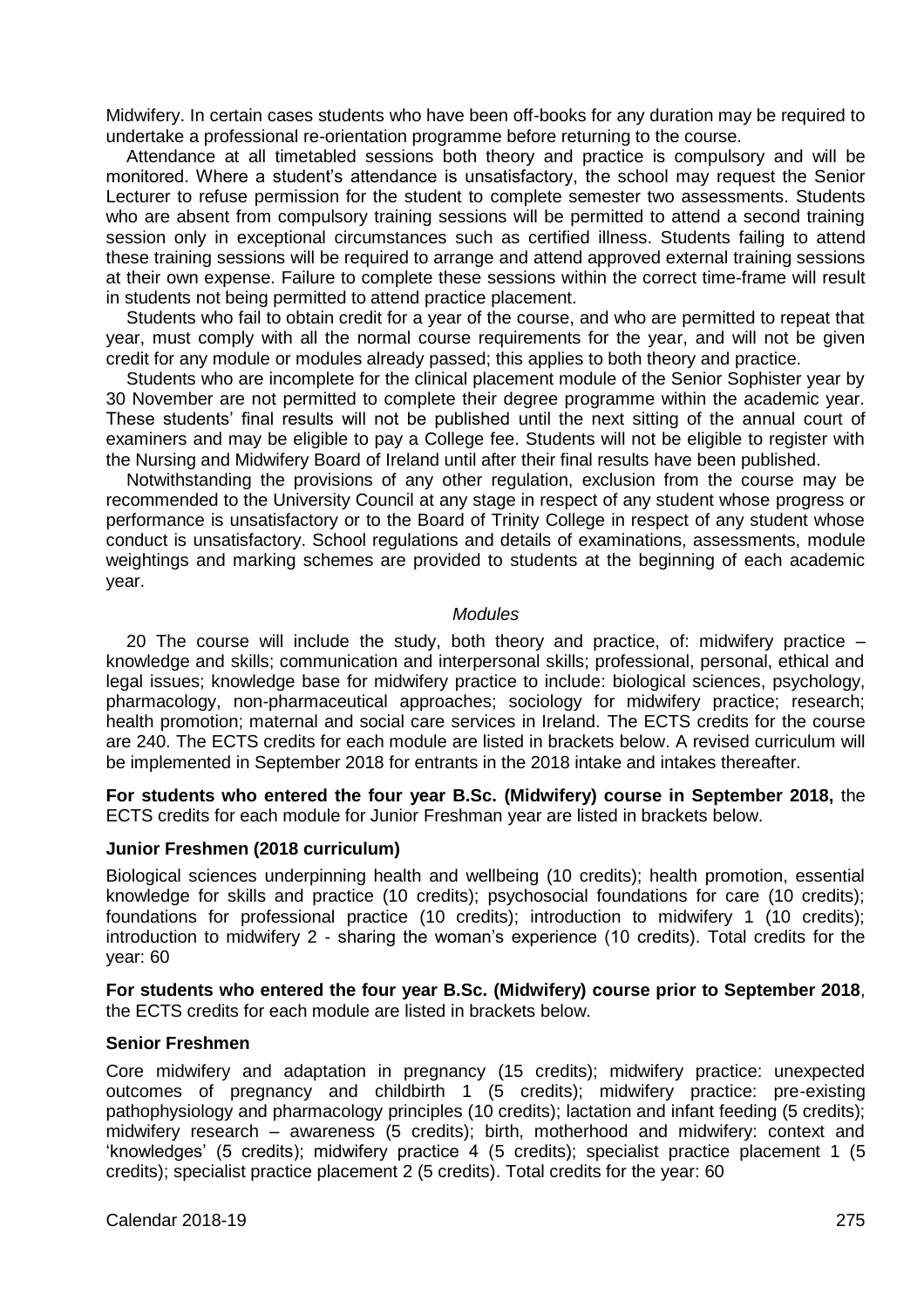#### **Junior Sophisters**

Elective/Broad Curriculum (5 credits); midwifery research – evidence for midwifery practice (5 credits); health and health promotion (5 credits); ethical and legal issues (5 credits); pharmacology for midwifery practice (5 credits); midwifery practice: unexpected outcomes of pregnancy and childbirth 2 (10 credits); protecting and promoting normal birth (5 credits); delivering a quality maternity service (5 credits); midwifery practice 5 (5 credits); specialist practice placement 3 (5 credits); midwifery practice 6 (5 credits). Total credits for the year: 60

# **Senior Sophisters**

Midwifery/specialist practice placement (5 credits); 'bringing it all together' (10 credits); being a midwife – personal and professional development (5 credits); dissertation (10 credits); midwifery practice: internship (30 credits). Total credits for the year: 60

# *Examinations and assessment*

21 Modules are weighted according to their credit values in the calculation of the end-of-year average mark. Students must pass both theory and practice components of the course. There is no compensation between theory and practice components of the course. The pass mark is 50 per cent.

The calculation of the final degree result for students who entered the course prior to 2014-15 is based on the combined results of all four years of the course with the Junior Freshman year contributing 10 per cent, the Senior Freshman year 10 per cent, the Junior Sophister year 40 per cent and the Senior Sophister year 40 per cent. The calculation of the final degree result for students who entered the course in 2014-15, and thereafter, is based on the combined results of the Sophister years, with the Junior Sophister year contributing 35 per cent and the Senior Sophister year contributing 65 per cent. The calculation of the final degree result for students who entered the course in 2018-19, and thereafter, will be based on the combined results of the Sophister years with the Junior Sophister year contributing 30 per cent and the Senior Sophister year contributing 70 per cent.

#### *Practice placement*

22 Students must be registered with College before commencing practice placement in any year of the course. Practice placements will take place throughout the four years of the course. Attendance is compulsory in the practice placement. Absences from the first attempt at practice placement will be rescheduled only in exceptional circumstances such as certified illness. Students must be registered with College before commencing their first practice placement. Some placements may occur outside the planned schedule at the discretion of the School of Nursing and Midwifery.

# ACCESS TO DEGREE COURSE IN NURSING (There is no intake to this course in 2018-19)

23 Nurses already holding general, mental health or intellectual disability nurse registration with the Nursing and Midwifery Board of Ireland, or eligible for such registration, may apply for admission onto a one-year part-time modular course that commences in Michaelmas term and is offered through a blended delivery approach. Blended delivery in this instance involves educational facilitation being delivered partially through e-learning methods and partially through conventional lectures. A fee will be payable to the University of Dublin.

Applicants whose first language is not English must have completed an English proficiency examination such as TOEFL, IELTS. A copy of the examination certificate should be sent with the application form. The current pass marks for admission are: TOEFL: grade 233 (computer based), grade 570 (paper based), 90 (internet based); IELTS: grade 6.5.

Nurses with further professional and academic qualifications may be entitled to exemption from certain modules on the access course, and should contact the School [of Nursing and Midwifery](http://nursing-midwifery.tcd.ie/)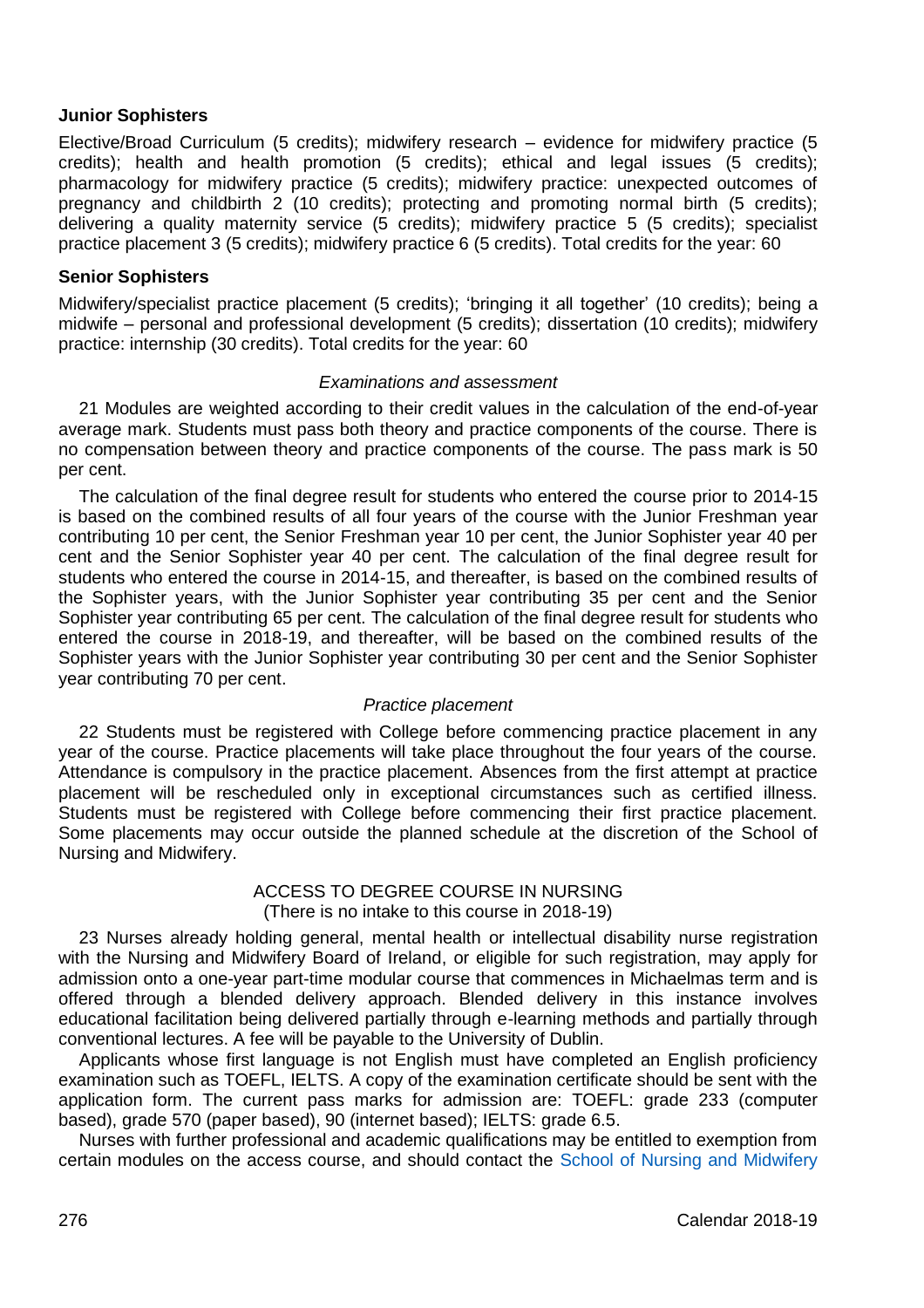for information. Those who complete the access year successfully may continue on to the degree year. The structure and content of this year is as described in §24 below.

#### *Modules*

Primary health care and health promotion (10 credits); personal and professional development (10 credits); philosophical, legal and ethical issues (10 credits); scientific basis for nursing (10 credits); research appreciation (20 credits)

#### POST REGISTRATION DEGREE COURSE IN NURSING (There is no intake to this course in 2018-19)

24 Candidates who have successfully completed the Diploma in Nursing Studies, the access to degree course (see §23 above) or equivalent and who hold a nurse registration with the Nursing and Midwifery Board of Ireland, may apply for admission onto a one-year course leading to a Bachelor in Nursing Studies degree. A fee will be payable to the University of Dublin. The course commences in Michaelmas term. The curriculum addresses the following areas: education, research, management, communication, information technology and contemporary issues in nursing practice. To be successful on the degree course, students must pass all assessments in accordance with the course regulations for the Bachelor in Nursing Studies. Students who are unsuccessful in the degree may be permitted to repeat the degree year in full, subject to the general regulations of the College on academic progress (see GENERAL REGULATIONS AND INFORMATION).

#### *Modules*

Communication and the facilitation of learning for nursing practice (10 credits); contemporary issues (10 credits); health care quality and informatics (10 credits); leadership and management for nursing practice (10 credits); research methods (20 credits)

#### ACCESS TO DEGREE COURSE IN MIDWIFERY (There is no intake to this course in 2018-19)

25 Midwives holding a midwifery registration with the Nursing and Midwifery Board of Ireland, or eligible for such registration, may apply for admission onto a one-year part-time modular course that commences in Michaelmas term and is offered through a blended delivery approach. Blended delivery in this instance involves educational facilitation being delivered partially through e-learning methods and partially through conventional lectures. A fee will be payable to the University of Dublin.

Applicants whose first language is not English must have completed an English proficiency examination such as TOEFL, IELTS. A copy of the examination certificate should be sent with the application form. The current pass marks for admission are: TOEFL: grade 233 (computer based), grade 570 (paper based), 90 (internet based); IELTS: grade 6.5.

Midwives with further professional and academic qualifications may be entitled to exemption from certain modules on the access course, and should contact the [School of Nursing and](http://nursing-midwifery.tcd.ie/)  [Midwifery](http://nursing-midwifery.tcd.ie/) for information. Those who complete the access year successfully may continue on to the degree year. The structure and content of this year is as described in §26 below.

#### *Modules*

Primary health care and health promotion (10 credits); personal and professional development (10 credits); philosophical, legal and ethical issues (10 credits); scientific basis for midwifery (10 credits); research appreciation (20 credits)

#### POST REGISTRATION DEGREE COURSE IN MIDWIFERY (There is no intake to this course in 2018-19)

26 Candidates who have successfully completed the midwifery registration/diploma course or the access to degree course (see §25 above) and who hold a midwife registration with the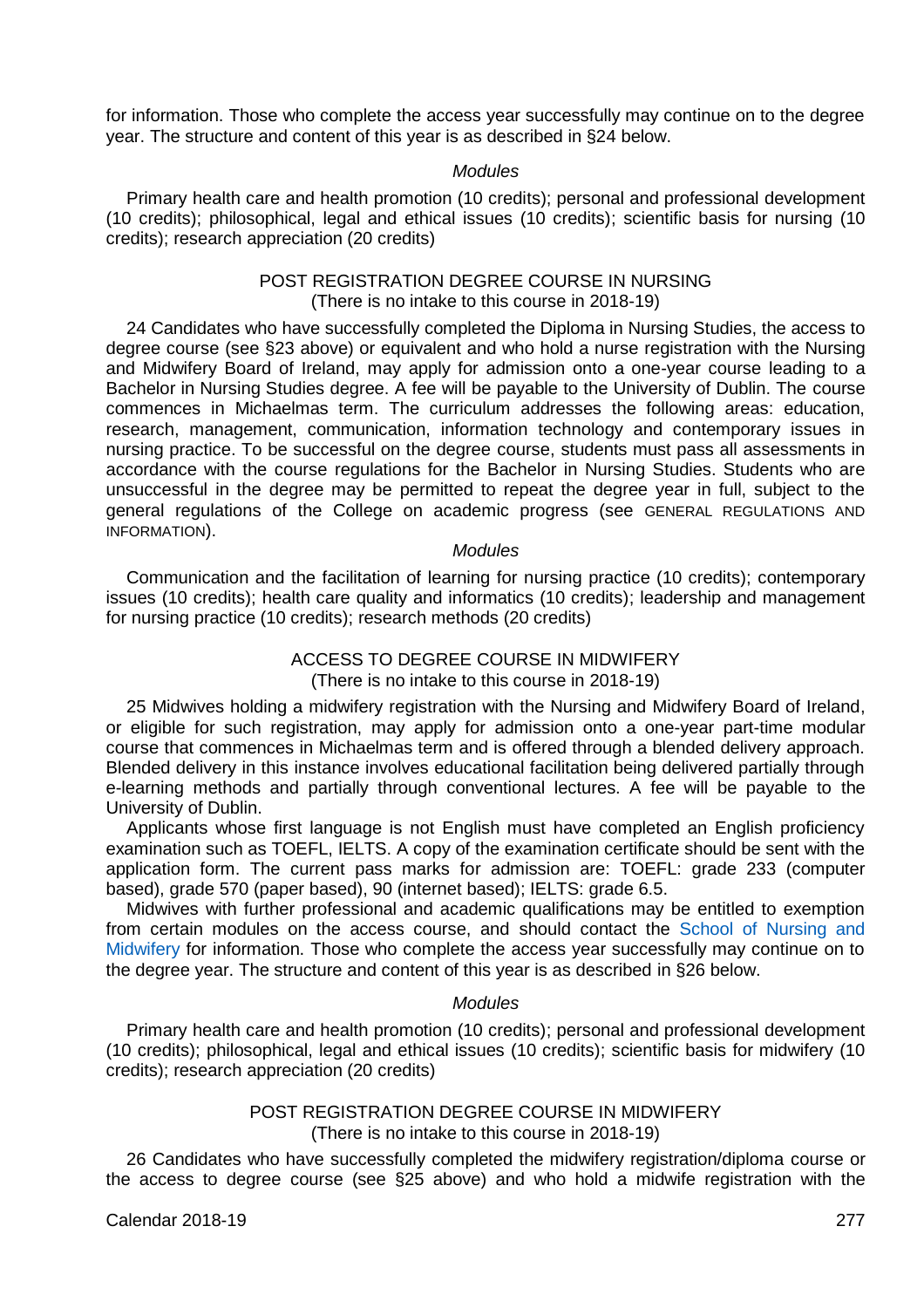Nursing and Midwifery Board of Ireland, may apply for admission onto a one-year course leading to a Bachelor in Midwifery Studies degree. A fee will be payable to the University of Dublin. The course commences in Michaelmas term. The curriculum addresses contemporary issues within midwifery practice including education, research, communication and information technology. It will also address governance in midwifery and expectant midwifery practice. To complete the degree successfully, students must pass all assessments as detailed in the handbook for the Bachelor in Midwifery Studies. Students who are unsuccessful in the degree may be permitted to repeat the degree year in full, subject to the general regulations of the College on academic progress (see GENERAL REGULATIONS AND INFORMATION).

# *Modules*

Communication and the facilitation of learning for midwifery practice (10 credits); expectant approach to midwifery (10 credits); leadership and management for nursing and midwifery practice (10 credits); governance in midwifery practice (10 credits); research methods (20 credits)

# 27 RECOGNISED HOSPITALS AND UNITS FOR CLINICAL PRACTICE

St James's Hospital Tallaght Hospital The Coombe Women and Infants University Hospital Dublin South Central Mental Health Service Kildare/West Wicklow Mental Health Service Dublin South East Mental Health Service Wicklow Mental Health Service Our Lady's Hospital for Sick Children, Crumlin Muiríosa Foundation, Moore Abbey, Monasterevin St Colmcille's Hospital, Loughlinstown St Mary's Hospital, Phoenix Park St Patrick's Mental Health Services Stewarts, Dublin Vergemount Hospital, Clonskeagh The Rotunda Hospital Our Lady of Lourdes, Health Service Executive – North East The National Maternity Hospital Our Lady's Hospice, Harold's Cross Naas General Hospital St Fintan's Hospital, Portlaoise St Francis Hospice, Raheny Cheeverstown House St Michael's House Daughters of Charity, Navan Road St John of Gods, Celbridge St John of God Brothers, Provincial Administration, Stillorgan, Co. Dublin Children's University Hospital, Temple Street

#### *V SCHOOL OF PHARMACY [AND PHARMACEUTICAL SCIENCES](http://pharmacy.tcd.ie/)*

# REGULATIONS<sup>6</sup>

1 A new five year Pharmacy (integrated) programme was introduced in the academic year 2015-16 and will be phased in on a year-by-year basis. Students who entered the course in 2015-

-

<sup>6</sup>These regulations should be read in conjunction with GENERAL FACULTY REGULATIONS and GENERAL REGULATIONS AND INFORMATION.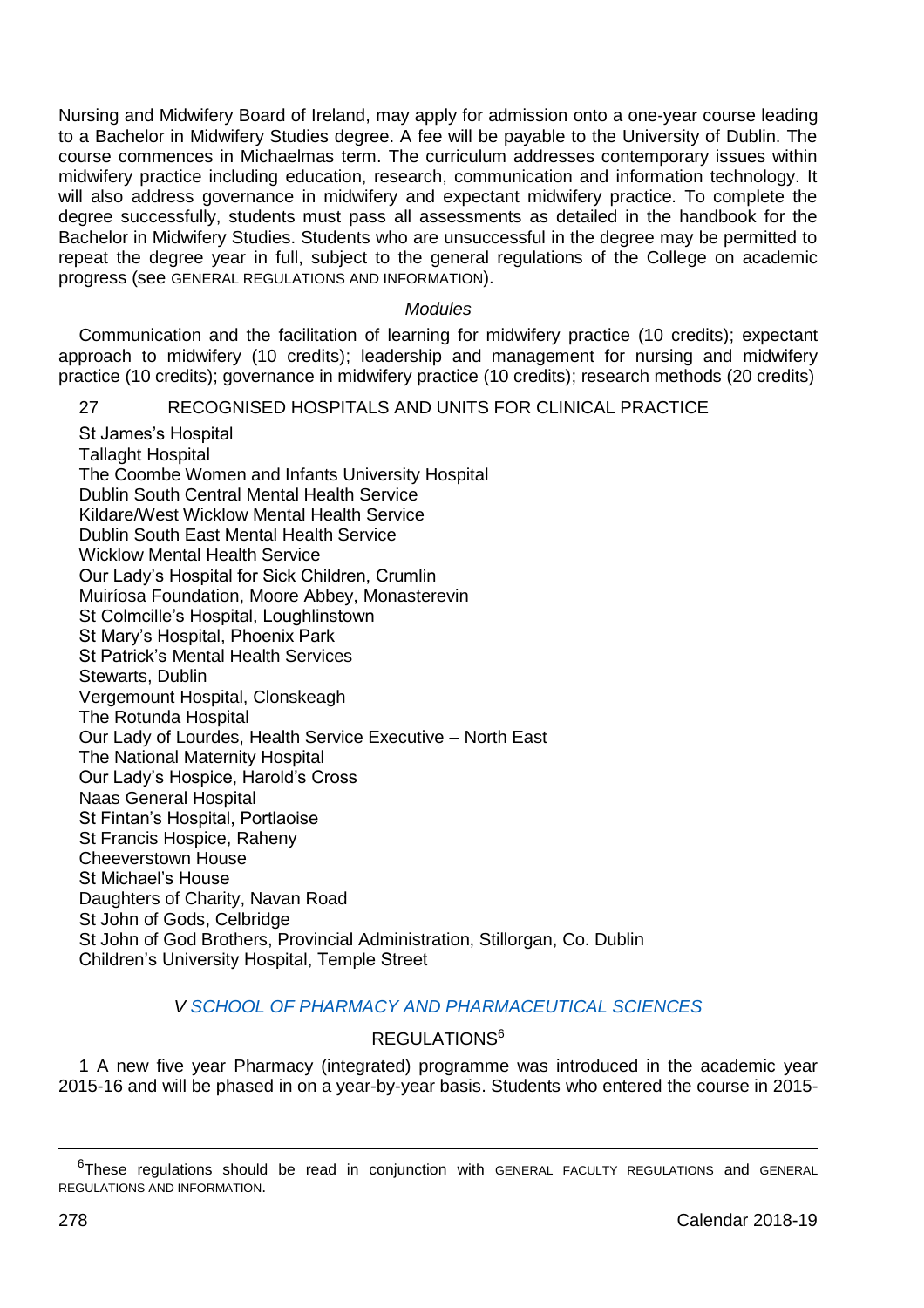16, and thereafter, are subject to the Pharmaceutical Society of Ireland (Education and Training) (Integrated Course) Rules 2014 (S.I. 377 of 2014).

#### **Junior Freshman students entering the Pharmacy (integrated) programme and continuing Senior Freshman, Junior Sophister and Senior Sophister students (new curriculum)**

The School of Pharmacy and Pharmaceutical Sciences provides a course of four years' duration leading to a degree of Bachelor in Science (Pharmacy) (B.Sc. (Pharm.)). Following the successful completion of the B.Sc. (Pharm.) degree, students are then eligible to be considered for progression to the Master in Pharmacy<sup>7</sup> (M.Pharm.) course, the fifth year of education and training to become a pharmacist. The Pharmacy (integrated) programme (B.Sc. (Pharm.)) together with the Master in Pharmacy (M.Pharm.) is recognised and accredited by the Pharmaceutical Society of Ireland as required training for registration as a pharmacist. The academic syllabus fulfils the requirements of the following:

- (i) Pharmaceutical Society of Ireland for registration purposes;
- (ii) E.U. Directive 2005/36/EC as amended which entitles the holder of the degree to recognition as a pharmacist throughout the Member States of the European Economic Area; and
- (iii) E.U. Directives 2001/82/EC and 2001/83/EC as amended which specify the academic qualifications necessary to perform the functions of 'Qualified Person' in the supervision and control of the manufacture of medicines for human and veterinary use.

Successful candidates at the B.Sc. (Pharm.) degree are placed in three classes: first class honors, second class honors and pass.

*Fees*

2 See COLLEGE CHARGES.

*Topics of study*

3 The topics studied in each year of the course are as follows:

# **Junior Freshmen (new curriculum)**

Physiology (5 credits) Cell and molecular biology (5 credits) Biochemistry (5 credits) Organic and inorganic chemistry for pharmacy (10 credits) Physical pharmacy I (5 credits) Pharmaceutical analysis I (5 credits) Introduction to pharmaceutics and formulations (5 credits) Mathematical methods and pharmaceutical calculations (5 credits) Practice of pharmacy I (10 credits) General principles of pharmacology (5 credits)

# **Senior Freshmen (new curriculum)**

Properties and analysis of materials used in medicines (10 credits) Physical pharmacy, formulation and pharmaceutical technology (10 credits) Physical pharmacy (5 credits) Practice of pharmacy II (10 credits) Pharmaceutical biochemistry and biotechnology (10 credits) Molecular and chemotherapeutic pharmacology and clinical therapeutics (10 credits) Blood, cardiovascular and renal pharmacology and clinical therapeutics (5 credits)

#### **Junior Sophisters (new curriculum)**

Natural sources of drugs and substances used in medicines (10 credits)

<u>.</u>

<sup>&</sup>lt;sup>7</sup>Degree title is pending Board and Senate approval.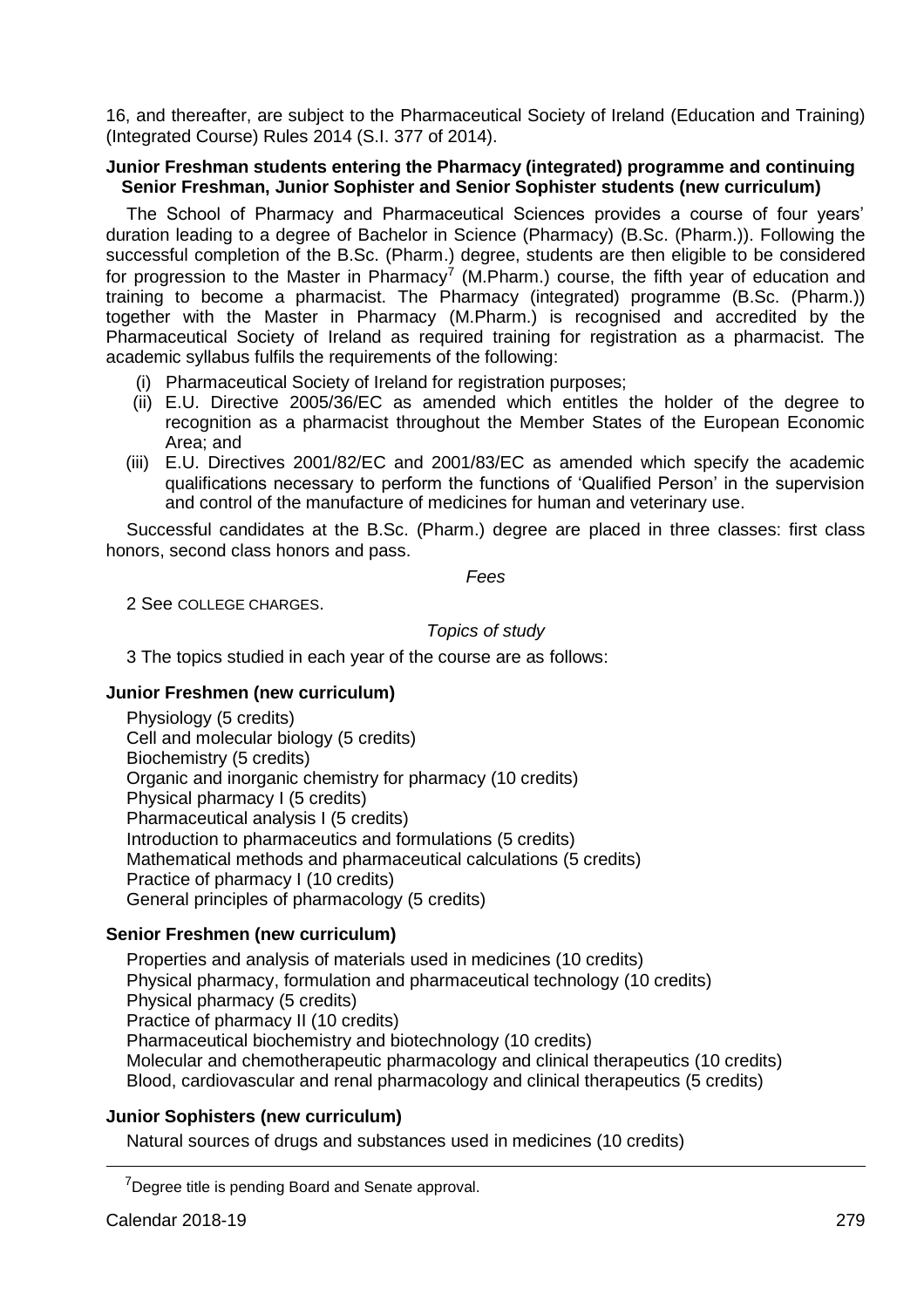Sterile products and advanced pharmaceutical biotechnology (10 credits) Practice of pharmacy III (10 credits) Endocrine and reproductive pharmacology and clinical therapeutics (5 credits) Respiratory and gastrointestinal pharmacology and clinical therapeutics (10 credits) Malignant disease, immunopharmacology and pharmacology of the eye and clinical therapeutics (10 credits) Neuropharmacology and clinical therapeutics (5 credits)

# **Senior Sophisters (new curriculum)**

Organisation and management skills (10 credits) Professional skills development (10 credits) Professional practice (10 credits) Pharmacokinetics, pharmacodynamics, biopharmaceutics and drug metabolism (5 credits) Medicinal and pharmaceutical chemistry IV (5 credits) Practice and therapeutics and professionalism and ethics (5 credits) Research project (15 credits)

The ECTS value of each year of the course is as follows: Junior Freshman 60 credits; Senior Freshman 60 credits; Junior Sophister 60 credits; Senior Sophister 60 credits.

#### *Attendance and course work*

4 Students must attend for appropriate academic instruction in each term of each academic year and must satisfy the head of the school as to their academic progress in each term in order to proceed with their year. The school may, from time to time, draw up regulations determining the required attendance of students at the various forms of instruction.

5 To rise with their class students must *(a)* attend satisfactorily the lectures, seminars, tutorials etc. given in the modules of their course each term as required by the University Council and the School of Pharmacy and Pharmaceutical Sciences regulations, *(b)* perform and complete all laboratory work to the satisfaction of the head of the school, and *(c)* pass the prescribed examinations (including practical tests and continuous assessment schemes).

#### *Placements*

6 New curriculum: Each student will undertake a two-week placement in the second term of the Senior Freshman year, a statutory four-month placement during the first term of the Senior Sophister year, and a statutory eight-month placement during the M.Pharm. year of the Pharmacy (integrated) programme. A further two-month placement may be undertaken before the fourmonth placement, in the summer at the end of the Junior Sophister year, or these two placements may be combined and undertaken as a six-month placement in the one setting. All placements will be administered by the Affiliation for Pharmacy Practice Experiential Learning (APPEL). The placements in the first four years of the course can be undertaken in any practice setting (e.g. patient-facing, industry/regulatory, academia) and must be supervised by a trainer or preceptor pharmacist. In the case of non-patient facing settings the placement may be directly overseen on the premises by a non-pharmacist supervisor.

#### *Health screening and vaccination*

7 All health care professionals have a duty of care to the public. In the interests of reducing the risk of the transmission of infectious disease from patients to students, or students to patients, all new entrants to pharmacy must attend a registered general practitioner or the College Health Service and submit the completed required health screening and vaccination documents to the School prior to the first Friday in October to certify their vaccination status or immunity to tuberculosis, measles, mumps, rubella and chickenpox. In addition, students must produce evidence of their hepatitis B and C status and where appropriate confirmation that they do not have active disease. Students who are hepatitis B negative but not already deemed to be immune to hepatitis B will be required to undergo a course of vaccination. Complete details of the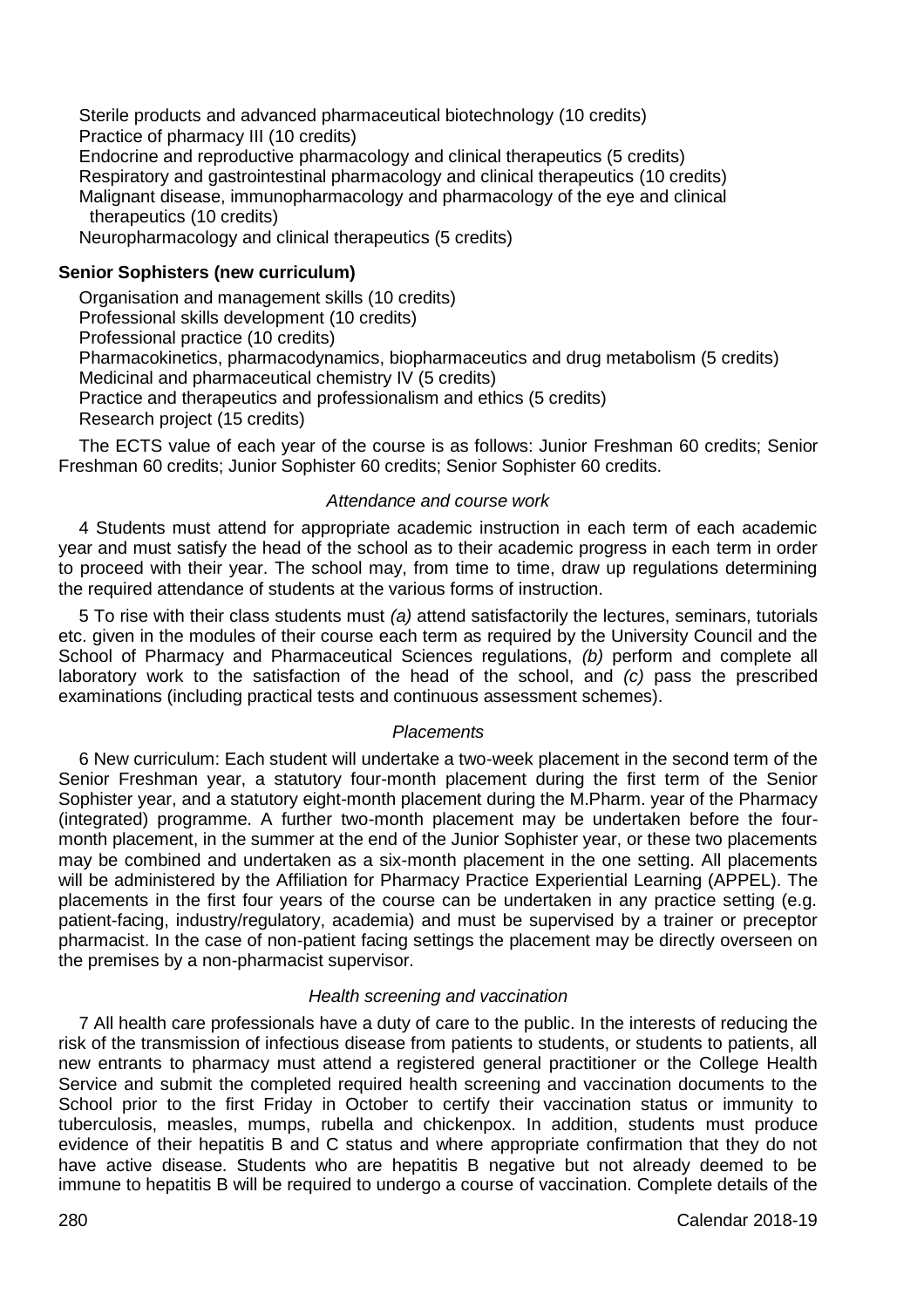vaccination programmes and the blood borne viruses (BBV) policy must be adhered to and are communicated to applicants as part of the admissions process (in the health screening and vaccination information booklet) and are available from the School office and website. Students will also be advised to seek vaccination against influenza each year for the duration of their course of studies. Students who fail to complete the above requirements will be made withdrawn from their course of study and a re-admission fee may apply.

8 In the rare circumstances where during their studies a student acquires a BBV infection, the School will consider reasonable accommodations in accordance with statutory requirements. Details of the management of students who become infected with a BBV during their course are outlined in the BBV policy. In the event that a student has, or during the course of study becomes aware of, any life threatening infectious condition that could be transmitted to a patient or fellow health worker, such as HIV, hepatitis B, hepatitis C, tuberculosis, chickenpox, influenza, measles or rubella they should advise the School Office and consult a registered general practitioner or the College Health Service to confirm they are not contagious. If they are contagious they should obtain a medical certificate confirming the diagnosis and should refrain from patient contact until cleared medically.

9 Advice for applicants who test positive for a BBV can be arranged through the College Health Service. Applicants with active infection who successfully undergo treatment which renders them no longer an infectious risk to patients may then continue with their course. Students should be advised that restricted practice and monitoring arrangements including re-testing requirements may apply. In order to ensure that students are properly supported and monitored and to minimise any detrimental effects on the provision of training to other students and most importantly to ensure protection of all patients, the University will only admit and retain students that it can reasonably accommodate who are positive with a BBV at any one time. If the University is unable to reasonably accommodate a student with a BBV, the offer of a place for new entrants or re-registration for those previously registered will be rescinded and all fees paid will be refunded.

10 If Irish law, or official guidance, changes between the date of publication of this documentation and the date of registration of new applicants to this course, the Faculty of Health Sciences reserves the right to require that the criteria adopted in relation to the ability to practise clinically in Ireland be satisfied before registration is permitted. All costs associated with tests for health screening and vaccination must be met by the student.

#### *Examinations*

11 End-of-semester examinations are held during Michaelmas and Trinity terms. Junior Freshman, Senior Freshman and Senior Sophister students who have been unsuccessful at the end-of-semester examinations must be reassessed at the beginning of Michaelmas term as provided for in the document 'Examination Regulations in the School of Pharmacy and Pharmaceutical Sciences'. Junior Sophister students will be reassessed before the beginning of Michaelmas term as provided for in the same document.

12 Students who are unsuccessful at the end-of-semester examinations will normally be given credit for those modules in which they were successful, and will be reassessed in the examinations only in those modules in which they were unsuccessful.

#### *Academic progress*

13 Students who have undertaken the Junior Freshman year in 2015-16, and thereafter, are required to successfully complete the entire Pharmacy (integrated) programme (B.Sc. (Pharm.) and Master in Pharmacy degree courses) within eight years of starting the B.Sc. (Pharm.) course in order to be eligible for the award of Master in Pharmacy. In exceptional circumstances, this period may be extended by one year.

14 Whether students have entered prior to 2015-16 or afterwards, students may not repeat any academic year more than once within the degree programme and may not repeat more than two